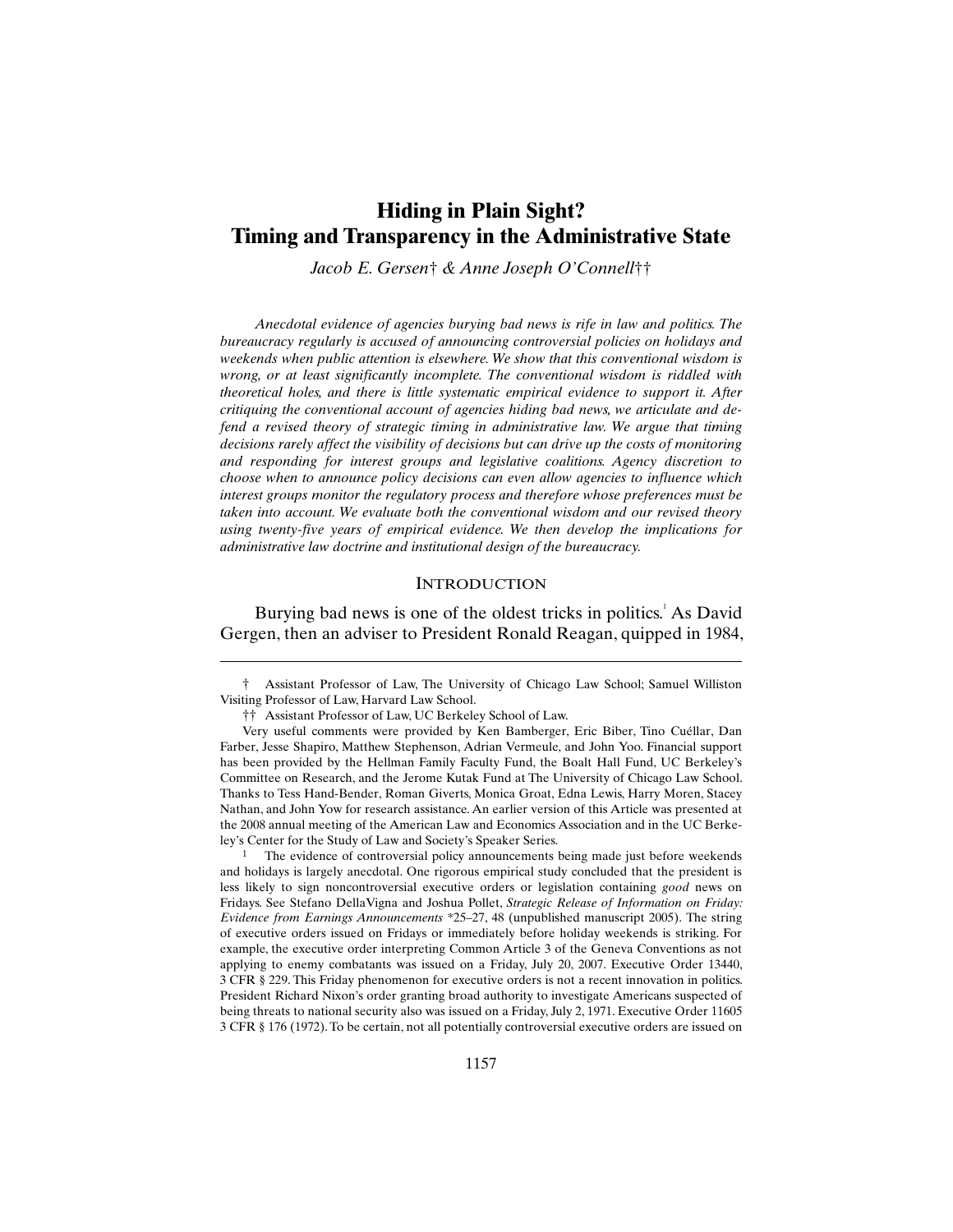"It was one of the first rules I learned when I arrived in Washington. If you've got some news that you don't want to get noticed, put it out Friday afternoon at 4 p.m."<sup>2</sup> More recently, a spate of controversial agency policies were buried in the holiday or weekend news cycle. In a letter sent to state health officials one Friday evening during a congressional recess in August 2007, the director of the federal Center for Medicaid and State Operations announced new standards that make it much harder for states to cover more children under the Children's Health Insurance Program, angering officials in New York, New Jersey, California, and other states.<sup>3</sup> In the afternoon of Friday, December 22, 2006, the Securities and Exchange Commission (SEC) released a "technical perfecting amendment" to its rules concerning executive compensation that permits companies to report a lower amount for overall payment to top officials than under previous rules.<sup>4</sup> Six days later, during Christmas week, the Food and Drug Administration (FDA) issued a notice seeking comments on its findings that cloned animal milk and meat pose no dangers to consumers.<sup>5</sup>

Agencies also appear to hide cancellations of proposed policies, especially those of earlier administrations. On December 31, 2003, the Occupational Safety and Health Administration cancelled proposed rules that would have required hospitals, prisons, and homeless shelters to test their employees for tuberculosis, distribute facemasks, and quarantine infected workers, stating that voluntary standards were sufficient to protect public health. No major newspaper reported the can-

Fridays. President John F. Kennedy's order to end racial discrimination in subsidized housing was issued on a Tuesday, Nov 20, 1962. Executive Order 11063, 3 CFR § 261 (1963). President Harry Truman's order to racially integrate the military was issued on a Monday, July 26, 1948. Executive Order 9981, 13 Fed Reg 4313 (1948). In the last two examples, the presidents likely wanted to maximize media attention.

<sup>2</sup> Stephen Engelberg, *The Bad News Hour: 4 P.M. Friday*, NY Times A20 (Apr 6, 1984) (quoting Gergen). President Reagan made the following announcements on Fridays: the formal end to the international peacekeeping force in Lebanon, the release of a commission report criticizing the administration's arms control policies, the controversial settlement of a big antitrust case against AT&T and IBM, the restoration of tax breaks to schools that discriminate on race, and the imposition of lifetime nondisclosure mandates on more than 100,000 federal officials. Id.

<sup>3</sup> See Robert Pear, *Rules May Limit Health Program Aiding Children*, NY Times A1 (Aug 21, 2007).

<sup>4</sup> Cindy Skrzycki, *New Rules Delivered Just in Time for Holidays*, Wash Post D1 (Jan 9, 2007). The SEC contended that the timing of the "noncontroversial" policy announcement resulted from when the Office of Management and Budget (OMB) approved the rule for promulgation. Id.

<sup>5</sup> Id (reporting that although the FDA released the announcement regarding cloned milk on December 28, it nonetheless received plenty of attention because many groups were interested in the topic).

<sup>6</sup> Amy Goldstein and Sarah Cohen, *Bush Forces a Shift in Regulatory Thrust; OSHA Made More Business-friendly*, Wash Post A1 (Aug 15, 2004).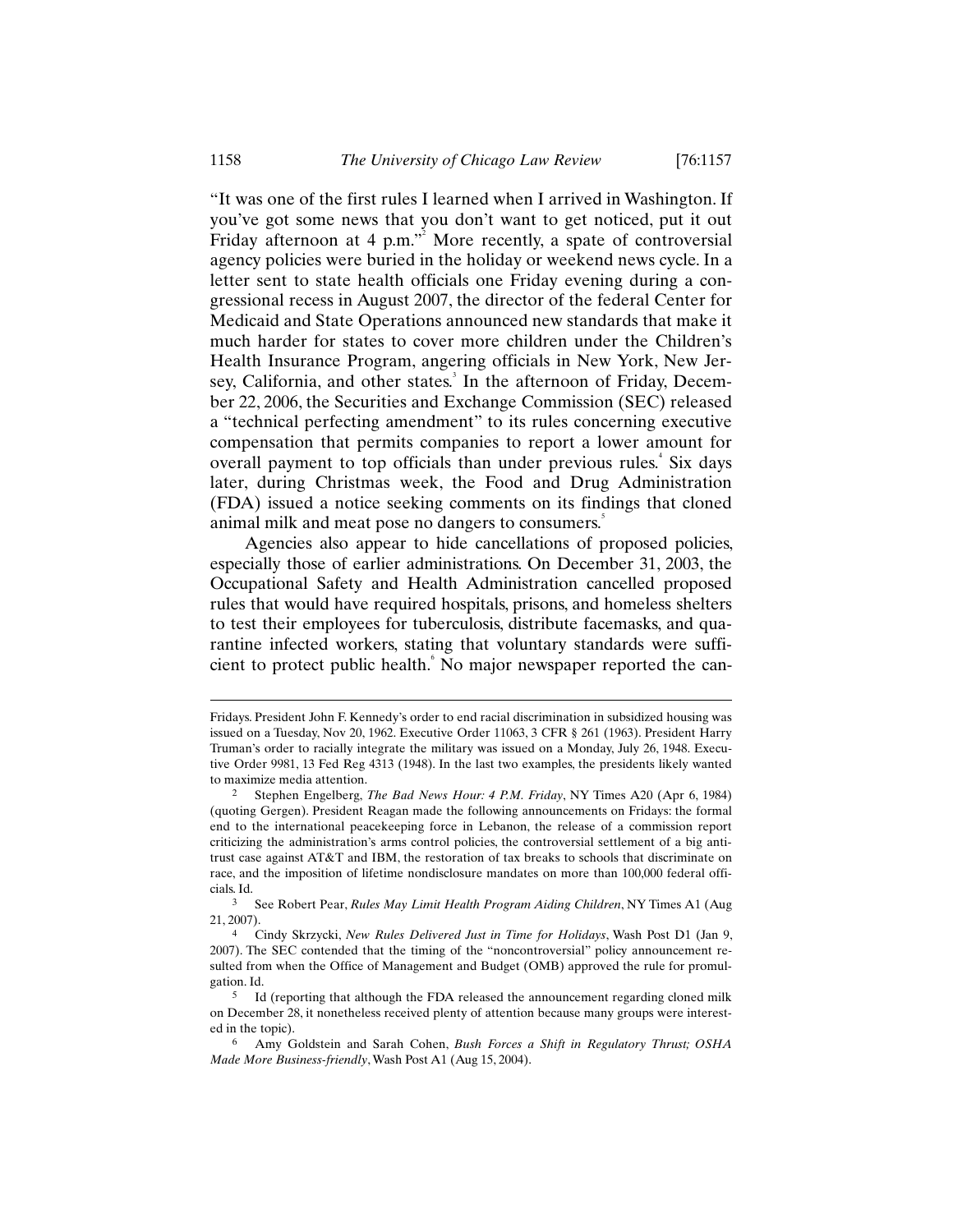cellation of the uncompleted rules, which had been years in the making under President Bill Clinton's administration.<sup>7</sup> Senators James Jeffords and Patrick Leahy formally complained about holiday announcements of significant regulatory policy changes by President George W. Bush's administration, but according to President Clinton's spokesperson for the Office of Management and Budget (OMB), all administrations "consider the timing of a controversial regulatory announcement."<sup>8</sup>

At first glance, these political anecdotes seem to mimic stories from the corporate world, where companies sometimes report unexpected poor earnings results on Fridays or after market trading has closed for the weekend. Comparing Friday-night disclosures across public and private spheres is, on one hand, quite natural, and, on the other hand, quite challenging. One can track the timing of announcements in both contexts by drawing up lists of regulatory decisions and earnings disclosures with relative ease. The content and consequences of these announcements, however, are far easier to measure in the business context—primarily by looking to forecasted versus actual earnings and subsequent market prices in the short and long term—than policy announcements in the political environment.

Compelling anecdotes tend to attract rigorous analysis, and indeed, in the business context, the economics literature has long grappled with precisely how and why the timing of information release affects market response. The legal literature, however, has been com-

 $7$  Id.

<sup>8</sup> Skrzycki, *New Rules Delivered Just in Time for Holidays*, Wash Post at D1 (cited in note 4) (reporting statements of Larry Haas, the OMB spokesman for the Clinton administration). See also Seth Borenstein, *Bush's Environmental Policies Have Been a Matter of Detail; Wrought Quietly, Big Changes Have Set Critics Howling*, Milwaukee J Sentinel A19 (Jan 26, 2003) (listing a series of environmental policy announcements made by the recent Bush administration on Fridays).

The corporate literature has fleshed out several theories to explain the timing of business announcements. The most intuitive theory posits that companies want to minimize or postpone public and market scrutiny of bad news. See Mark Bagnoli, William Kross, and Susan G. Watts, *The Information in Management's Expected Earnings Report Date: A Day Late, a Penny Short*, 40 J Acct Rsrch 1275, 1279–80 (2002) (listing reasons managers might delay earnings reports); Aswath Damodaran, *The Weekend Effect in Information Releases: A Study of Earnings and Dividend Announcements*, 2 Rev Fin Stud 607, 608–09 (1989) (finding that firms are more likely to report bad news on Fridays and after markets close); Stephen H. Penman, *The Distribution of Earnings News over Time and Seasonalities in Aggregate Stock Returns*, 18 J Fin Econ 199, 203 (1987) (demonstrating that earnings reports published later in the calendar quarter are more likely to convey bad news); Anne E. Chambers and Stephen H. Penman, *Timeliness of Reporting and the Stock Price Reaction to Earnings Announcements*, 22 J Acct Rsrch 21, 22 (1984) (finding that delayed earnings reports are associated with negative returns, which suggests that they contain bad news); James M. Patell and Mark A. Wolfson, *Good News, Bad News, and the Intraday Timing of Corporate Disclosures*, 57 Acct Rev 509, 525 (1982) (concluding that the likelihood of companies releasing bad news increases after the close of trading). A related theory hypothesizes that although businesses cannot hide poor results with a now twenty-four-hour news cycle, weekends and holidays can "distract" investors temporarily. See DellaVigna and Pollet, *Strategic*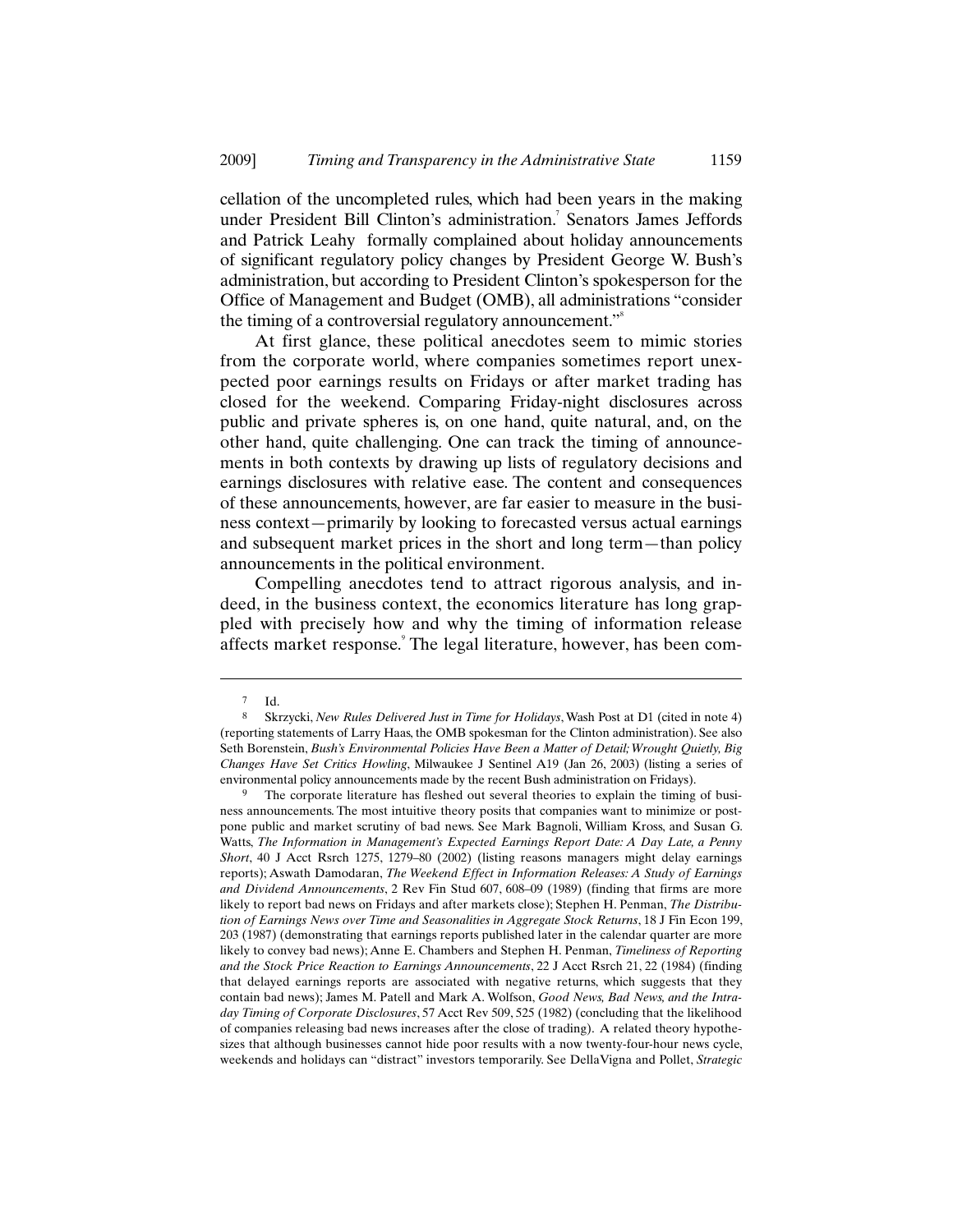-

# paratively devoid of either theoretical or empirical analysis of timing in the policy context.<sup>10</sup> Despite constant attention to the structures and

*Release of Information on Friday* at \*1 (cited in note 1). See also Mark Bagnoli, Michael Clement, and Susan G. Watts, *Around-the-Clock Media Coverage and the Timing of Earnings Announcements* \*22–23 (McCombs Research Paper Series No ACC-02-06, Dec 2005), online at http://ssrn.com/abstract=570247 (visited Sept 1, 2009) (concluding that although continuous media coverage has decreased the opportunities for after-trading announcements, negative earnings news is released disproportionately on Fridays). Another theory, at odds with the first two, suggests that companies instead announce bad news earlier (and perhaps loudly) to manage analyst expectations. See Carl R. Chen and Nancy J. Mohan, *Timing the Disclosure of Information: Management's View of Earnings Announcements*, 23 Fin Mgmt 3, 63, 65 (1994) (quoting CEO survey responses suggesting that they often release lower-than-expected earnings earlier). Compare Jeffrey T. Doyle and Matthew Magilke, *The Timing of Earnings Announcements: An Examination of the Strategic Disclosure Hypothesis* \*2–3 (Mar 2008), online at http://ssrn.com/abstract=995580 (visited Sept 1, 2009) (disputing the conventional view that managers engage in opportunistic release of information).

10 But see J.R. DeShazo and Jody Freeman, *Timing and Form of Federal Regulation: The Case of Climate Change*, 155 U Pa L Rev 1499, 1533–38 (2007) (discussing the variables impacting the timing of federal regulatory action regarding climate change pollutants). See also Anne Joseph O'Connell, *Political Cycles of Rulemaking: An Empirical Portrait of the Modern Administrative State*, 94 Va L Rev 889, 943–51 (2008) (examining early and late rulemaking activities within presidential administrations); Jacob E. Gersen and Anne Joseph O'Connell, *Deadlines in Administrative Law*, 156 U Pa L Rev 923, 971–77 (2008) (examining the role of statutory and judicial deadlines in changing agency behavior); Jacob E. Gersen and Eric A. Posner, *Timing Rules and Legal Institutions*, 121 Harv L Rev 543, 545–46 (2007) (analyzing timing rules imposed on legislative and regulatory activity). The political science literature contains some studies that implicate timing issues, but none, as far as we are aware, emphasizes the strategic issuance of *agency* decisions. Consider generally Alan M. Jacobs, *The Politics of When: Redistribution, Investment, and Policy Making for the Long Term*, 38 Brit J Polit Sci 193 (2008) (examining pension reform in Britain and the United States to develop an intertemporal understanding of the policy choices of political actors); Daniel Béland and Patrik Marier, *Protest Avoidance: Labor Mobilization and Social Policy Reform in France*, 11 Mobilization 377 (2006) (arguing that by launching controversial reforms at the start of the summer holiday season, the French government reduced the scope of mobilization in opposition to the reforms); Paul Pierson, *Politics in Time: History, Institutions, and Social Analysis* (Princeton 2004); Tajuana D. Massie, Thomas G. Hansford, and Donald R. Songer, *The Timing of Presidential Nominations to the Lower Federal Courts*, 57 Polit Rsrch Q 145 (2004) (developing a strategic explanation that the timing of presidential appointments is a function of politics and institutional constraints); Daniel P. Carpenter, *Groups, the Media, Agency Waiting Costs, and FDA Drug Approval*, 46 Am J Polit Sci 490 (2002) (exploring what variables impact the time variance for FDA approval of different drugs); Janet M. Box-Steffensmeier, Laura W. Arnold, and Christopher J.W. Zorn, *The Strategic Timing of Position Taking in Congress: A Study of the North American Free Trade Agreement*, 91 Am Polit Sci Rev 324 (1997) (developing a dynamic model of strategic position announcements to help explain why congressional actors vote when they do); Amihai Glazer, et al, *Strategic Vote Delay in the U.S. House of Representatives*, 20 Legis Stud Q 37 (1995) (finding that representatives who are voting against their party delay their votes). There is also literature on bureaucratic delay. See, for example, Lea-Rachel D. Kosnik, *Sources of Bureaucratic Delay: A Case Study of FERC Dam Relicensing*, 22 J L, Econ, & Org 258 (2006) (examining the heterogeneity of regulation process times and explaining how interest groups, the legislature, and bureaucratic discretion impact the timing of regulatory decisions); Mary K. Olson, *Managing Delegation in the FDA: Reducing Delay in New Drug Review*, 29 J Health Polit, Policy, & L 397 (2004) (finding that user-fee reform decreased FDA drug review times by 34 percent); Daniel P. Carpenter, *Why Do Bureaucrats Delay? Lessons from a Stochastic Optimal Stopping Model of Agency Timing, with Applications to the FDA*, in George A. Krause and Kenneth J. Meier, eds, *Politics, Policy, and Organizations:*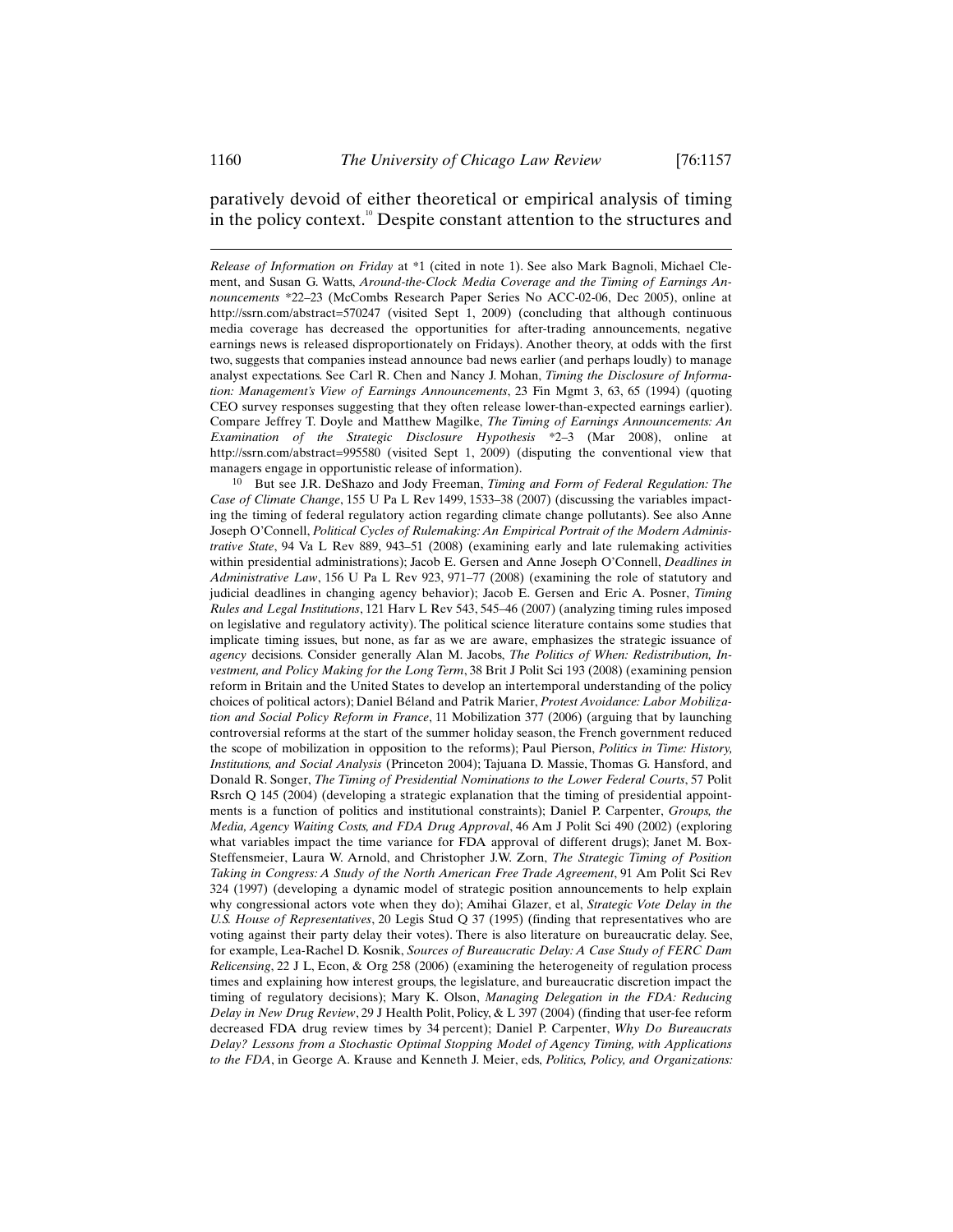procedures that regulate agency decisions<sup> $n$ </sup>—be they statutory,<sup>2</sup> common law,<sup>13</sup> or constitutional<sup>14</sup>—the questionable status of administrative agencies in the constitutional order, $15$  and recurrent cries of agency malfeasance and nonfeasance,<sup>16</sup> few scholars have sought a theoretical account of *when* agencies act, as opposed to *how* agencies act (what procedures are used) or *what* agencies say (what substance is promulgated). This Article seeks to remedy this oversight by constructing a theoretical and empirical analysis of the timing of agency action.

Our thesis is straightforward. We suggest that the conventional anecdotal wisdom about the bureaucracy burying bad news is wrong or incomplete, at least in its most typical form. Our critical claim is part conceptual and part empirical. Conceptually, we note that administrative agencies in the United States are some of the most extensively monitored government actors in the world. Almost all policy decisions an

 $\overline{a}$ 

12 See generally Mathew D. McCubbins, Roger G. Noll, and Barry R. Weingast, *Administrative Procedures as Instruments of Political Control*, 3 J L, Econ, & Org 243 (1987) (discussing how political actors design legislative constraints on agency actions to minimize information inequalities and to increase political control over the bureaucracy).

13 See generally Richard W. Murphy, Hunters *for Administrative Common Law*, 58 Admin L Rev 917 (2006) (examining the concept of "administrative common law" and its strengths and weaknesses for harnessing agencies' power to make the law say what they want it to say); John F. Duffy, *Administrative Common Law in Judicial Review*, 77 Tex L Rev 113 (1998).

16 See, for example, Richard J. Pierce, Jr, *Seven Ways to Deossify Agency Rulemaking*, 47 Admin L Rev 59, 65 n 44 (1995).

*Frontiers in the Scientific Study of Bureaucracy* (Michigan 2003); Hilary Sigman, *The Pace of Progress at Superfund Sites: Policy Goals and Interest Group Influence*, 44 J L & Econ 315 (2001) (demonstrating that the time taken to clean up superfund sites can be explained by the influence of concentrated private interests); Amy Whritenour Ando, *Waiting to Be Protected under the Endangered Species Act: The Political Economy of Regulatory Delay*, 42 J L & Econ 29 (1999) (finding that public support or opposition can significantly affect the timing of decisions to add species to the endangered species list).

<sup>11</sup> See generally Lisa Schultz Bressman, *Procedures as Politics in Administrative Law*, 107 Colum L Rev 1749 (2007).

<sup>14</sup> See Cass R. Sunstein, *Law and Administration after* Chevron, 90 Colum L Rev 2071, 2111–14 (1990).

<sup>15</sup> See generally, for example, Richard H. Pildes and Cass R. Sunstein, *Reinventing the Regulatory State*, 62 U Chi L Rev 1 (1995); Geoffrey P. Miller, *Independent Agencies*, 1986 S Ct Rev 41 (analyzing the constitutional parameters of agency independence by focusing on the scope of the removal power of the president); Peter L. Strauss, *The Place of Agencies in Government: Separation of Powers and the Fourth Branch*, 84 Colum L Rev 573 (1984). Compare Steven G. Calabresi and Saikrishna B. Prakash, *The President's Power to Execute the Laws*, 104 Yale L J 541 (1994) (arguing that the Constitution allocates the power of law execution and administration to the executive alone); Steven G. Calabresi and Kevin H. Rhodes, *The Structural Constitution: Unitary Executive, Plural Judiciary*, 105 Harv L Rev 1153 (1992) (supporting the unitary theorist argument that all federal officers exercising executive power must be subject to the direct control of the president), with Lawrence Lessig and Cass R. Sunstein, *The President and the Administration*, 94 Colum L Rev 1 (1994) (using an originalist analysis to argue that the Framers envisioned a large degree of congressional power to structure and limit the administration as Congress thought appropriate). See also generally *Symposium on Administrative Law: The Uneasy Constitutional Status of the Administrative Agencies*, 36 Am U L Rev 277 (1986).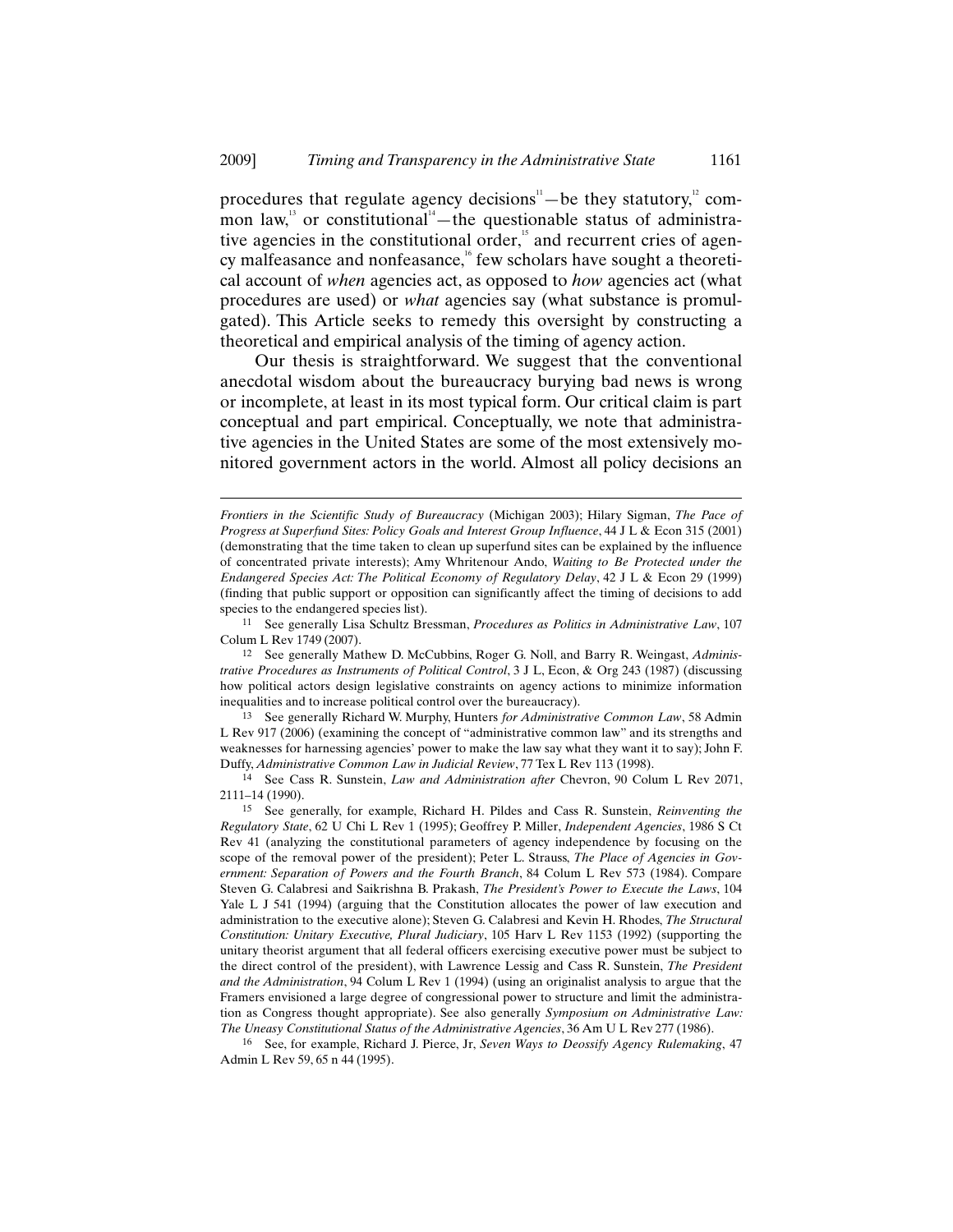agency makes must be published in the Federal Register for all to see.<sup>17</sup> Even informal policies that are not legally binding are publicly available.<sup>18</sup> Most legally binding agency rules require notice and an opportunity for public comment by any affected interests—comments to which the agency must adequately respond.<sup>19</sup> With some notable exceptions,<sup>20</sup> final policy decisions by federal agencies in the United States are stunningly visible, even if the internal decisionmaking process of agencies is not entirely transparent. The idea of agencies hiding controversial policy actions by announcing them on Friday afternoons and running for the door is about as silly as Gulliver hiding among the Lilliputians by covering his eyes. The actions may not produce leading newspaper headlines by the time Monday rolls around, but that does not mean there is no one watching. The simple conventional account simply does not fit with the legal constraints imposed on agencies by statutes like the Administrative Procedure Act (APA).<sup>21</sup>

We also provide an empirical critique of the conventional wisdom by analyzing a dataset of agency rulemaking actions over twenty-five years. The data evidence little timing manipulation. Although important agency rulemaking decisions are slightly more likely to be issued on Fridays or weekends, this form of strategic timing manipulation is not correlated with political or institutional conditions commonly thought to drive agency desires to reduce the visibility of decisions. The manipulation of timing may be less tied to days of the week than times of the year, however. Rules producing an impact on state government, for example, appear more likely to be issued during a con-

 $\overline{a}$ 

20 See, for example, James Risen and Eric Lichtblau, *Bush Lets U.S. Spy on Callers without Courts*, NY Times A1 (Dec 16, 2005) (breaking the story of warrantless wiretapping of Americans by the National Security Agency "to search for evidence of terrorist activity").

21 Administrative Procedure Act, Pub L No 89-554, 80 Stat 381 (1966), codified as amended at 5 USC § 551 et seq.

<sup>17</sup> See 5 USC  $\S$  552(a)(1)(D), 553(b)–(d) (mandating that agencies publish substantive rules of general applicability, statements of general policy, and notices of proposed rulemaking in the Federal Register).

<sup>18</sup> See 5 USC § 552(a)(1)(D).

<sup>19</sup> See 5 USC § 553(b)–(d); *Weyerhaeuser Co v Costle*, 590 F2d 1011, 1027–28 (DC Cir 1978) (stressing the importance of procedural "openness, explanation, and participatory democracy" in agency regulation); *United States v Nova Scotia Food Products Corp*, 568 F2d 240, 252 (2d Cir 1977) (invalidating FDA regulation of the production of smoked whitefish because the agency failed to disclose the scientific formula it used to define "insanitary conditions"). There are some large exceptions to the general requirement of prior notice and comment. See, for example, 5 USC  $\S 553(a)$  (excluding regulations that involve "a military or foreign affairs function of the United States" or "a matter relating to agency management or personnel or to public property, loans, grants, benefits, or contracts"); 5 USC § 553(b)(3)(B) (permitting an agency to forego prior notice and opportunity for comment if such procedures are "impracticable, unnecessary, or contrary to the public interest"). See also O'Connell, 94 Va L Rev at 902 n 33, 929–36 (cited in note 10) (summarizing the literature on rulemaking without prior notice and comment and detailing agency use of direct and interim final rulemaking).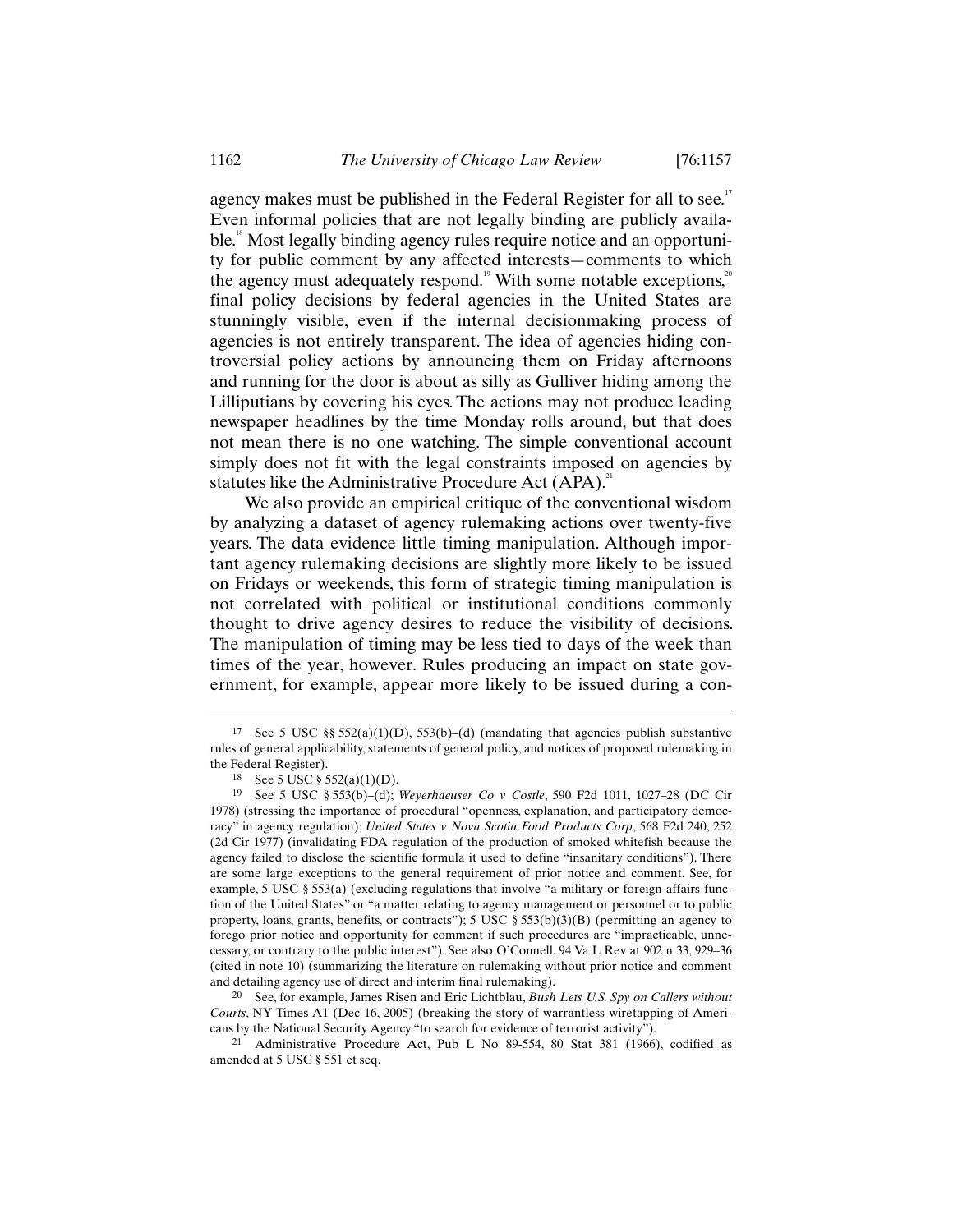gressional recess than during other periods. In short, although we cannot conclusively reject the possibility that agencies use timing in the way the conventional account predicts, we find little evidence to support this possibility.

The constructive part of our thesis is that timing dynamics are more nuanced and limited than the traditional superficial account assumes. Although agencies cannot hide their decisions, timing can be used to change the cost structure of the public and private interest groups who are in the business of monitoring them. To be clear at the outset, we are not claiming that the timing of government action is irrelevant, but rather that manipulating timing produces selective monitoring by agency watchers or overseers in the political process. In other words, timing information release does not reduce the visibility of agency actions per se, but it does change the universe of actors—be they interest groups, politicians, or the media—who ultimately observe the given action. The former story corresponds to barring access to a public space, the latter to instituting a fee to gain entry. As discussed more extensively below, strategic timing can allow the monitored to choose the monitors. It stands to reason that the substance of agency decisions will change depending on which group of actors is monitoring their decision. At the extreme, agencies that can choose to exclude some interest groups from the monitoring process may be able to avoid public outcry or prevent more aggressive legislative oversight—ultimately shifting policy outcomes toward bureaucratic preferences.

Even in this more nuanced story, however, existing procedural restrictions in the law ensure that this strategy may be exceptional rather than typical. The promulgation of final rules, for example, is typically associated with a delay before implementation<sup>22</sup> and an extensive set of possible grounds for challenging the decision in court.<sup>23</sup> The delay rule facilitates monitoring and makes strategic timing a more difficult strategy to use effectively. Both Notices of Proposed Rulemakings (NPRMs) and Notices of Inquiries (NOIs)—typically mandatory before issuing new policy—explicitly are designed to generate public attention

<sup>22</sup> See 5 USC § 553(d) (providing for a thirty-day lag before a rule becomes effective); 5 USC § 801(a)(3) (providing for a sixty-day lag before a major rule becomes effective).

<sup>23</sup> See, for example, 5 USC §§ 553, 706(2) (providing for the scope and process of judicial review of agency actions); *United States v Mead Corp*, 533 US 218, 224–25 (2001); *Chevron U.S.A. Inc v NRDC*, 467 US 837, 840 (1984); *Motor Vehicle Manufacturers Association v State Farm Mutual Automobile Insurance Co*, 463 US 29, 41 (1983); *Sierra Club v Costle*, 657 F2d 298, 312 (DC Cir 1981); *Weyerhaeuser*, 590 F2d at 1024–25 (reviewing challenges based on the agency's statutory authority, procedural fairness, and abuse of discretion); *Nova Scotia Food Products*, 568 F2d at 249 (deciding whether promulgation of the agency rule was arbitrary, capricious, or an abuse of discretion).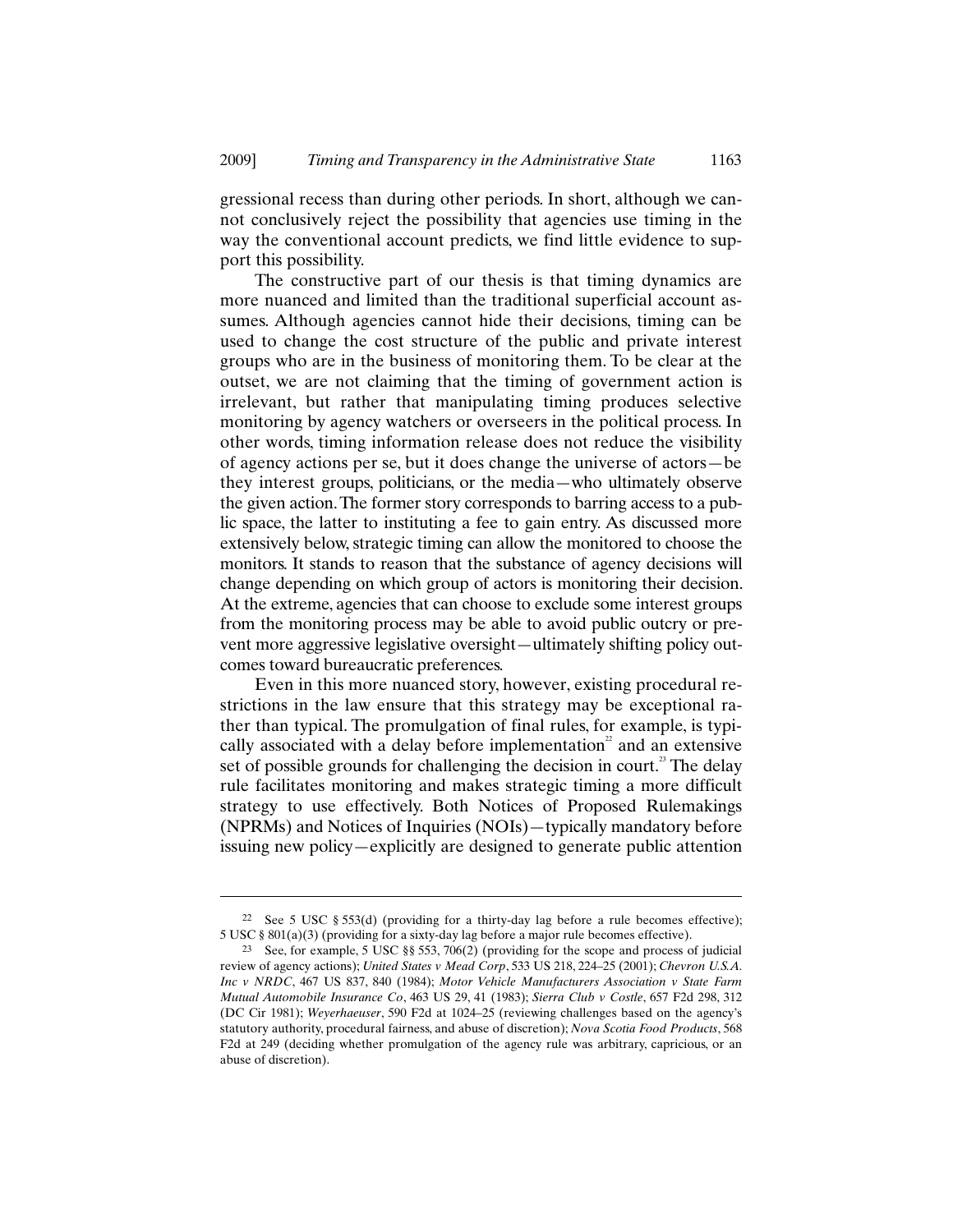and allow for interested parties to participate in the regulatory process. $24$ Such decisions are "running public performances": they are on display for all to see, and while they often do not last forever, there is no meaningful sense in which the performance can be hidden from view.

All decisions, however, do not have such continuing public exposure. Instead, some decisions are immediate one-off events, with no or little opportunity to plan for the performance or to provide feedback afterward. For the subset of once-in-time decisions, timing could play a much greater role. This subset is small but important: mainly, the withdrawal of previously proposed rules (in other words, the abandonment of existing agency process). For reasons we discuss below, it is more difficult to challenge withdrawals in court. Immediate scrutiny and a nonjudicial political reaction will be more important. To foreshadow a bit, the manipulation of timing is rare for the issuance of final rules or the commencement of a rulemaking process but appears to be common for the withdrawal of proposed rules.

If our critique and reformulation of the timing of agency action is correct, more attention should be paid to rulemaking withdrawals as a class of administrative actions.<sup>25</sup> Although the rescissions of binding rules<sup> $\delta$ </sup> and complete agency inaction<sup> $\delta$ </sup> have long generated considerable analysis in the regulatory politics literature, withdrawals of uncompleted rulemakings are rarely a topic of discussion in the commentary.<sup>28</sup>

<sup>&</sup>lt;sup>24</sup> See 5 USC § 553(b)–(c) (requiring that notice of a proposed rulemaking be published in the Federal Register and must include the time and location of the public rulemaking proceedings); Mariano-Florentino Cuéllar, *Rethinking Regulatory Democracy*, 57 Admin L Rev 411, 419–22 (2005) (describing the "limited right" of the public to participate in regulatory rulemaking).

<sup>25</sup> We use the terms "rule withdrawal," "rulemaking withdrawal," "withdrawal of a proposed rule," and "withdrawal of an uncompleted rule" interchangeably. The terms refer to the abandonment or cancellation of a rulemaking that the agency had not yet completed. In other words, rule withdrawals are not rescissions of rules already in effect. Such rescissions typically require notice and comment or legislative repeal, whereas withdrawals do not. See 5 USC §§ 801–08 (establishing a fast-track legislative repeal process); *State Farm*, 463 US at 38 (providing an example of rescission through notice and comment); *Kennecott Utah Copper Corp v Department of Interior*, 88 F3d 1191, 1206 (DC Cir 1996) (allowing agencies to withdraw regulations "until virtually the last minute before public release").

<sup>26</sup> See, for example, Merrick B. Garland, *Deregulation and Judicial Review*, 98 Harv L Rev 505, 508–09 (1985); Marianne Koral Smythe, *Judicial Review of Rule Rescissions*, 84 Colum L Rev 1928, 1929 (1984).

<sup>27</sup> See, for example, Lisa Schultz Bressman, *Judicial Review of Agency Inaction: An Arbitrariness Approach*, 79 NYU L Rev 1657, 1659–61 (2004) (contending that current doctrine on inaction conflicts with the need to prevent agency arbitrariness); Richard J. Pierce, Jr, *The Role of the Judiciary in Implementing an Agency Theory of Government*, 64 NYU L Rev 1239, 1243–44 (1989) (arguing that deferential judicial review does not undermine the political accountability of agencies); Cass R. Sunstein, *Reviewing Agency Inaction after* Heckler v. Chaney, 52 U Chi L Rev 653, 665 (1985) (supporting judicial review of agency inaction).

<sup>28</sup> But see Kathryn A. Watts, *Proposing a Place for Politics in Arbitrary-and-Capricious Review*, 119 Yale L J (forthcoming 2009) (noting, through examples, that political factors play a role in withdrawals and suggesting that withdrawals may be a particularly good area for courts to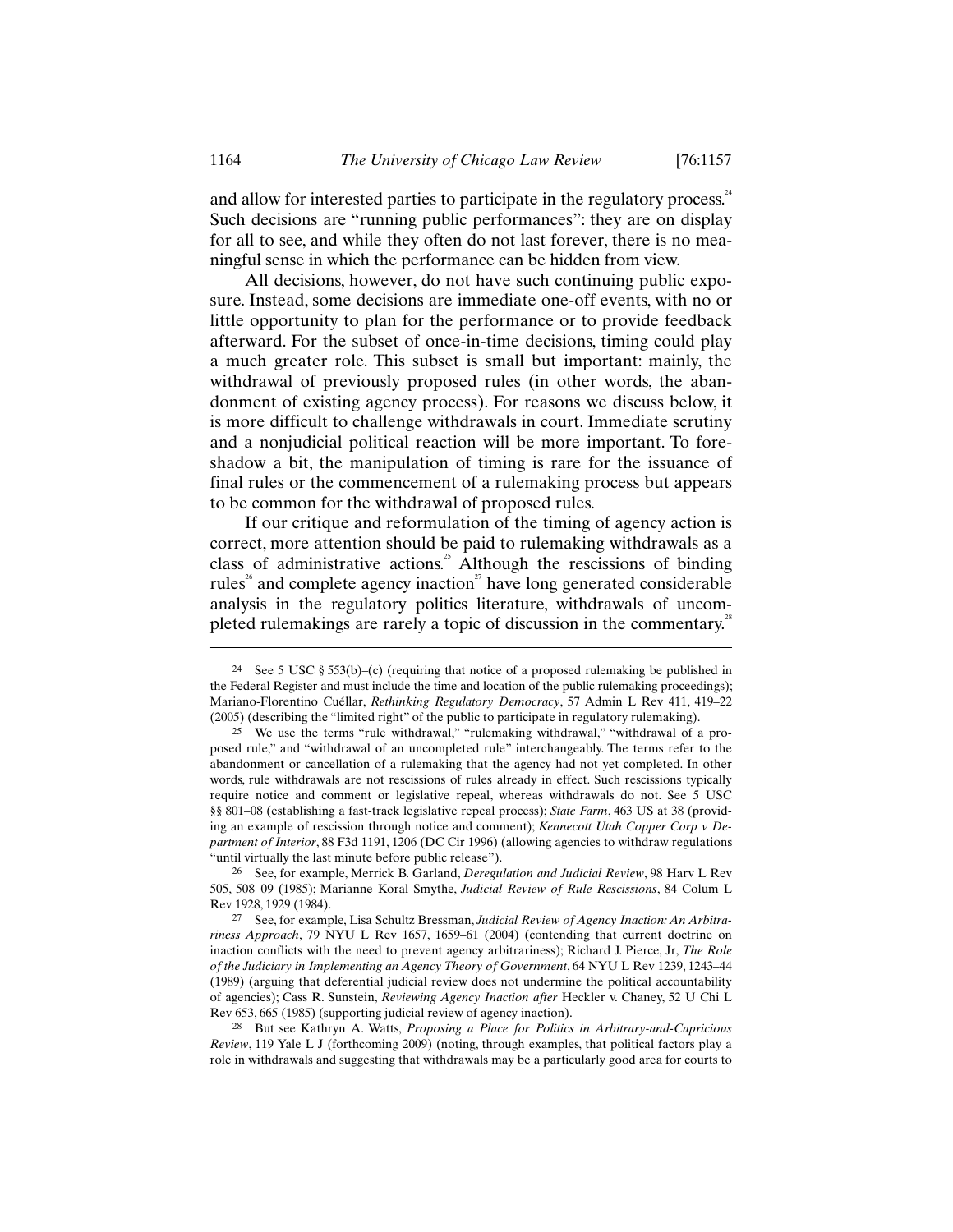Courts tend to treat withdrawals differently than other forms of agency decisions, though explicit discussion of such agency action is remarkably sparse. There is consensus that courts can review withdrawals if statutory schemes explicitly contemplate the abandonment of proposed action or if the agency faces a mandatory duty to regulate. Conflict currently exists among courts as to whether review of other withdrawals is permissible. Although there are good reasons for distinguishing withdrawals of unfinished rulemakings from the enactment of new rules and the rescission of old rules, the differential treatment in the law makes timing more important for withdrawals than for other agency decisions. Given the spike in rulemaking withdrawals after a presidential transition (typically the abandonment of rulemakings that were started but not completed under the previous administration), $\frac{29}{3}$  rule withdrawals should occupy a more central role in administrative law scholarship. Yet, because withdrawals combine features of both agency inaction and agency policymaking, balancing the competing doctrinal imperatives to protect agency discretion and to keep agencies accountable presents serious challenges for administrative law.

The remainder of the Article proceeds in three parts. Part I provides an overview of how timing decisions fit in the broader literature on administrative agencies and institutional design. It describes the conventional account and explains why it is largely incorrect or at least incomplete. Part II offers a constructive theory of agency timing decisions and presents empirical evidence. Part III develops the legal and normative implications.

# I. TIMING OF AGENCY POLICY

The extant literature on the administrative state has emphasized a series of critical questions about the balance of powers among the legislature, executive, courts, and agencies. How does Congress decide how to structure agencies?<sup>30</sup> Under what conditions does Congress

start explicitly considering political factors as part of arbitrary-and-capricious review); O'Connell, 94 Va L Rev at 959–63 (cited in note 10) (finding that "after a political transition, agencies withdraw uncompleted rulemakings started under a previous administration"); Robert Shull and Genevieve Smith, *The Bush Regulatory Record: A Pattern of Failure*, 11–15 (OMB Watch Sept 2004), online at https://www.policyarchive.org/handle/10207/5083 (visited Sept 1, 2009) (lamenting the withdrawal of many public health, safety, and environmental proposals during the George W. Bush administration); Raymond Murphy, Note, *The Scope of Review of Agencies' Refusals to Enforce or Promulgate Rules*, 53 Geo Wash L Rev 86, 88 (1985) (sketching out the scope of judicial review of rule withdrawals based on then-recent court decisions).

<sup>29</sup> See O'Connell, 94 Va L Rev at 959–63 (cited in note 10).

<sup>30</sup> See, for example, David E. Lewis, *Presidents and the Politics of Agency Design* 39–69 (Stanford 2003) (analyzing how certain variables, such as divided government or the durability of a president, impact the extent to which Congress chooses to insulate agencies from executive control). See also Jacob E. Gersen, *Designing Agencies: Public Choice and Public Law*, in Daniel A. Farber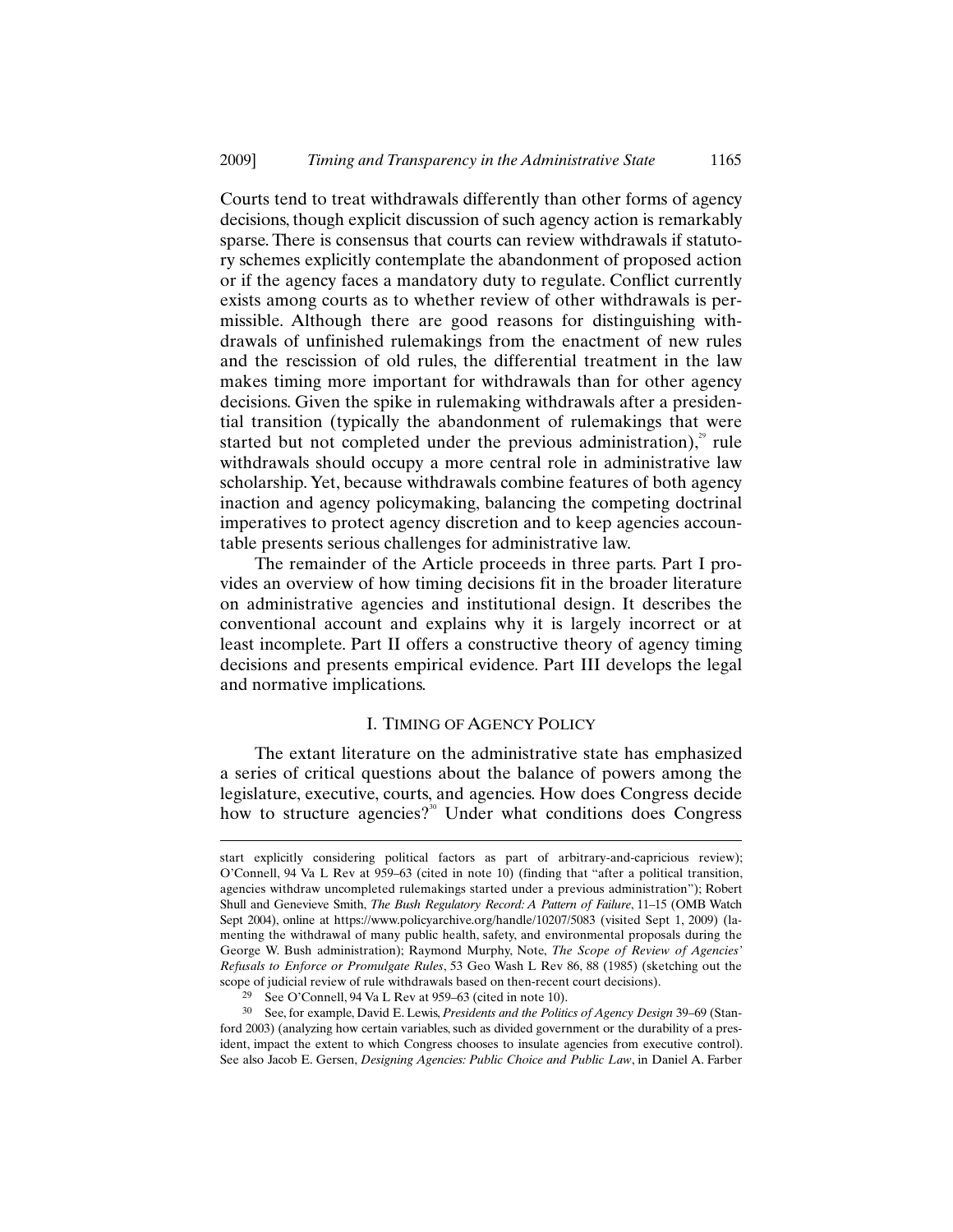delegate to agencies rather than produce policy directly through legislation? $3<sup>1</sup>$  To what extent can Congress constrain agencies by using structure and process restrictions at the front end, $\frac{3}{2}$  or budgets and oversight at the back end?<sup>33</sup> Does the president exercise significant control over regulatory policy?<sup>34</sup> What role do courts have in shaping agency decisions?<sup>35</sup> Do agencies pursue largely private interest goals or public interest aspirations?<sup>36</sup> Although definitive answers to many of these questions have eluded scholars, the intellectual terrain is well trodden, and we will not revisit it here. In both law and political science, however, questions of the timing of agency decisions have been comparatively neglected. $37$ 

To the extent that timing has received any sustained treatment in administrative law, its treatment typically has been limited to two narrow areas. First, various commentators have analyzed the ways in which courts do and should review agencies' failures to act entirely $\mathrm{^{38}}$  or

34 See, for example, Elena Kagan, *Presidential Administration*, 114 Harv L Rev 2245, 2319 (2001) (arguing that concerns relating to the accountability and effectiveness of government action support a strong role for the president in setting administrative direction).

35 See, for example, Richard W. Waterman, Amelia A. Rouse, and Robert L. Wright, *Bureaucrats, Politics, and the Environment* 90–97 (Pittsburgh 2004) (finding that EPA administrators considered the federal courts to be the third most influential actor in exerting influence over the manner in which the EPA enforces the law); Peter H. Schuck and E. Donald Elliott, *To the* Chevron *Station: An Empirical Study of Federal Administrative Law*, 1990 Duke L J 984, 1054 (undertaking an extensive empirical analysis of how agency actions fare when subject to direct appellate review, and providing basic conclusions regarding the impact of judicial review on agency action); R. Shep Melnick, *Regulation and the Courts: The Case of the Clean Air Act* 344–45 (Brookings 1983) (critiquing the impact of the courts on the regulatory implementation of the Clean Air Act).

36 See, for example, Steven P. Croley, *Regulation and Public Interests: The Possibility of Good Regulatory Government* 213–36 (Princeton 2008) (seeking to identify conditions under which socially beneficial regulation might be expected, even over the opposition of powerful interest groups).

37 But see note 10.

<sup>38</sup> There is a fine difference between an agency deciding that it will not take a particular action and an agency not acting (often called agency inaction). The Supreme Court's recent decision in *Massachusetts v EPA*, 549 US 497, 509–12, 527–28 (2007) (reviewing the EPA's decision to deny a petition for rulemaking to regulate greenhouse gas emissions), is an example of the former; its decision in *Norton v Southern Utah Wilderness Alliance*, 542 US 55, 60–61 (2004) (dismissing a suit brought against the Bureau of Land Management for failure to take action to

and Anne Joseph O'Connell, eds, *Research Handbook in Public Law and Public Choice* \*3 (Edward Elgar forthcoming 2009) (discussing the theoretical bases for the creation of administrative agencies and analyzing the "conceptual relationship between the design of agency decisionmaking structures and the extent of control by other political institutions like the legislature").

<sup>31</sup> See generally, for example, David Epstein and Sharyn O'Halloran, *Delegating Powers: A Transaction Cost Politics Approach to Policy Making under Separate Powers* (Cambridge 1999).

<sup>32</sup> See, for example, Mathew D. McCubbins, Roger G. Noll, and Barry R. Weingast, *Structure and Process, Politics and Policy: Administrative Arrangements and the Political Control of Agencies*, 75 Va L Rev 431, 432–33 (1989).

<sup>33</sup> See, for example, Mathew D. McCubbins and Thomas Schwartz, *Congressional Oversight Overlooked: Police Patrols versus Fire Alarms*, 28 Am J Polit Sci 165, 171 (1984).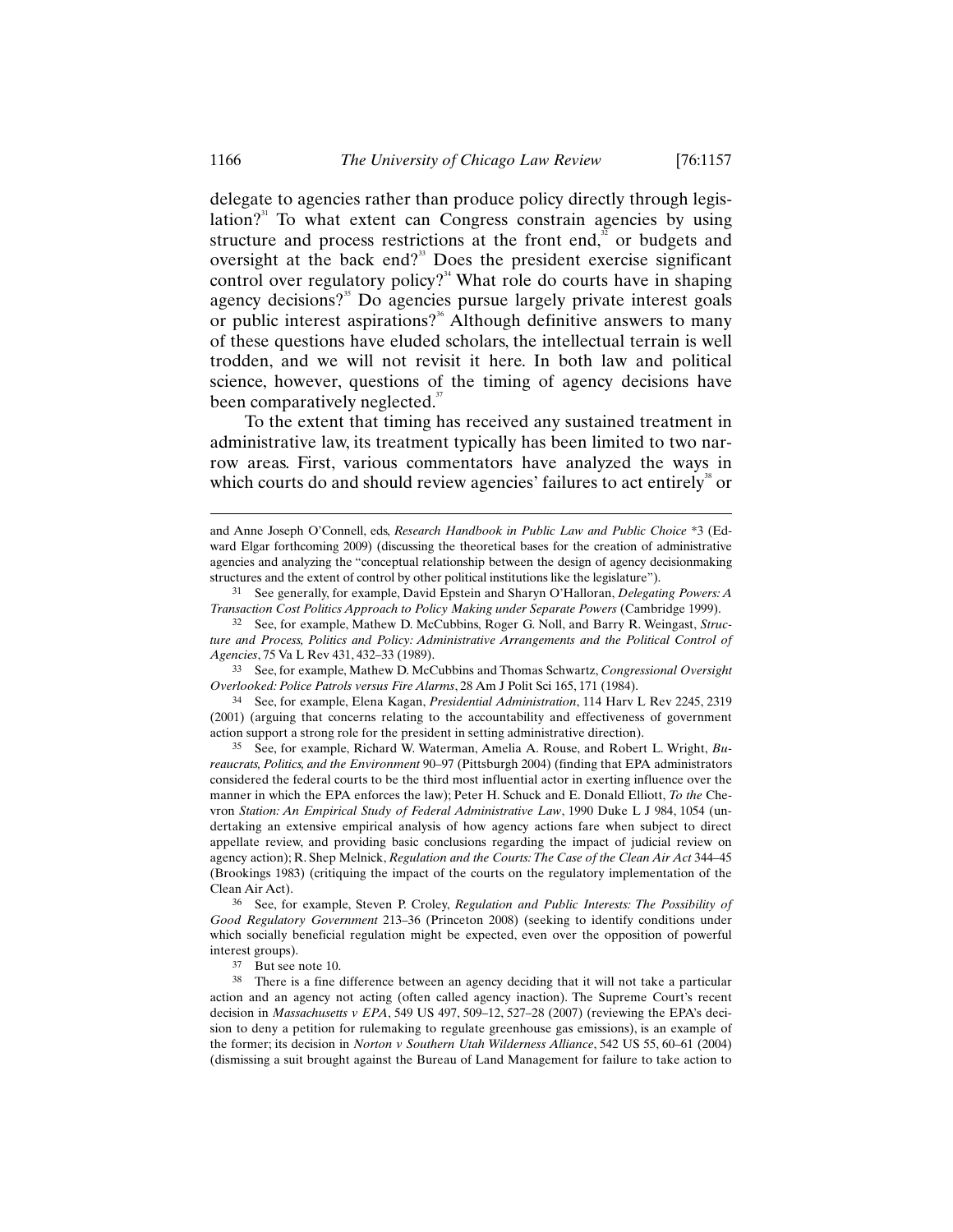$\overline{a}$ 

their unreasonable delay in reaching decisions.<sup>39</sup> Second, and often related, timing rears its head in discussions of regulatory ossification as scholars debate whether the costs of procedural requirements for agency rulemaking lengthen the rulemaking process or discourage agencies from adopting socially beneficial rules altogether.<sup>40</sup> In both these areas, timing questions concern the duration of agency action or inaction; that is, how long does it take for an agency to formulate a

See, for example, Jason Webb Yackee and Susan Webb Yackee, *Administrative Procedures and Bureaucratic Performance: Is Federal Rule-making Ossified?*, J Pub Admin Rsrch & Theory (forthcoming 2009); William S. Jordan, III, *Ossification Revisited: Does Arbitrary and Capricious Review Significantly Interfere with Agency Ability to Achieve Regulatory Goals through Informal Rulemaking?*, 94 Nw U L Rev 393, 396 (2000) (finding that judicial review under the "hard look" standard did not significantly impede agencies' pursuit of their policy goals); Thomas O. McGarity, *The Courts and the Ossification of Rulemaking: A Response to Professor Seidenfeld*, 75 Tex L Rev 525, 557 (1997) (arguing that "hard look" judicial review can stymie the implementation of protective legislation); Peter L. Strauss, *The Rulemaking Continuum*, 41 Duke L J 1463, 1487–89 (1992) (discussing how judicial enforcement of various rulemaking procedures may incentivize agencies to release less information to the public during the rulemaking process); Thomas O. McGarity, *Some Thoughts on "Deossifying" the Rulemaking Process*, 41 Duke L J 1385, 1410–36 (1992) (extensively reviewing the procedural, analytical, and substantive requirements that have ossified the rulemaking process); Jerry L. Mashaw and David L. Harfst, *The Struggle for Auto Safety* 224–31 (Harvard 1990) (analyzing how the confluence of congressional and judicial influences on the administrative state can dramatically affect regulatory output).

protect public lands from damage caused by off-road vehicles), is an example of the latter. We refer here to agency inaction.

 $39$  See 5 USC § 706(1) (providing that a reviewing court shall compel an agency to take an action that it had "unreasonably delayed"); *Norton*, 542 US at 66–67 (deciding that the Bureau of Land Management was not legally required to take action, so its action could not be "unreasonably delayed"); *Forest Guardians v Babbitt*, 164 F3d 1261, 1272, 1274 (10th Cir 1998) (concluding that the Department of Interior unreasonably delayed in protecting the habitat of the silvery minnow because it did not meet a congressionally imposed deadline for agency action); *Oil, Chemical and Atomic Workers International Union v Zegeer*, 768 F2d 1480, 1488 (DC Cir 1985) (holding that the Mine Safety and Health Administration was proceeding on a reasonable schedule to regulate miners' radon exposure, so a court order was not warranted); *Telecommunications Research and Action Center v FCC*, 750 F2d 70, 79 (DC Cir 1984) (evaluating for reasonableness the FCC's five-year delay in its inquiry into AT&T's rate of return). See also generally Eric Biber, *Two Sides of the Same Coin: Judicial Review of Administrative Agency Action and Inaction*, 26 Va Envir L J 461 (2008) (arguing that ultimately judicial review of agency inaction is no different than judicial review of agency action); Eric Biber, *The Importance of Resource Allocation in Administrative Law*, 60 Admin L Rev 1 (2008) (constructing a framework that allows courts to understand whether and how they should review agency inaction); DeShazo and Freeman, 155 U Pa L Rev 1499 (cited in note 10) (analyzing why the federal government delayed producing national standards for climate change pollutants); Jody Freeman and Adrian Vermeule, Massachusetts v EPA*: From Politics to Expertise*, 2007 S Ct Rev 51 (arguing that the Court is willing to carefully scrutinize agency discretion to "decide not to decide" because the Court currently is concerned with insulating expert agencies from political influence); Bressman, 79 NYU L Rev 1657 (cited in note 27) (arguing that courts should subject agency inaction to the same principles of judicial review that apply to agency action); Ronald M. Levin, *Understanding Unreviewability in Administrative Law*, 74 Minn L Rev 689 (1990) (asserting that courts should more overtly weigh pragmatic considerations when deciding whether a particular agency action should be deemed "unreviewable").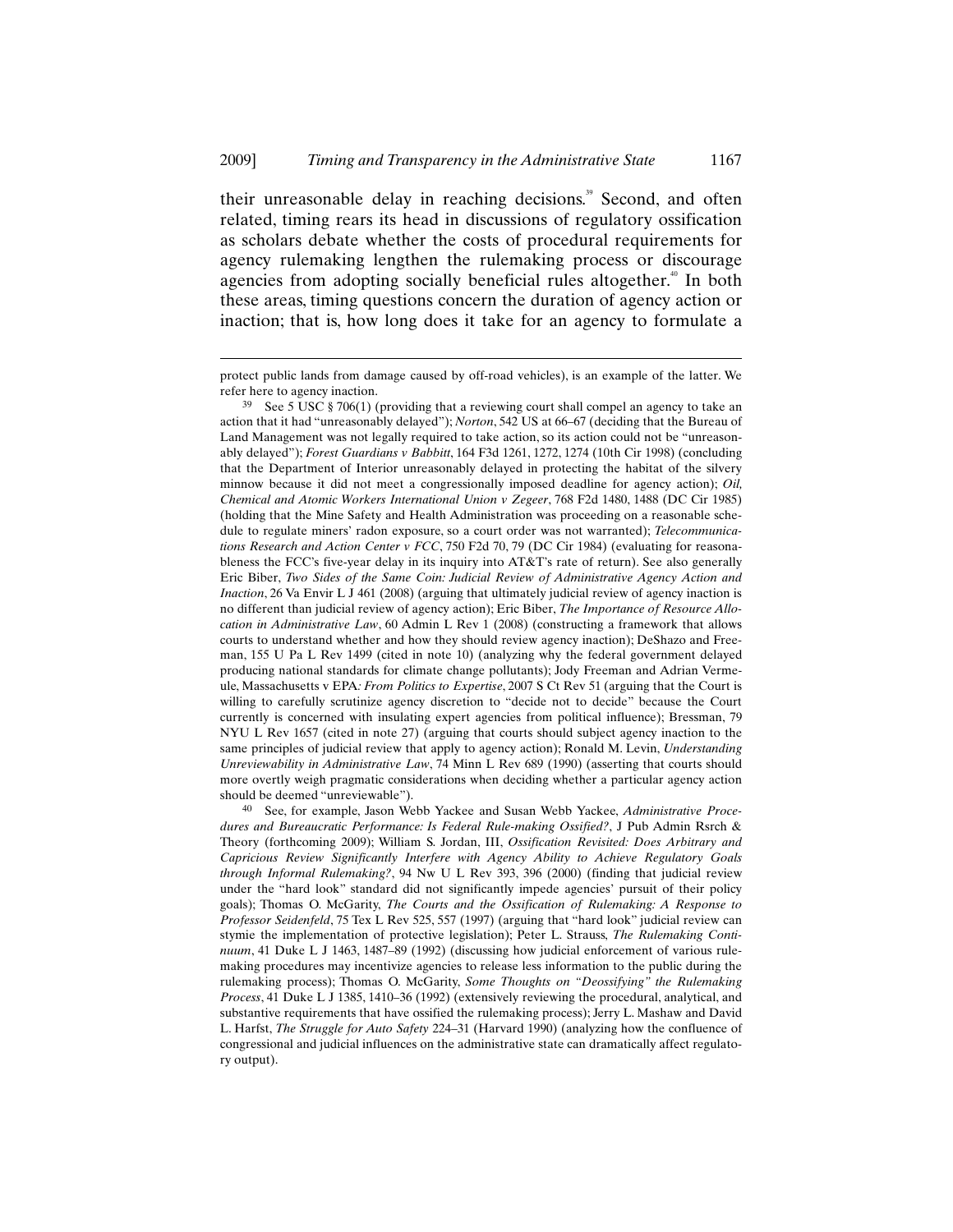policy decision or how long has the agency taken no action? These are  $\frac{1}{2}$  important topics, but our focus is on timing in a simpler sense.<sup>41</sup> Once an agency has made a policy decision internally, when will that decision be announced to the public and why does it matter? Although we mainly emphasize the impact of timing decisions on the distribution of monitors of the agency action, we note in passing that timing may also substitute for content or process in regulations. An agency, for instance, could adopt a less controversial policy using abbreviated procedures but issue it during a period of high media and political visibility; by contrast, an agency could adopt a more controversial stance using more formal procedures but provide limited notice and hide the decision in the weekend news cycle.<sup>42</sup>

# A. The Conventional Account

To the extent that there is conventional wisdom about the use of timing by agencies, it is that the visibility of agency actions can be reduced if actions are announced during a holiday or weekend news cycle. The microfoundation for this view is generally left unspecified and on close examination, it is somewhat inconsistent. Is it that the news media simply do not register government actions taken on Friday afternoons? Do interest groups with millions of dollars at stake in agency decisions head out early for their vacation homes and never bother to check what happened the week before? Are legislative staffs oblivious to this practice?

As we note below, both the conventional account and our modification emphasize the relationship between the timing of decisions and associated monitoring costs. In our view, the main mistake of the conventional account is its assumption that issuing policy during lowvisibility time periods makes monitoring costs essentially so high that no one will observe the hidden policy, and it will be all but impossible to mobilize political opposition. A problem for this view has to do with short-term versus long-term equilibria. Even if this were a suc-

<sup>&</sup>lt;sup>41</sup> This Article focuses on core timing decisions related to the monitoring costs theory. One of us has explored timing decisions related to political transitions elsewhere. See generally O'Connell, 94 Va L Rev 889 (cited in note 10) (examining whether agencies start more rulemakings in the first year of a presidential administration, whether agencies complete more rules in the final quarter of an administration or outgoing Congress, and whether agencies withdraw more rulemakings after a shift in the White House or Congress). We have also examined the duration of agency rulemaking in a separate article. See generally Gersen and O'Connell, 156 U Pa L Rev 923 (cited in note 10) (analyzing the effects of deadlines and other factors on the duration of agency rulemaking).

<sup>42</sup> Consider Matthew C. Stephenson, *The Strategic Substitution Effect: Textual Plausibility, Procedural Formality, and Judicial Review of Agency Statutory Interpretations*, 120 Harv L Rev 528, 530 (2006) (analyzing agency choices between substance and procedure).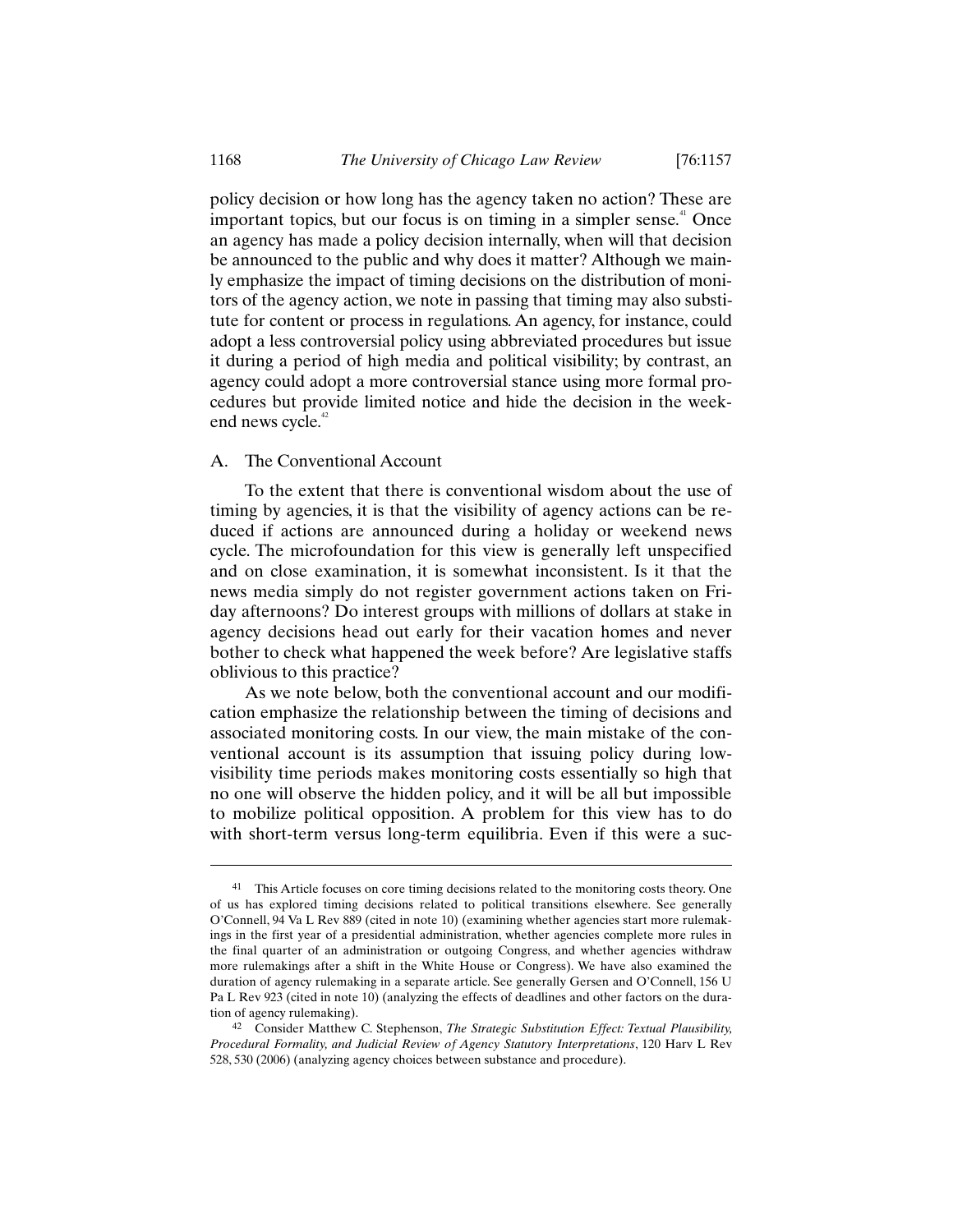cessful short-term strategy, it is difficult to construct a long-term equilibrium in which such behavior is rational. If the media and interest groups do not pay attention to agency decisions announced on Friday afternoons or holidays, then surely it is in an agency's interest to announce certain decisions at those times. But once interest groups or reporters get wind of the practice, they should pay extra-special attention to an agency's Friday and holiday announcements. And if the level of public attention is no less intense on those days, facilitated by a now twenty-four-hour news cycle, then it would no longer be the best response for the agency to announce controversial policies at such times. The conventional wisdom describes a set of strategies that is off the equilibrium path.

A second reason the conventional account falters is that most forms of agency action will be available for public review independent of timing. For example, an NPRM is typically open for at least sixty days so that comments can be taken.<sup>43</sup> A final rule generally does not go into effect for at least thirty days to allow for notice and legal challenges to take place prior to implementation.<sup>44</sup> A major rule, in particular, cannot take effect for at least sixty days after it is issued.<sup>45</sup> As a result, it is unlikely that announcing decisions on Friday afternoons will hide much of anything. Yet, the weekend media cycle may give less attention and coverage to these actions, and the natural monitors in Congress may be less able to mobilize quick opposition. But if agencies regularly engage in such behavior, interest groups and legislators should anticipate and adjust their own behavior accordingly. At best, hiding controversial decisions in this way would be a short-term political strategy, not the sort of generational political wisdom that can withstand the test of time and political dynamics.

Instead of using timing to hide decisions, we argue that agencies can make strategic timing decisions to affect the monitoring costs of Congress, the White House, interest groups, the media, and the general public. Again, this does not, as is commonly asserted, block the visibility

<sup>&</sup>lt;sup>43</sup> See Executive Order 12866 § 6(a)(1), 58 Fed Reg 51735 (1993) ("[E]ach agency should afford the public a meaningful opportunity to comment on any proposed regulation, which in most cases should include a comment period of not less than 60 days."); FDA, *Making Your Voice Heard at FDA: How to Comment on Proposed Regulations and Submit Petitions* (Feb 7, 2008), online at http://www.fda.gov/opacom/backgrounders/voice.html (visited Sept 1, 2009).

<sup>44</sup> See 5 USC § 553(d).

<sup>&</sup>lt;sup>45</sup> See 5 USC § 801(a)(3). A major rule is any rule OMB finds will have or is likely to have "an annual effect on the economy of \$100,000,000 or more," "a major increase in costs or prices for consumers, individual industries, Federal, State, or local government agencies, or geographic regions," or a "significant adverse effects on competition, employment, investment, productivity, innovation, or on the ability of United States-based enterprises to compete with foreign-based enterprises in domestic and export markets." 5 USC § 804.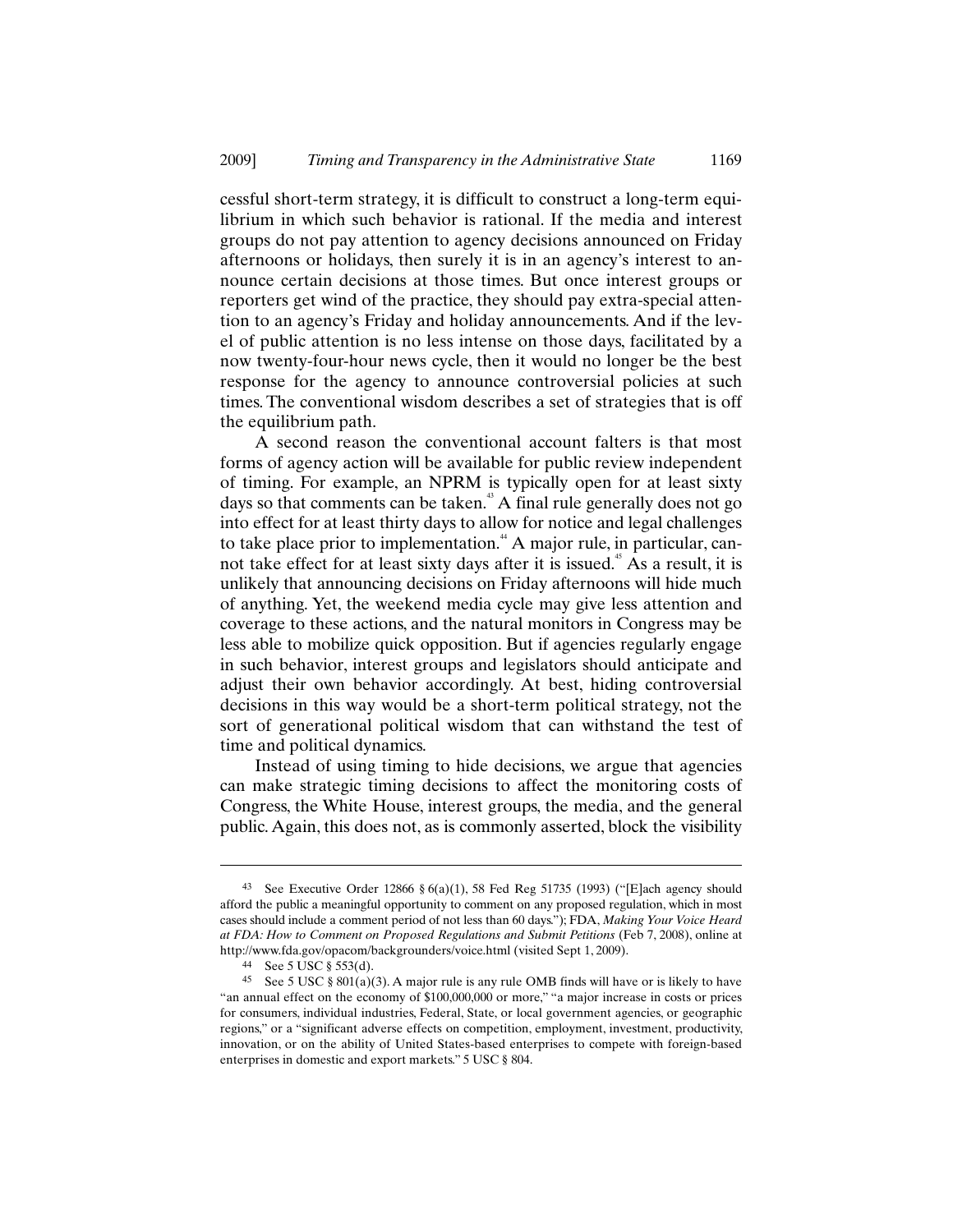of agency actions. Rather, it drives a shift in the population of potential monitors for any given agency action. We begin therefore by developing an informal theory of timing decisions that captures the intuition underlying the conventional wisdom about burying bad news in the weekend news cycle. The Article's theoretical innovation is to emphasize the relationship between timing, monitoring costs, and selective participation<sup>46</sup> by interest groups in agency policymaking processes.<sup>47</sup>

## B. Selective Monitoring of Agencies

To help motivate the analysis, note that most policy in the United States is implemented by the bureaucracy, and agency problems are attendant in any such congressional delegation of government authority.<sup>48</sup> Administrative law seeks to manage the risk that agency behavior will diverge from the preferences of the public or other political institutions. Effectively monitoring agency behavior is usually a necessary condition for minimizing agency drift.

The average agency is monitored by a diverse mix of public actors and private interest groups. Some of this monitoring is formal. The White House, for example, reviews agency rules before they are issued.<sup>49</sup> Congress creates and funds agencies, prescribes specific responsibilities, and often supervises their work using information requests, committee hearings, and other oversight tools. $\degree$  Courts review the procedure and substance of agency actions, relying on an extensive body of statutory and doctrinal tools.<sup>51</sup> Less formally, interest groups

48 For overviews of the delegation literature, see Epstein and O'Halloran, *Delegating Powers* at 14–29 (cited in note 31) (exploring the history and theory of delegation and delegation mechanisms); D. Roderick Kiewiet and Mathew D. McCubbins, *The Logic of Delegation: Congressional Parties and the Appropriations Process* 4–12 (Chicago 1991) (same).

<sup>46</sup> See generally Christopher R. Berry, *Imperfect Union: Representation and Taxation in Multi-level Governments* (Cambridge forthcoming 2009) (developing the idea of selective participation in other political contexts).

<sup>47</sup> The conventional account for Friday night earnings announcements in the business context—solidified in the 1980s—also recently has come under scrutiny. See Doyle and Magilke, *Timing of Earnings Announcements* at \*4 (cited in note 9) (finding support for the "benign" hypothesis that managers release worse earnings news when the market is closed in order to disseminate the information more broadly); Chen and Mohan, 23 Fin Mgmt at 63, 65 (cited in note 9) (arguing that companies affirmatively try not to hide poor earnings announcements to manage the evaluations of analysts). Our critique of the conventional wisdom in the public sector also has some applicability to the corporate sector. After all, businesses cannot hide their earnings statements when the market reopens on Monday morning.

<sup>49</sup> See Executive Order 12866, 58 Fed Reg 51735 (1993), 3 CFR § 191.

<sup>50</sup> See generally Roger H. Davidson and Walter J. Oleszek, *Congress and Its Members* (CQ Press 10th ed 2005). See also Lewis, *Presidents* at 44–48 (cited in note 30); Epstein and O'Halloran, *Delegating Powers* 18–29 (cited in note 31). See also generally Joel D. Aberbach, *Keeping a Watchful Eye: The Politics of Congressional Oversight* (Brookings 1990); McCubbins, Noll, and Weingast, 3 J L, Econ, & Org 243 (cited in note 12).

<sup>51</sup> See note 23.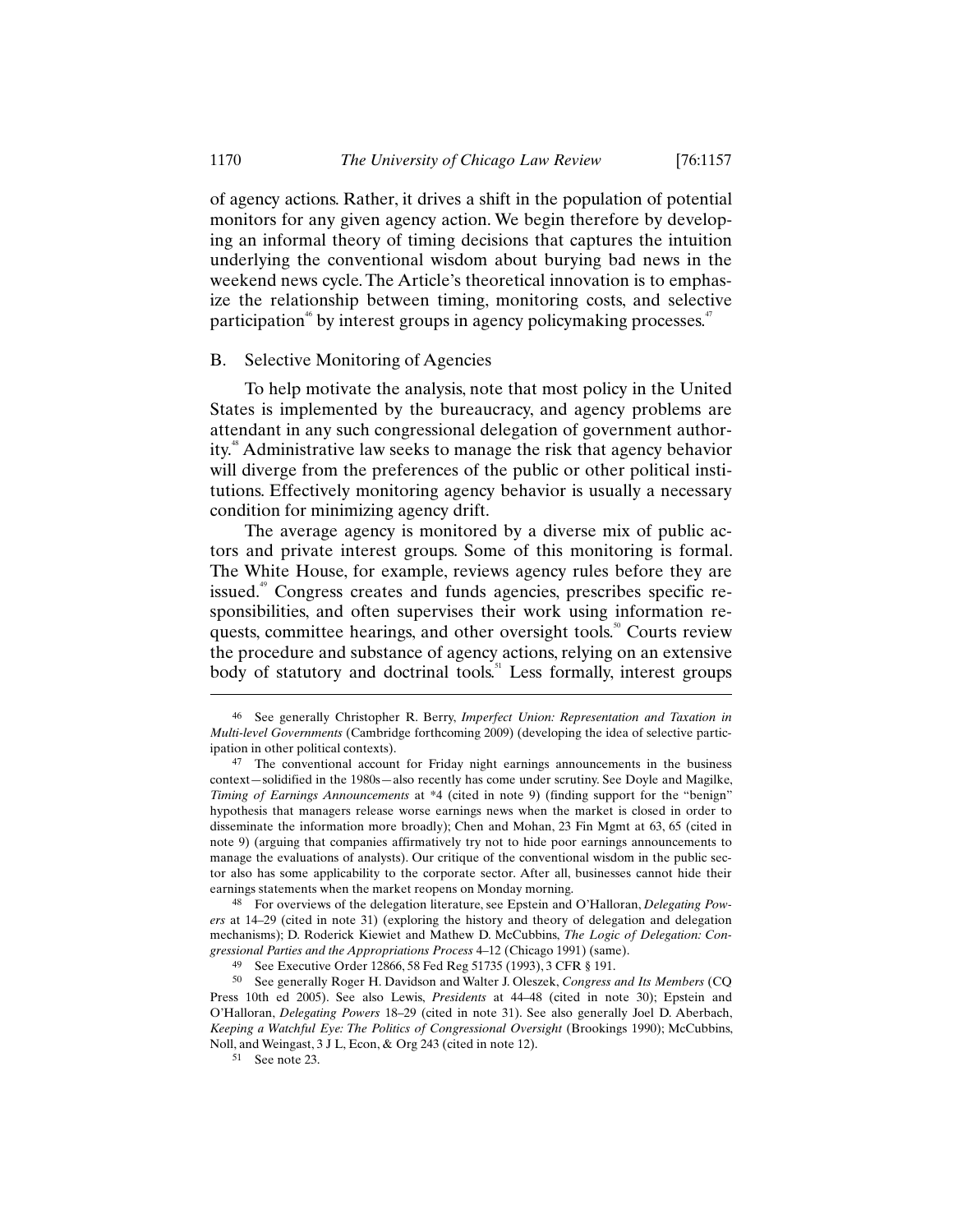and members of the public often track agency actions and may petition other political actors in addition to the agencies to shift regulatory outcomes.<sup>52</sup> The media bring agency deeds and misdeeds to light, too.<sup>53</sup>

Each potential monitor naturally has preferences about the substance of agency policy, usually preferring that an agency's final decisions be as close to the monitor's preferences as possible. Monitoring the bureaucracy, however, is not costless. Interest groups monitoring agency action must balance the benefits of monitoring agency behavior with its costs. $4$  As a result, it is generally only groups with something at stake that are willing to bear the costs of monitoring. Suppose that each of these interest groups has a different expected benefit from monitoring agency decisions, perhaps because they have different concerns or because they have different abilities to respond to decisions. If so, there will always be some group for whom the existing marginal cost of monitoring is nearly equal to the marginal return from monitoring. Any factor that increases the costs of participation will make the expected returns from monitoring negative. These interest groups, for whom it was just barely worth participating given the existing costs and benefits, will cease to participate when monitoring costs increase.

When monitoring costs increase, the groups with the most at stake will continue to monitor because the marginal cost is still much less than the marginal benefit. The composition of interest groups monitoring agency decisions is now different, however. Because the remaining groups have preferences different from the exiting group, the response to agency action taken on a low-visibility day may be different than the response the agency would have received had the policy been announced on a high-visibility day. It is not that no one is paying attention or that the agency has succeeded in hiding its actions. Rather, the pool of actors who are paying attention has changed. Given that the

<sup>52</sup> See Daniel P. Carpenter, *Protection without Capture: Product Approval by a Politically Responsive, Learning Regulator*, 98 Am Polit Sci Rev 613, 621 (2004) (demonstrating that the political organization of consumers can influence FDA regulatory outcomes); Scott R. Furlong, *Interest Group Influence on Rule Making*, 29 Admin & Socy 325, 333–38 (1997); Jason Webb Yackee and Susan Webb Yackee, *A Bias towards Business? Assessing Interest Group Influence on the U.S. Bureaucracy*, 68 J Polit 128, 135 (2006) (finding that business commenters, but not other commenters, exert strong influence over the content of final rules). See generally Susan Webb Yackee, *Assessing Inter-institutional Attention to and Influence on Government Regulations*, 36 Brit J Polit Sci 723 (2006).

<sup>53</sup> See, for example, Goldstein and Cohen, *Bush Forces a Shift in Regulatory Thrust*, Wash Post at A1 (cited in note 6) (discussing President Bush's withdrawal of many rules proposed but not formally promulgated during the Clinton administration). See also generally Cary Coglianese and Margaret Howard, *Getting the Message out: Regulatory Policy and the Press*, 3 Intl J Press/Polit 39 (June 1998).

<sup>54</sup> See David Epstein and Sharyn O'Halloran, *A Theory of Strategic Oversight: Congress, Lobbyists, and the Bureaucracy*, 11 J L, Econ, & Org 227, 228 (1995).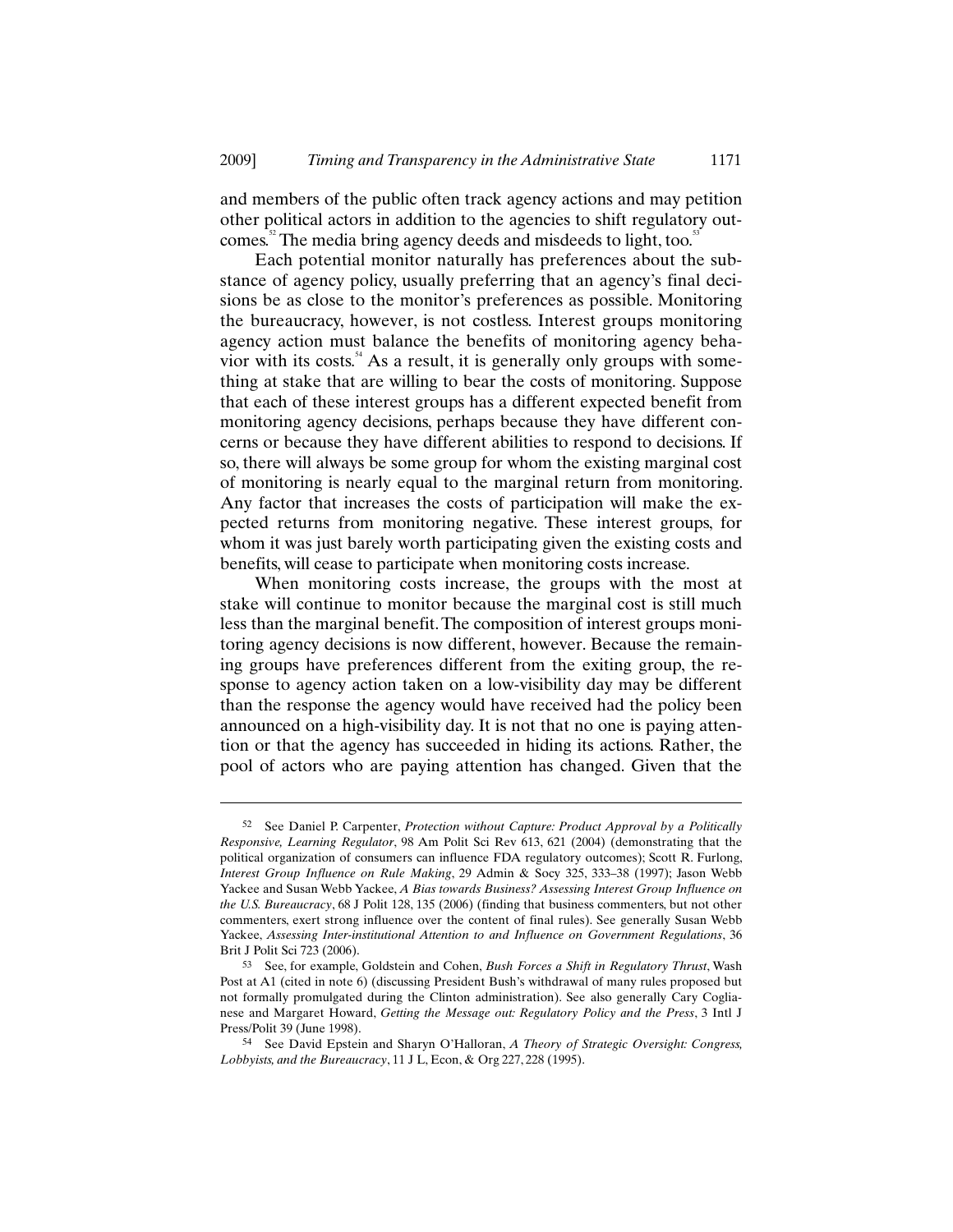agency itself decided when to announce its decision, it stands to good reason that the new group of monitoring interest groups will produce a public reaction more in keeping with the agency's underlying preferences.

To get some sense of the benefits and costs of monitoring, which can range from relatively trivial to significant, consider two classic forms of congressional oversight of agencies: "police patrols" and "fire alarms."<sup>55</sup> According to Mathew McCubbins and Thomas Schwartz, "Instead of sniffing for fires, Congress places fire-alarm boxes on street corners, builds neighborhood fire houses, and sometimes dispatches its own hook-and-ladder in response to an alarm."<sup>56</sup> Most oversight of agency action occurs through threats by interest groups to sound a fire alarm to Congress because such oversight is cheaper than direct police patrolling, such as regular hearings and investigations by congressional members.<sup>57</sup> Although police patrols and fire alarms were defined to describe categories of congressional oversight, they also help illuminate monitoring efforts by the other branches of government, interest groups, the general public, and the media. The White House is much like Congress—able to engage in police patrols but often reliant on fire alarms. The courts, by contrast, cannot do their own patrolling and must wait for an alarm to be pulled. Interest groups, the general public, and the media are the ones who generally pull such alarms, often after engaging in police patrols of their own.

McCubbins and Schwartz focus on the benefits and costs to Congress for monitoring agencies. Extending their framework allows for consideration of the monitoring calculus for other agency watchers. The benefits of monitoring can vary across these third parties. For example, police-patrol monitoring mechanisms likely provide more information about agency behavior than a single intervention during a crisis. Different monitors can also claim credit for their vigilance in different ways and in varying degrees. The credit might come in the form of a political chit, an increase in newspaper sales, or a boost in electability or approval. Sounding or responding to a four-alarm fire when an agency acts badly presumably yields more credit than more mundane monitoring of less chaotic events. Perhaps most importantly, it is not clear which form of oversight will, on average, produce greater shifts of policy toward monitor preferences. Both regular supervision

<sup>55</sup> McCubbins and Schwartz, 28 Am J Polit Sci at 166 (cited in note 33) (explaining that police-patrol oversight is more centralized and direct, whereas fire-alarm oversight consists of a decentralized system, relying on the public to alert Congress to agency actions that are incongruent with congressional policies).

<sup>56</sup> Id.

<sup>57</sup> Id at 166–69.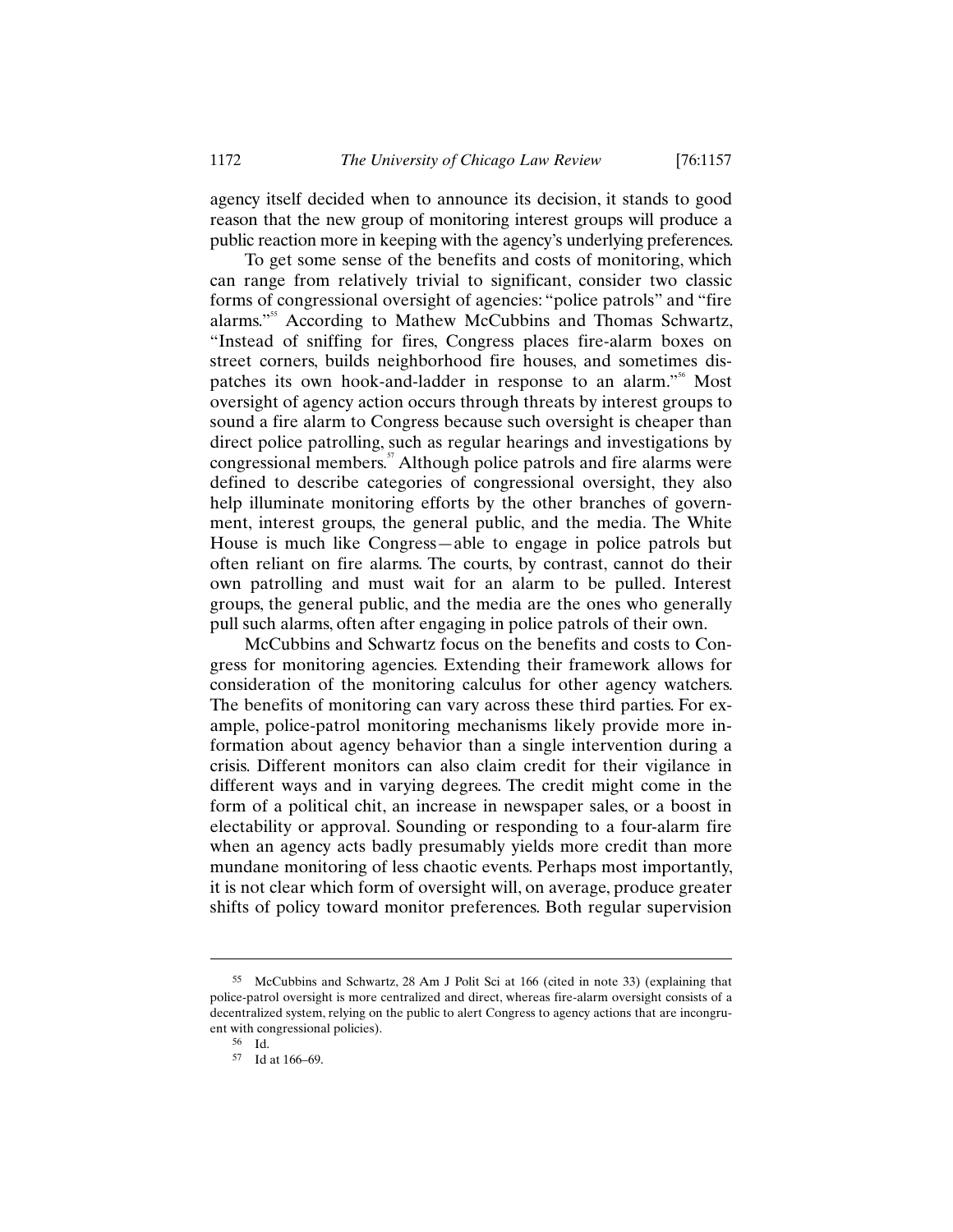of agency actions and a vocal response to a one-off crisis could yield public policy that is more in keeping with the monitors' preferences.

These monitoring mechanisms also generate variable costs for different agency watchers. Police-patrol oversight requires, more or less, constant attention to an agency docket, some or most of which may be irrelevant to a monitor's interests. Fire-alarm oversight—for the monitor—is less costly than police-patrol oversight, but even firealarm oversight consumes time that could be devoted to some other task. Additionally, agency observers may, at times, incur blame for their actions. Voters might punish monitors they perceive as unduly interfering with the administrative process. The likelihood of blame, however, arguably depends more upon the structure and content of agency action than the form of oversight.

# C. Timing and Monitoring Costs

Everything we have said thus far applies generically to agencies and monitoring costs. What remains is to locate the timing of agency decisions within the selective monitoring framework. Part I.C's modest claim is that monitoring costs are a partial function of the timing of agency decisions. In many cases, timing will be a trivial share of overall monitoring costs, and for some interest groups the change in cost structure will be unimportant—that is, it will result in no observable behavioral change. However, so long as there is some actor who was just willing to pay the monitoring costs before an increase, there will be some actor who will cease to do so when monitoring costs increase at all.

The conventional account suggests that policies announced on a Friday afternoon are forever lost in the news cycle. It is as though these policies subsequently are implemented behind closed doors, forever locked away. More plausible is simply to say that announcing policies on Christmas Eve or when Congress is out of session forces monitors to exert more effort to observe the policy decisions. It requires business associations or nonprofits to pay someone to be on call or in the office. Moreover, and likely more importantly, it also increases the costs of publicizing the objectionable action and mobilizing a political response. Almost no monitor is able simply to stop the agency from moving forward alone. Changing the policy requires notifying and organizing other actors in the political process. Simplistically, but accurately, the costs of doing so increase after hours, on weekends, on major holidays, or when Congress is out of session. Put in the colloquial language of political science, the timing of agency action affects the costs of both police patrols and fire alarms.

Importantly, the effectiveness of this strategy will vary depending on the type of underlying action. It may work sometimes for final rules, but it should work much more effectively for a subset of less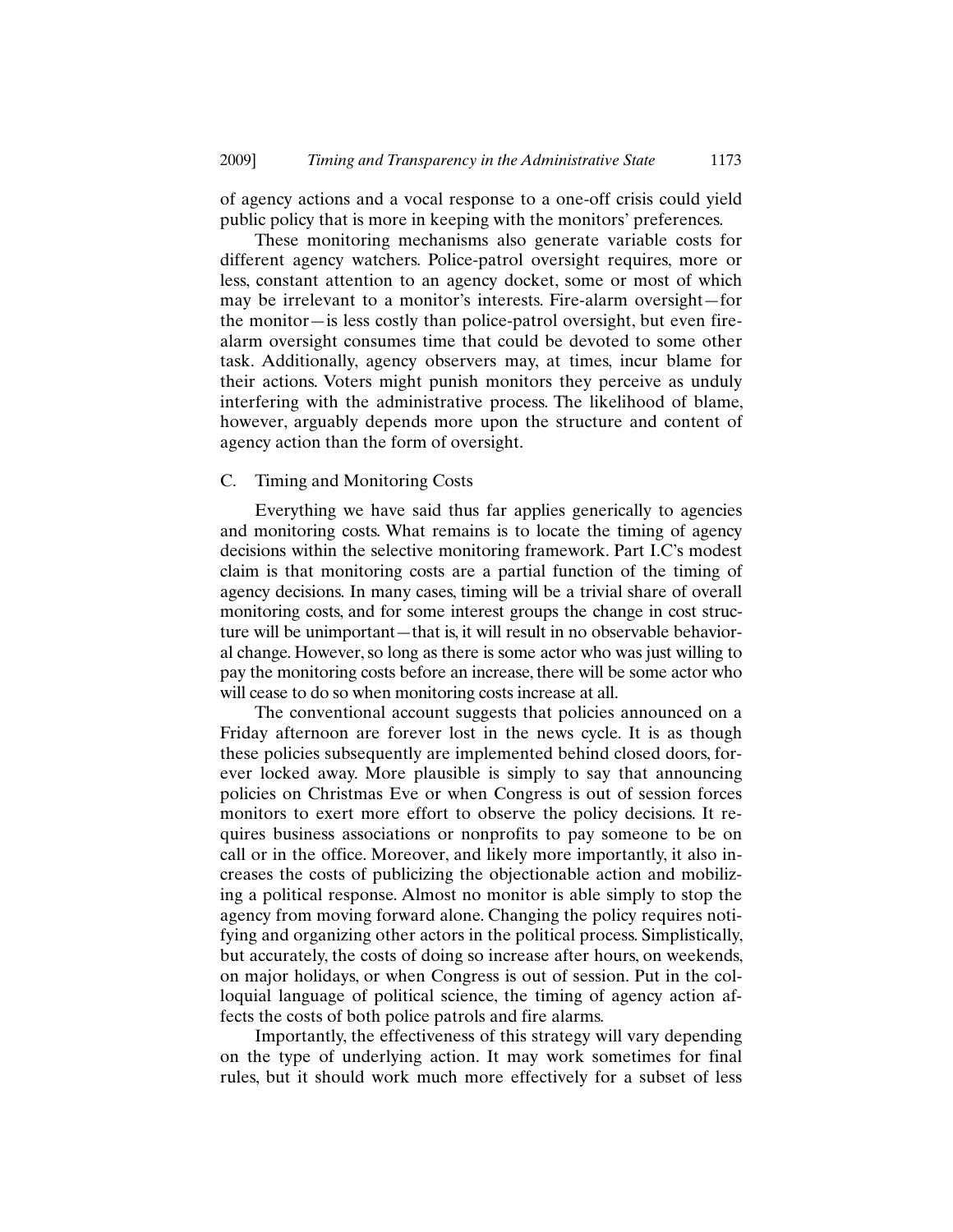prominent agency actions. Where delay, transparency, and judicial scrutiny are not built into the administrative process, the prospect of strategically manipulating the timing of decisions is more sensible. Part of what makes the conventional timing story less than wholly compelling is that new rules are usually proposed, considered for many months with extensive public comments, announced, and then implemented only after affected parties have considered whether to challenge the decision at the agency or in court, assuming ripeness and other jurisdictional mandates. In other settings, however, agencies make policy decisions without prior notice and comment, using such devices as interim final rules, direct final rules, ostensibly nonbinding policy statements, and so on.<sup>58</sup> Some of those decisions do not take effect immediately.<sup>59</sup> Additionally, especially after shifts in administration, many of the most controversial agency decisions will be whether to finish or withdraw rulemakings started by prior administrations.<sup>60</sup> Rule withdrawals occur without prior notice and comment or an ex post lag. Rule withdrawals are sometimes challenged in court, but the burden of doing so successfully is typically much higher.<sup>61</sup> The returns from strategically manipulating timing should be greater for this class of actions than either the commencement of traditional rulemaking (through NPRMs) or the implementation of final rules. Although it would not be surprising to see little evidence of timing manipulation anywhere, if robust timing effects exist anywhere, it should be for this limited subset of decisions.

The ability of agencies to use timing to raise monitoring costs will also vary according to the type of monitor: members of Congress and the general public may fare worse than the White House, which has other ways to monitor likely agency policy before it is issued. This ability may also differ by the type of monitoring the agency watchers use: "fires" become harder to see, raising the costs for those who look for or respond to them; by contrast, frequent police patrols should catch strategically timed actions. Finally, this ability to manipulate timing may depend on agency choices on other dimensions, including regulatory substance and procedure.<sup>62</sup> Given certain procedures and

<sup>58</sup> See Jacob E. Gersen, *Legislative Rules Revisited*, 74 U Chi L Rev 1705, 1709–13 (2007); Lars Noah, *Doubts about Direct Final Rulemaking*, 51 Admin L Rev 401, 403 (1999); Michael Asimow, *Interim-final Rules: Making Haste Slowly*, 51 Admin L Rev 703, 704 (1999); Ronald M. Levin, *Direct Final Rulemaking*, 64 Geo Wash L Rev 1, 1–3 (1995).

<sup>&</sup>lt;sup>59</sup> Direct final rules, for example, do not take effect until thirty or sixty days have passed, assuming no adverse comments are submitted in that period. Levin, 64 Geo Wash L Rev at 1 (cited in note 58).

<sup>60</sup> See, for example, Shull and Smith, *The Bush Regulatory Record* at 11–15 (cited in note 28).

<sup>61</sup> See Part III.A.

<sup>62</sup> See generally Stephenson, 120 Harv L Rev 528 (cited in note 42).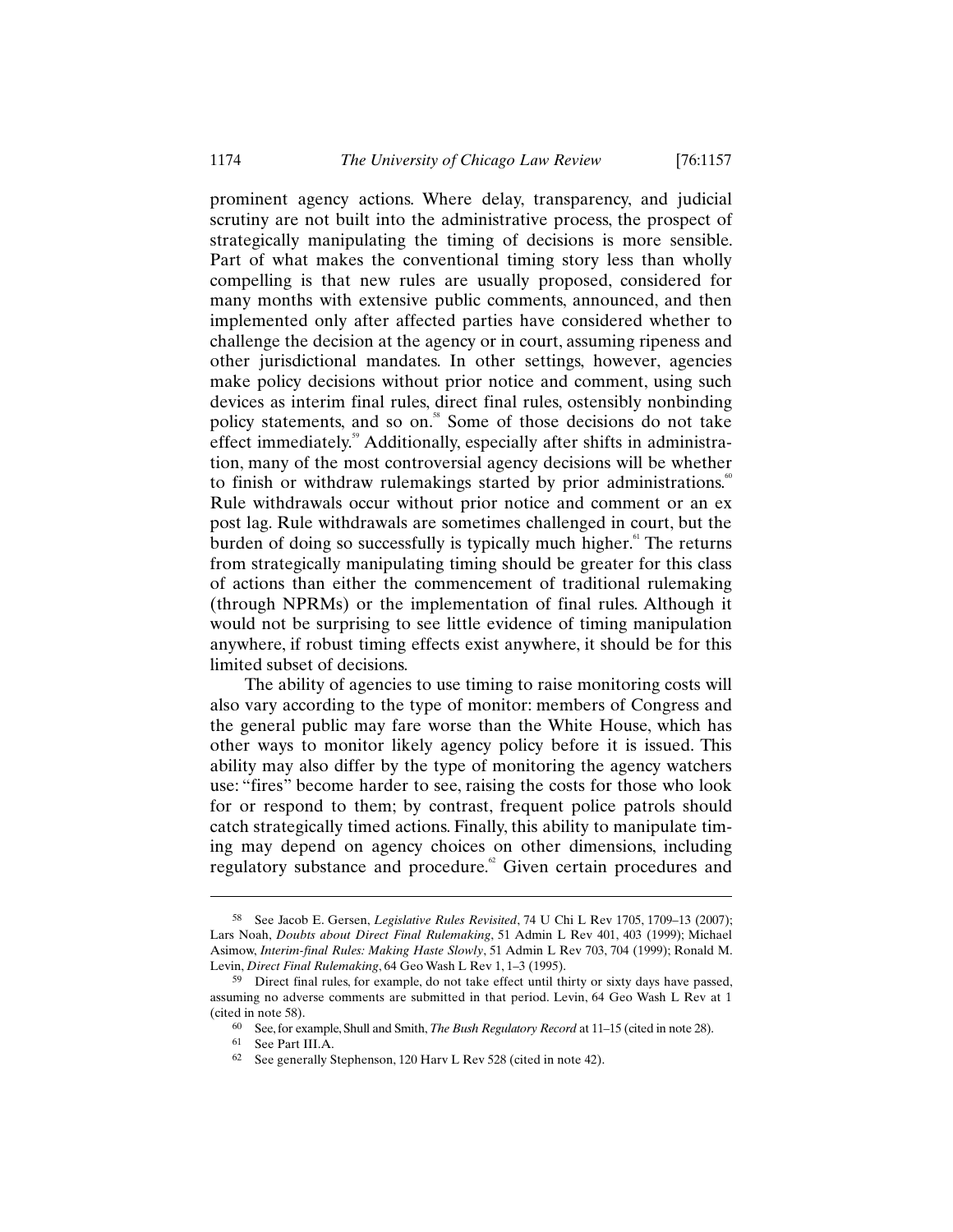substance of an agency decision, timing that is less visible naturally imposes more costs on monitors than more visible timing. But less visible timing may trade off against more visible procedures or more palatable substance, leaving the cost-benefit calculation unchanged. For instance, an agency could announce uncontroversial regulations on Fridays, perhaps making monitoring at those times less attractive for interest groups; by contrast, an agency could issue contentious decisions on Fridays, likely making monitoring even more attractive or necessary for interest groups.<sup>63</sup> Timing decisions are then best understood as strategic decisions by agencies that can make it more difficult, other factors being equal, for watchers to interfere with their policy implementation. The timing of action makes effective monitoring of agency action more costly, which in turn should change the universe of interests participating in the agency process.

### II. EMPIRICAL EVIDENCE

Another reason the conventional account of strategic timing is unsatisfying is that it is insufficiently attentive to the reality of regulatory politics. The strategic use of timing requires both desire and opportunity on the part of agencies. If the agency either does not care or is not engaged in controversial action, then there is no reason to try to reduce the visibility of decisions. Alternatively, the opportunity to use timing effectively may not be present, even if the desire on the part of agencies exists.

Suppose an agency wants to avoid public controversy. When an agency takes an action that upsets interests groups, these groups have two main options. One is turning to the courts and challenging the legal validity of the decision. The other is running to Congress and generating political opposition to the agency's proposal. The right locale for analysis then is whether and to what extent changing the timing of decisions can affect the costs of reacting to agency action. First consider the relationship between bureaucratic timing and judicial review. For most types of agency actions, the timing of a decision does not meaningfully affect the costs of judicial response. Because delay and visibility are explicitly built into most administrative processes, interest group challenges will be no more difficult for policies announced on Fridays than policies announced on Tuesdays. Timing may play a more plausible role with respect to types of agency actions that are more difficult to challenge in litigation. Because legal challenge is more dif-

<sup>63</sup> Similarly, given some set substance, both an agency that foregoes public comment and an agency that announces a policy decision on a holiday or weekend raise monitoring costs, but an agency that engages in particularly open proceedings (for instance, hearings and long comment periods) may offset the higher monitoring costs of a weekend announcement.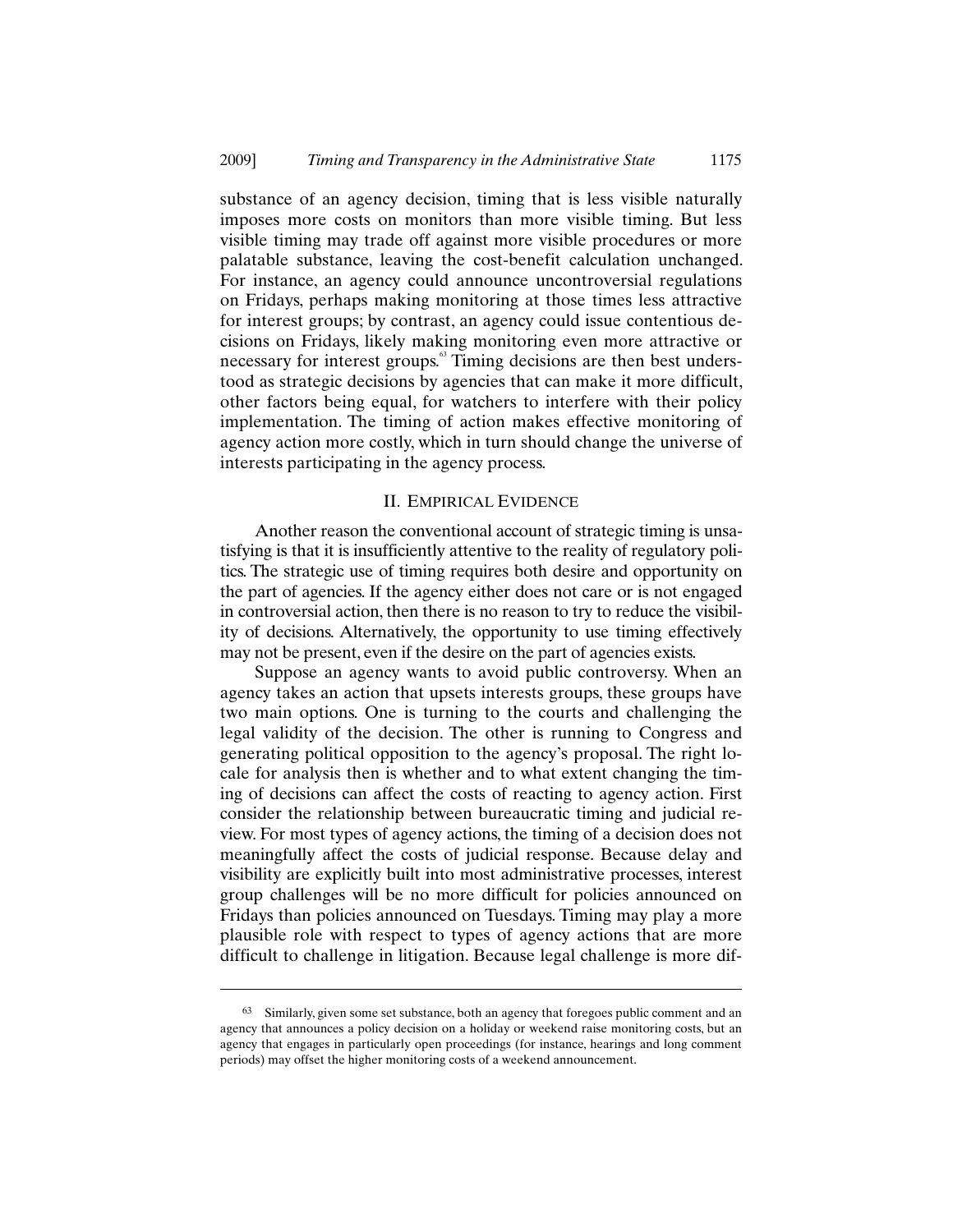ficult, upset interest groups will have to generate a response in either the media or the legislature. If there is any weekend-news effect, strategic timing of announcements could generate less controversy for this subset of actions.

The most prominent examples of agency actions that are hard to challenge in courts are the withdrawal of proposed rules and the issuance of informal policies, including informal adjudicative statements, interpretative rules, guidance, or other nonbinding statements of agency policy. Although we are unable to analyze informal guidance documents because of data limitations, we are able to analyze rule withdrawals. A tentative hypothesis is that agencies will not release controversial policies on Fridays more often than on other days of the week, except for actions like rule withdrawals or perhaps interim final rules (which lack prior notice and comment as well as ex post delay before enacting binding obligations).

Judicial review of course is costly, and it relies on judges, who may agree either with the agency's view or the opposing perspective of an interest group. Therefore, in many cases, the fire alarm will be sounded first in the legislature or media. The legislature is more likely to respond to a media firestorm, and a media firestorm could be less likely if bad news is released late on a Friday afternoon. However, a simpler way for the agency to increase alarm costs is to issue decisions when Congress is out of session. For interest groups seeking to generate political opposition to an agency's discrete action, it will almost always be more difficult to do so when legislators are out of town. Whether agencies do so, of course, is ultimately an empirical question, but this seems a superior timing-related strategy to weekend announcements. Again, visibility in the ordinary language sense of the word is not reduced, but the costs of generating opposition are increased, and therefore the probability of opposition being generated is decreased as well.

All together these distinctions allow for a somewhat more finegrained empirical evaluation of the theory. If the naïve conventional view is right and if most agency decisions face opposition, there should be clusters of decisions on low-visibility days or during low-visibility time periods. If the revised view is correct, several alterative predictions follow. First, there should be greater evidence of clustering on lowvisibility days for rule withdrawals or informal policy statements than for the issuance of final rules (or, for that matter, NPRMs or NOIs). Second, while there should be little evidence of Friday effects for final rules, there should be evidence of recess effects for final rules. And, there should be recess effects not just for final actions but also rule withdrawals and the like. Together, these hypotheses should be taken as preliminary, intended to sketch an initial empirical account of the timing of agency actions. Rather than offering definitive proof that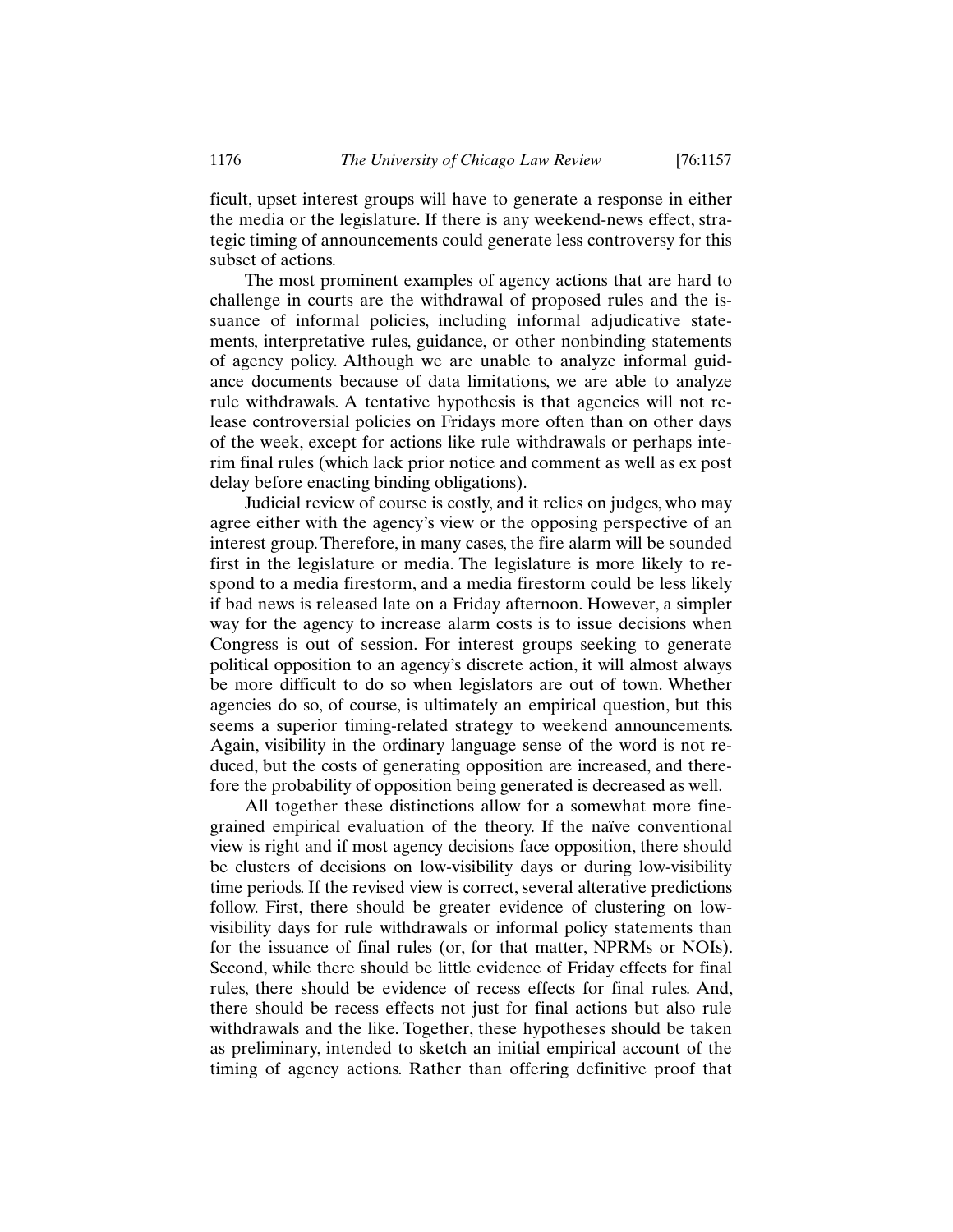agencies do or do not use timing in the ways we suggest, this Article offers a series of data points that are generally consistent with the theoretical account offered in Part I.

### A. Measuring Timing

-

Conceptual quibbles aside, it would be surprising if generations of political anecdotes were completely off base. This practice of manipulating the news cycle may be effectively utilized by agencies and other government organizations. Officials in multiple administrations and members of different political parties all seem to insist that timing does reduce visibility. The analysis relies on a large database of agency rulemaking actions constructed from twenty-five years (1983–2008) of federal agency semiannual reports in the Unified Agenda of Federal Regulatory and Deregulatory Actions ("Unified Agenda").<sup>64</sup> The database contains considerable information on the rulemaking process, including, if applicable, the date of the NPRM, the date(s) of the comment period(s), the date when the final rule was promulgated (if the process was completed), the date the rulemaking process was withdrawn (if the process was not completed), and particular characteristics of the rulemaking. The database has information on the rulemaking activities of all fifteen cabinet departments as well as thirtytwo executive and independent agencies.

At this point, a bit more precision is warranted about what it means for there to be "some timing effects" or "no timing effects." Ideally, it would be possible to identify a set of agency decisions for which timing could feasibly be manipulated, observe whether timing was manipulated, and also measure the effects (for instance, on the nature of interest group monitoring and subsequent response by Congress or the courts). Unfortunately, this is not possible, and therefore the analysis pursues a series of second-best approaches.

A first question is whether agencies do in fact manipulate the timing of decisions. Without the ability to peer inside the heads of administrators (or to survey agency decisionmakers), answering this question requires a descriptive baseline. That is, what would the distribution of policy announcements look like if there were no manipulation of timing, and how serious a deviation from that distribution would justify a conclusion that strategic timing decisions are being made? Because there is virtually no rigorous empirical work on this

<sup>64</sup> The Unified Agenda is published twice a year in the Federal Register. For a detailed description of the data and their advantages and limitations, see O'Connell, 94 Va L Rev at 924–29 (cited in note 10).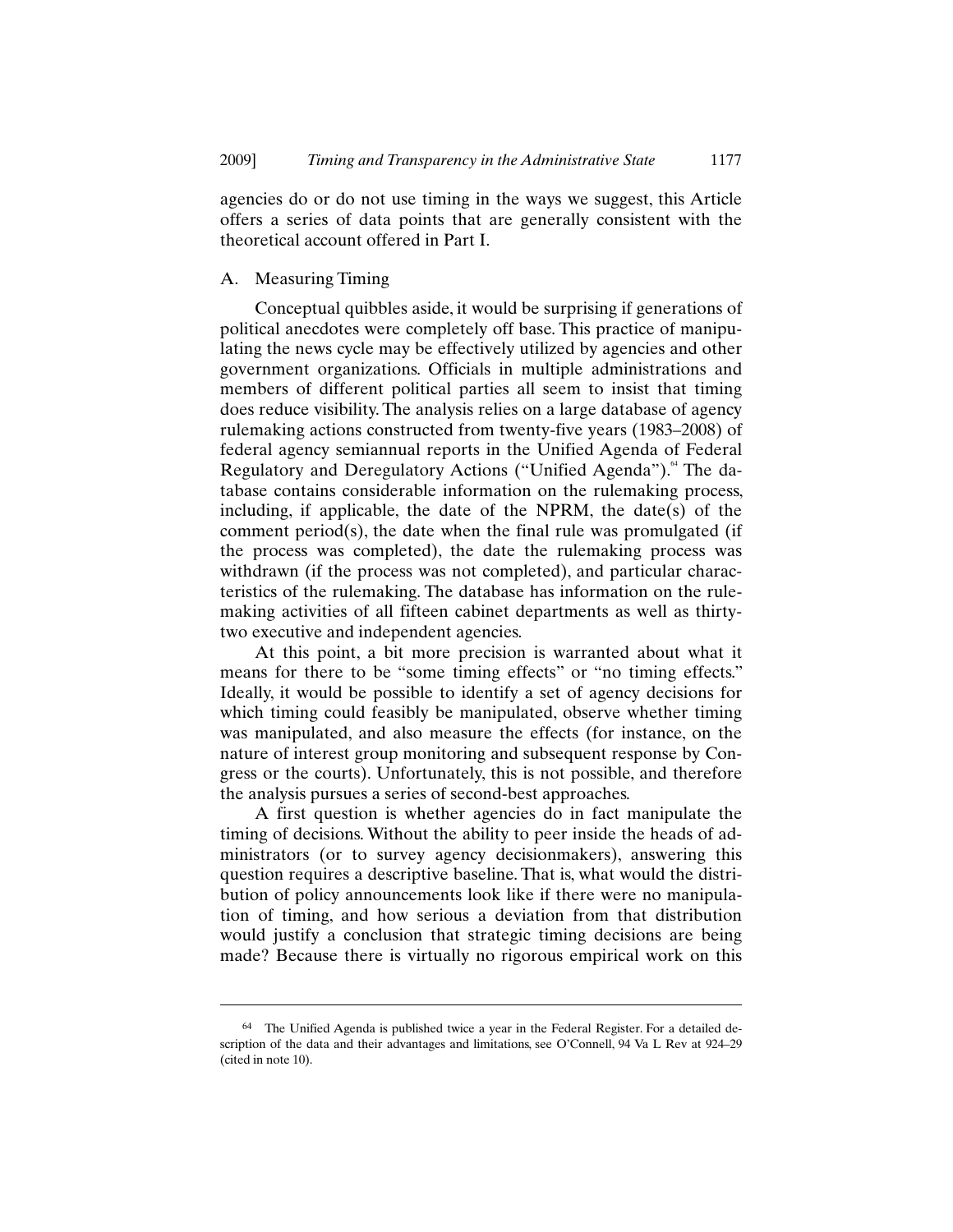question, $\frac{6}{5}$  we start with a parsimonious assumption, positing that the "no manipulation of timing" regime would produce a roughly uniform distribution of agency actions—essentially equal probability of occurrence at each possible point in the distribution. If agencies are only open for business during the week, one would expect approximately 20 percent of all agency actions to be taken (announced) on each day of the work week. If a given agency seems to cluster announcements disproportionately (much more than 20 percent) on Fridays, this might be suggestive evidence that timing dynamics are in play. Far from clustering final actions on Friday afternoons, however, the distribution of policy announcements by agencies is nearly exactly uniform.<sup>66</sup> No weekday produces less than 17 percent of final actions announced, and agencies announce just less than 22 percent of final actions on Friday. Although we do not make too much of this evidence, there is nothing in it to support the idea that agencies prefer to hide final actions in the weekend news cycle. The distribution of rulemaking starts (NPRMs) is almost identical, with little to no meaningful day-to-day variation.

The aggregate data could easily mask either the presence or absence of real underlying timing trends. For example, even if each day of the week has equal mass, it could be that the 20 percent announced on Tuesdays are relatively uncontroversial policies, whereas the 20 percent announced on Fridays are extremely controversial. Without a way of measuring how controversial different decisions are, this possibility cannot be eliminated, but controlling for rule characteristics does partially mitigate this issue. $\degree$  There are certain exceptions, of course. Most importantly, if we look only at significant final actions, agencies issued 31.9 percent of such actions on Fridays. Although this undermines the earlier point about uniform distribution, it still demonstrates that most significant actions are not issued on Fridays. Also, withdrawals of proposed rulemakings seemed to be timed differently than final actions. Overall, 29.9 percent of withdrawals are announced on Fridays; of significant withdrawals, 30.9 percent are done on Fridays.

Given the obvious deficiencies of the aggregate descriptive data, a second empirical strategy is called for. Recall that timing manipulation should be a joint function of the desire to reduce political response to controversial policies and the ability to do so. As an empirical matter then, political and institutional conditions that would affect either the desire of agencies to reduce the political response or the ability to do so should be correlated with the timing of agency action.

<sup>65</sup> But consider DellaVigna and Pollet, *Strategic Release of Information on Friday* at \*25–27 (cited in note 1) (analyzing the timing of executive orders).

<sup>66</sup> Coding and results for all the data analysis are available from the authors.

<sup>67</sup> See note 73 for additional information on this issue.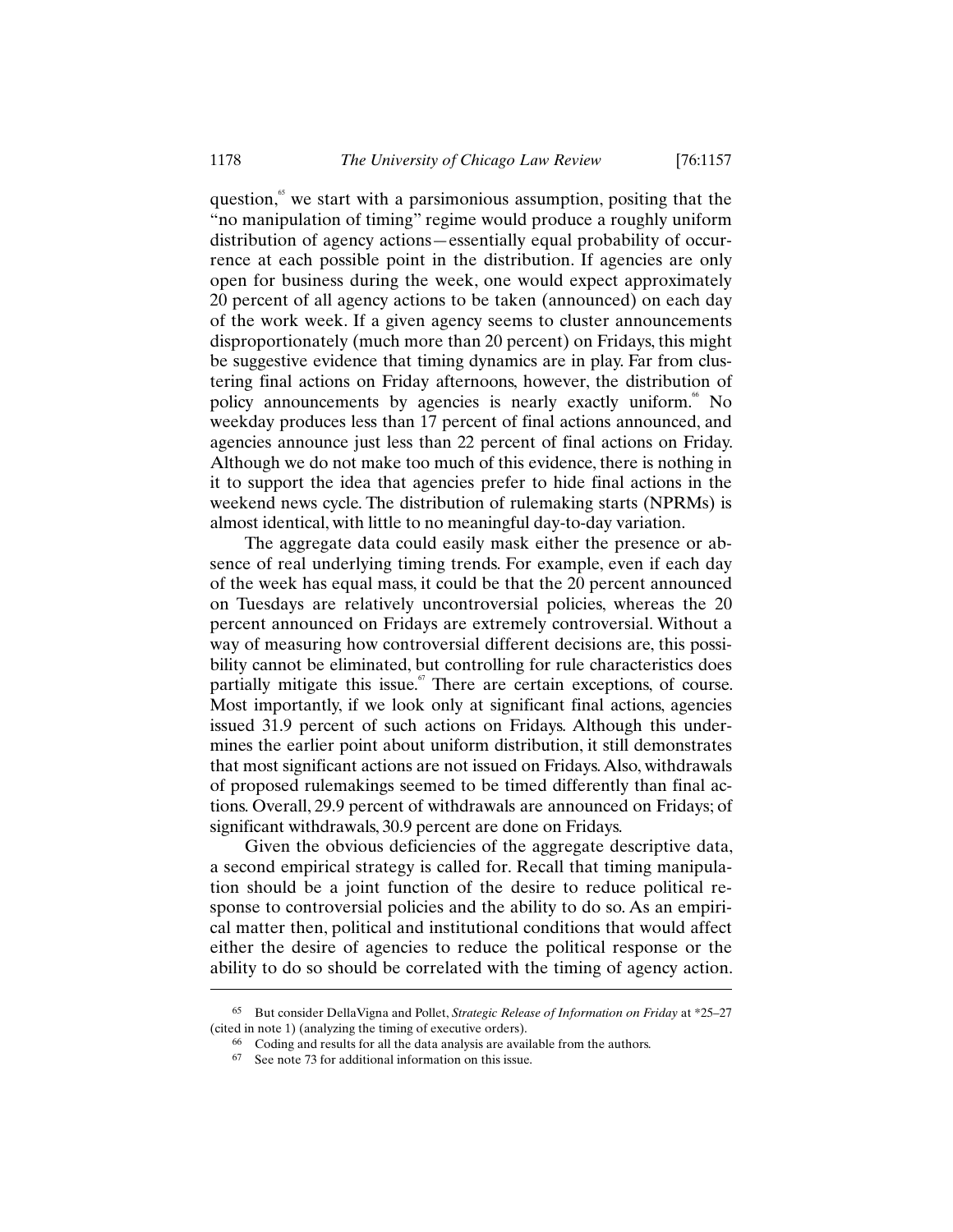The exogenous institutional conditions should be statistically associated with the probability that a given action is announced on a Friday or, alternatively, when Congress is out of session. This idea is straightforward, but also a bit sloppy in that it conflates the desire to avoid negative political response with the ability to do so; nonetheless, as a first approximation it is arguably defensible.

To illustrate, suppose a Republican president favors deregulation of air pollutants and a Democrat-majority Congress opposes deregulation. If the president exerts effective control over the EPA, the agency will propose increasing the permissible level of the relevant pollutant in the air or, alternatively, abandon a rulemaking that a prior pro-regulation president and EPA commenced. The former action will be hard to hide, and it would be surprising if the agency used a Friday announcement to hide the decision. In that context, there should be little or no statistical association between conditions of divided government and the probability of a Friday afternoon release. There should, however, be a positive association between conditions of divided government and the probability of announcing when Congress is out of session. The presence of divided government makes it likely that there will be divergence between agency preferences and congressional preferences (which would provide an otherwise welcoming ear to interest group complaints). If the goal is to make it more costly for monitors to sound congressional fire alarms, then the partisan makeup of Congress would matter, and divided government (in combination with other conditions) could make the strategic use of timing more likely.

Or, suppose an agency has preferences that diverge from those of the president.<sup>88</sup> Given extensive presidential oversight over nonindependent agencies instantiated in review by the OMB's Office of Information and Regulatory Affairs  $(OIRA)$ ,<sup> $\circ$ </sup> it seems unlikely that an

 $\overline{a}$ 

69 See Nicholas Bagley and Richard L. Revesz, *Centralized Oversight of the Regulatory State*, 106 Colum L Rev 1260, 1278–79 (2006); Robert W. Hahn and Robert E. Litan, *Counting* 

Arguably, this was the case for (some) staff of the EPA and President George W. Bush. See Janet Wilson, *EPA Chief Is Said to Have Ignored Staff*, LA Times A30 (Dec 21, 2007) (reporting that the head of the EPA directly contradicted the written recommendations of the staff). In addition, the Office of Information and Regulatory Affairs (OIRA), which arguably shared President Bush's preferences, also rejected the National Oceanic and Atmospheric Administration's proposed rule to cut down on the fishing of krill, a marine species and important food source for whales and other animals in the Pacific Ocean. See *Fisheries off West Coast States; Coastal Pelagic Species Fishery; Amendment 12 to the Coastal Pelagic Species Fishery Management Plan*, 72 Fed Reg 8335 (2007). OIRA returned the proposed rule for reconsideration eight months later. Letter from Susan E. Dudley, Administrator, OIRA, to John J. Sullivan, General Counsel, Department of Commerce (Oct 30, 2007), online at http://www.reginfo.gov/public/return/return\_doc\_20071030.pdf (visited Sept 1, 2009). After revision, OIRA accepted the proposed rule. See *Fisheries Off West Coast States; Coastal Pelagic Species Fishery; Amendment 12 to the Coastal Pelagic Species Fishery Management Plan*, 73 Fed Reg 29104 (2008).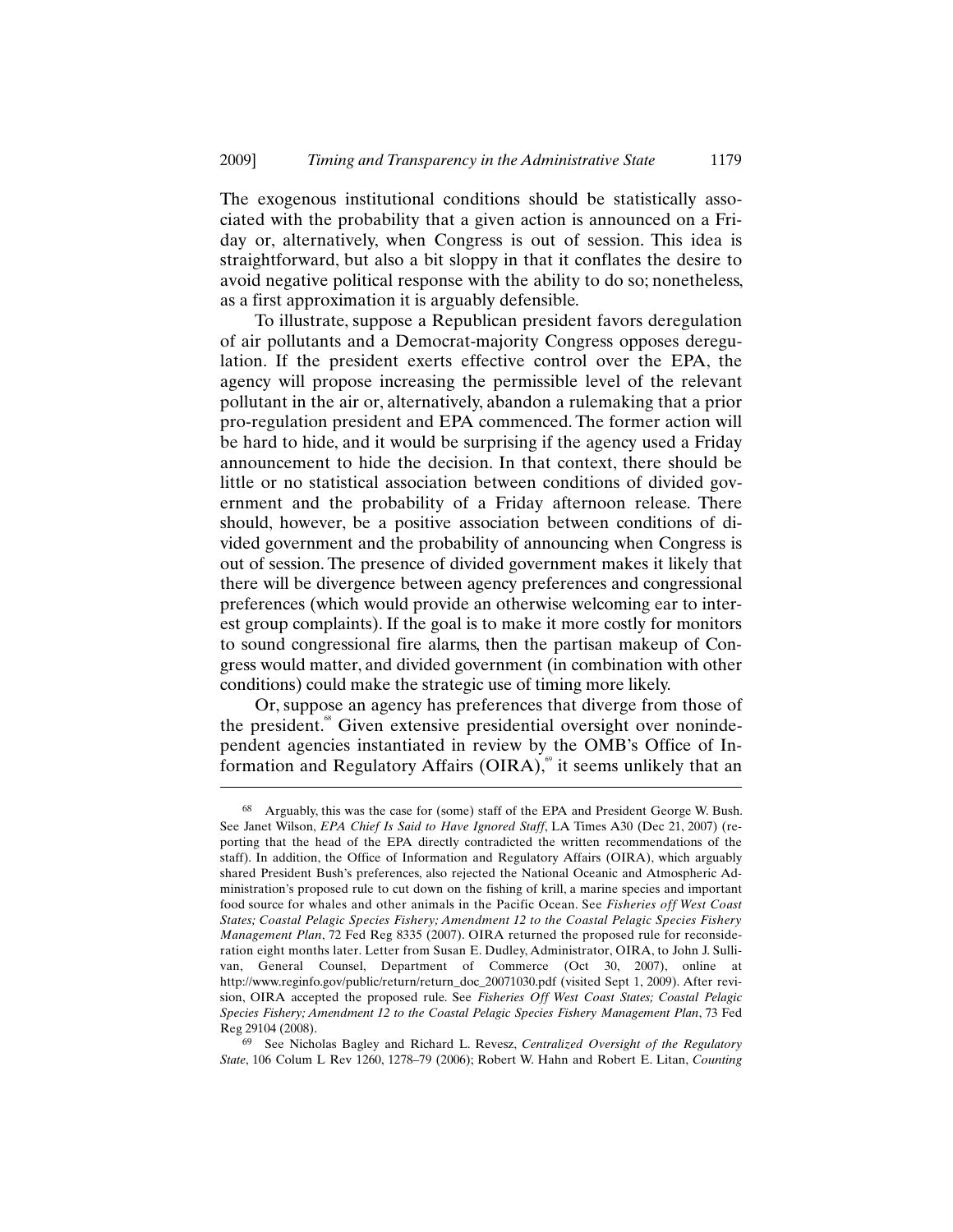executive agency could successfully use timing to raise presidential monitoring costs. An independent agency, however, might be able to manipulate timing. But an independent agency would do so only if presidential oversight affected its decisions.<sup>70</sup> Scholars have long theorized that independent agencies are more susceptible to congressional pressure precisely because of the lack of explicit presidential control.<sup>7</sup> If these assumptions about political control of independent agencies are correct, then this institutional feature—agency independence should have virtually no impact on the probability that an action is announced on a Friday, but quite a large impact on whether an action is announced when Congress is out of session.

In short, strategic timing decisions are more likely to manifest in the context of congressional recesses than Friday afternoons, and political and institutional conditions that would drive timing decisions will be more robust predictors of actions like rule withdrawals and interim rules than actions like final rules characterized by extraordinary visibility. To shed some empirical light on this murky topic, several very simple regression models of agency timing decisions are estimated.

## B. Discussion

 $\overline{a}$ 

Table 1 contains the results from four main probit regression models. Each model is estimated twice, once on a longer panel with less substantive information and once with a shorter panel for which we have more complete information. We estimate models for two types of agency decisions, final actions and rule withdrawals, and investigate two types of timing effects, the announcement of decisions on a Friday (or weekend) and the announcement of a decision when

*Regulatory Benefits and Costs: Lessons for the US and Europe*, 8 J Intl Econ L 473, 476 (2005); Robert W. Hahn and Mary Beth Muething, *The Grand Experiment in Regulatory Reporting*, 55 Admin L Rev 607, 613–26 (2003) (analyzing the effectiveness of the OMB's efforts to tally the costs and benefits of the regulations issued by several different federal agencies); Kagan, 114 Harv L Rev at 2290–99 (cited in note 34).

<sup>70</sup> Consider Lewis, *Presidents* at 39–69 (cited in note 30) (analyzing the degree to which Congress can insulate agencies from the influence of the executive); Kagan, 114 Harv L Rev at 2376–77 (cited in note 34) (explaining the factors that contribute to the extent of presidential control over an independent agency's actions).

<sup>71</sup> Consider Bressman, 107 Colum L Rev at 1807 (cited in note 11) (arguing that *Chevron*'s equal applicability to independent and nonindependent agencies is not puzzling because Congress "fill[s] the gaps" for the former and the president does so for the latter); Strauss, 84 Colum L Rev at 592 (cited in note 15) ("[A]s a former FTC Chairman recently remarked, the independent agencies 'have no lifeline to the White House. [They] are naked before Congress, without protection there,' because of the president's choice not to risk the political cost that assertion of his interest would entail."). But see generally Neal Devins and David E. Lewis, *Not-so Independent Agencies: Party Polarization and the Limits of Institutional Design*, 88 BU L Rev 459 (2008) (arguing that presidents have more power than ever before over independent-agency policymaking).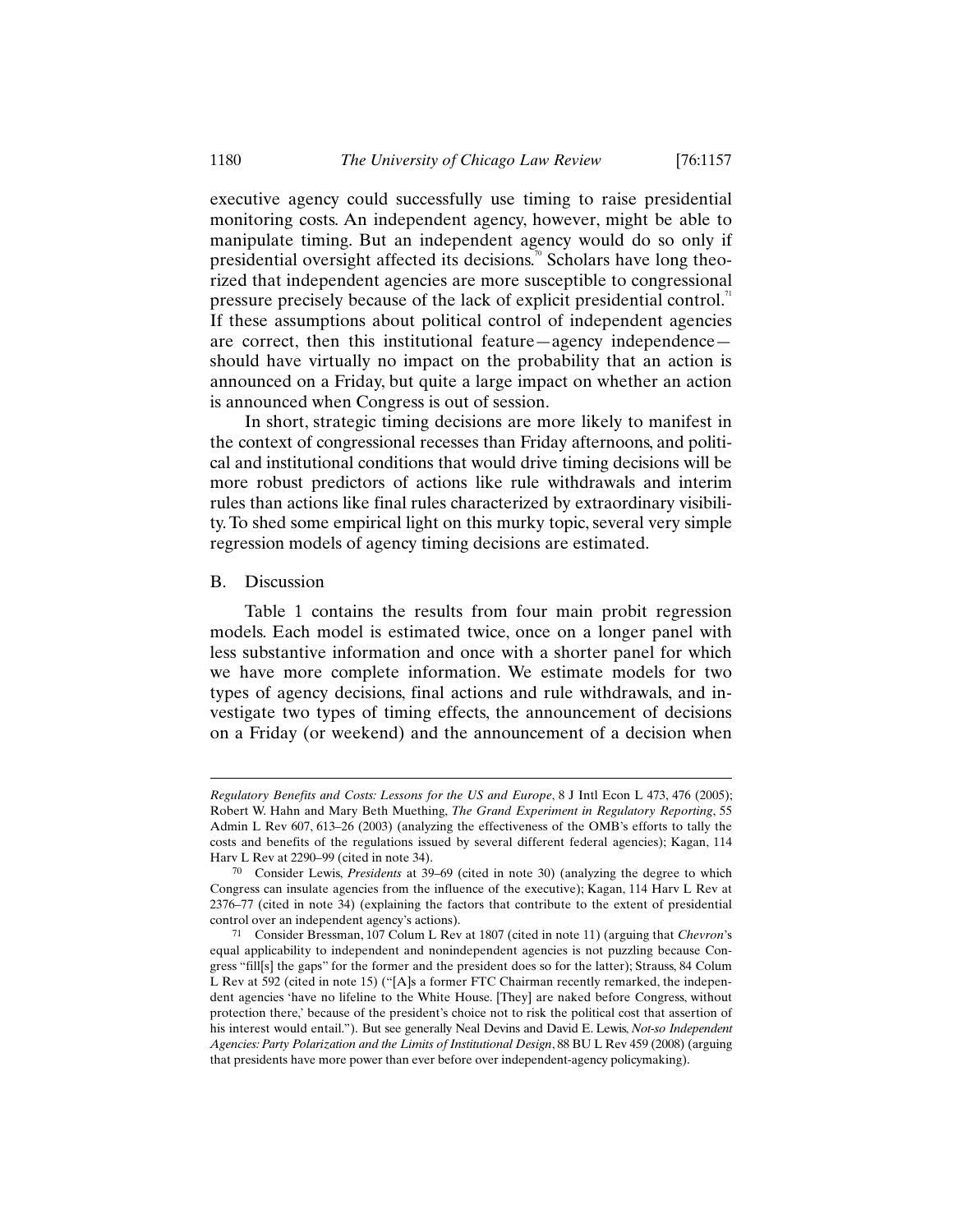Congress is out of session.<sup> $\alpha$ </sup> Rather than estimate overly complicated models that make heroic demands on the underlying data, the analysis tends heavily toward parsimony, particularly given the preliminary nature of these findings. The coefficients presented in Table 1 are marginal effects; they can be interpreted as the marginal change in the probability that the given agency policy is announced, for example, on a Friday, as the covariate or independent variable changes. To illustrate, in a model of Friday policy announcements, a marginal coefficient of -0.20 on agency independence would indicate that independent agencies are 20 percent less likely to announce decisions on Fridays than nonindependent agencies.

The models rely on two main sets of covariates or explanatory variables. The first is a set of variables indicating political and institutional conditions. These variables include whether the action was taken during a period of divided government, whether the year in which the action was announced was an election year or the year preceding a presidential election, whether control of Congress had just shifted, and whether the issuing agency was independent or a cabinet agency. The second set emphasizes features of the regulatory action itself, including whether the action was economically or otherwise significant and whether it implicated state government interests. We also controlled for whether the action was issued by the IRS, which had a very large number of withdrawals during the period. These action characteristics are an attempt to control for the baseline level of importance or controversy. Given the sheer size of regulatory actions in the database, coding a direct measure of potential controversy for each action is not feasible. Thus, in the analysis presented, we have to rely on the second set of proxies. To be certain, these measures are crude, but they are suggestive. $\overline{3}$  Each of the four models is estimated twice. Four columns

<sup>72</sup> Throughout the Article, we use the House recess schedules as an indicator of legislative recess. The House and Senate recesses overlap extensively, but not perfectly so. Congress spends a significant portion of the year in recess; the amount does vary, mainly by whether it is an election year (and then whether it is a presidential election or midterm election year). For example, in 2008, the House spent 170 calendar days in recess; in 2007, it was in recess for 114 calendar days.

<sup>73</sup> We also considered other ways to get at whether agencies were announcing "bad" or "good" news. We might expect rulemaking announcements by conservative agencies (such as the Department of Defense) under President Clinton and liberal agencies (such as EPA or the US Agency for International Development) under Republican presidents to be more controversial than the reverse. For example, the "don't ask, don't tell" policy for gays in the military under President Clinton and the refusal to regulate greenhouse gases under President George W. Bush generated considerable opposition. See Paul Quinn-Judge, *Military Policy on Gays Detailed; Conduct Is Target, Not One's Orientation*, Boston Globe Metro 3 (Dec 23, 1993); *Massachusetts v EPA*, 549 US 497, 509–12 (2007). We were able to code thirty-seven of the forty-seven agencies in our database as liberal, neutral, or conservative using Professors Joshua Clinton and David Lewis's typology of agencies. See Joshua D. Clinton and David E. Lewis, *Expert Opinion, Agency Characteristics, and Agency Preferences*, 16 Polit Analysis 3, 17–19 (2008). We then examined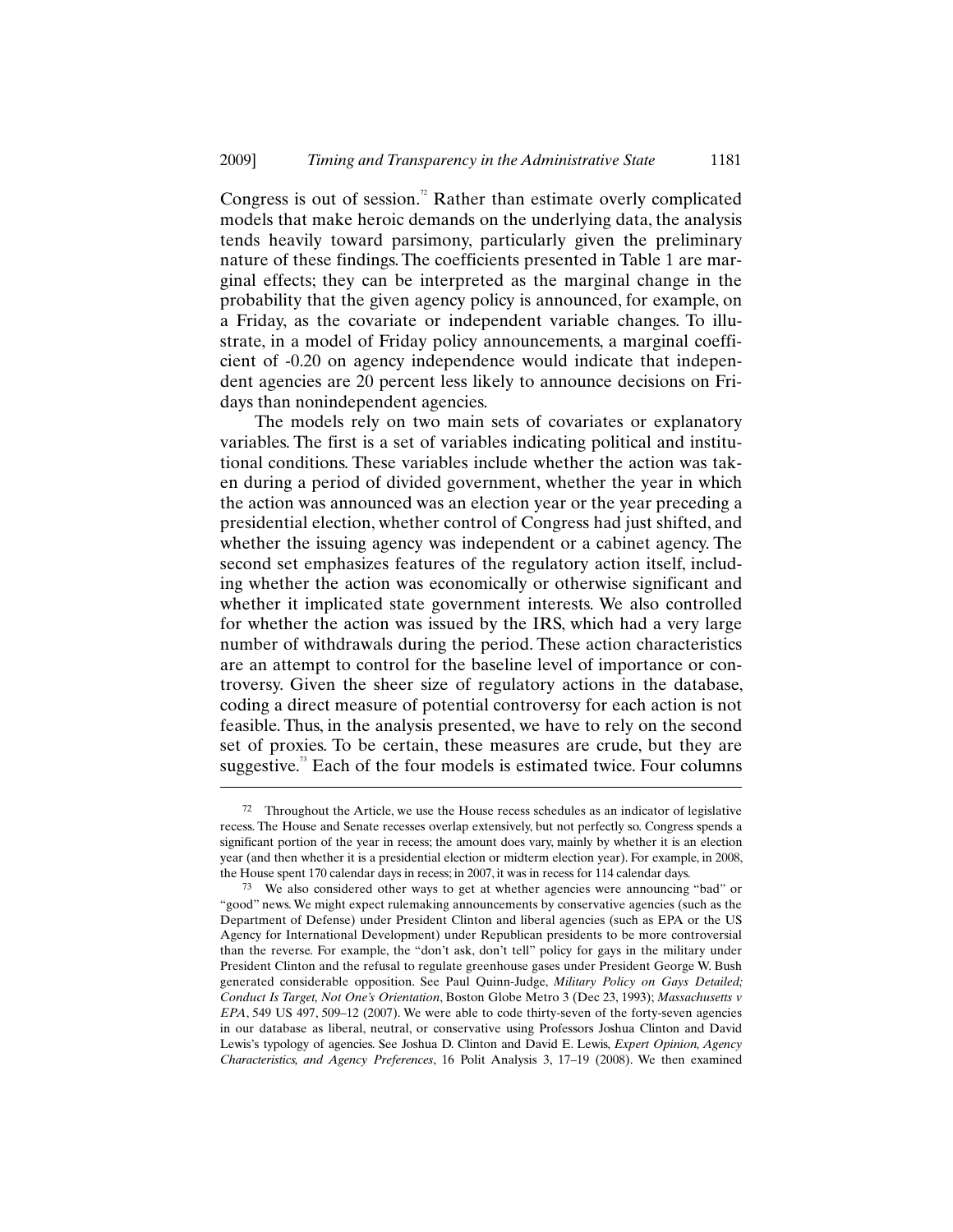contain more observations than the others as they include data from 1983–2008. However, one important substantive variable—whether the agency action qualifies as a "significant" action—is not reliably coded until after 1995. The other columns thus are reestimations of the original four models on this later subset of the data. In most cases, coefficients have the same sign and roughly the same magnitude; however, because there is no good methodological reason for favoring one set of estimates over the other, we present both sets of results.

First, consider Columns (1) and  $(2)^{n}$  There are no independent variables that are either statistically or significantly associated with the probability that a final rule is issued on a Friday or weekend, with one exception. In Column (2) (covering from 1995–2008), significant final actions are more likely to be announced on Fridays. This lends at least some credence to the anecdotal evidence about Friday announcements of controversial decisions. The effect is not huge, but it does seem to be genuine. Significant rules are about 3 percent more likely to be announced on Fridays than nonsignificant rules. Friday announcements are no more likely in presidential election years or the year immediately after an election year. Friday announcements are no more likely when government is united or divided. No other measured characteristic of the agency action itself—for example, whether the action impacts state government interests or whether the agency is a cabinet department—is associated with Friday actions either. Indeed, the overarching conclusion from the analysis of Friday policy announcements is that virtually none of the institutional, political, or agency characteristics that the conventional account might expect to be associated with the strategic use of timing are associated with Friday actions at all. This should give adherents to the conventional view at least some pause.

Still, there could be no identifiable associations in the data, even if the conventional account is correct, so long as agencies seek to hide a sufficiently small number of decisions. The aggregate data could mask real, though rare, associations. This possibility cannot be eliminated with our existing methods, but note that if it is true, the timing problem is less significant—not more—for it would mean that the manipulation of timing is so infrequent as to be unidentifiable except

whether announcements from agencies not perceived to be ideologically close with the president were announced in low-visibility settings, but found that not to be the case. Generally, there was no significant correlation, except that withdrawals by ideologically close agencies were positively correlated with congressional recesses. Coding, correlations, and regression results are available from the authors.

<sup>74</sup> Model 1 is uninformative. The Likelihood Ratio for the Chi-Square test indicates that the model is not significant compared to a model with no explanatory variables. In other words, we cannot conclude that at least one of the coefficients of the explanatory variables is not equal to zero.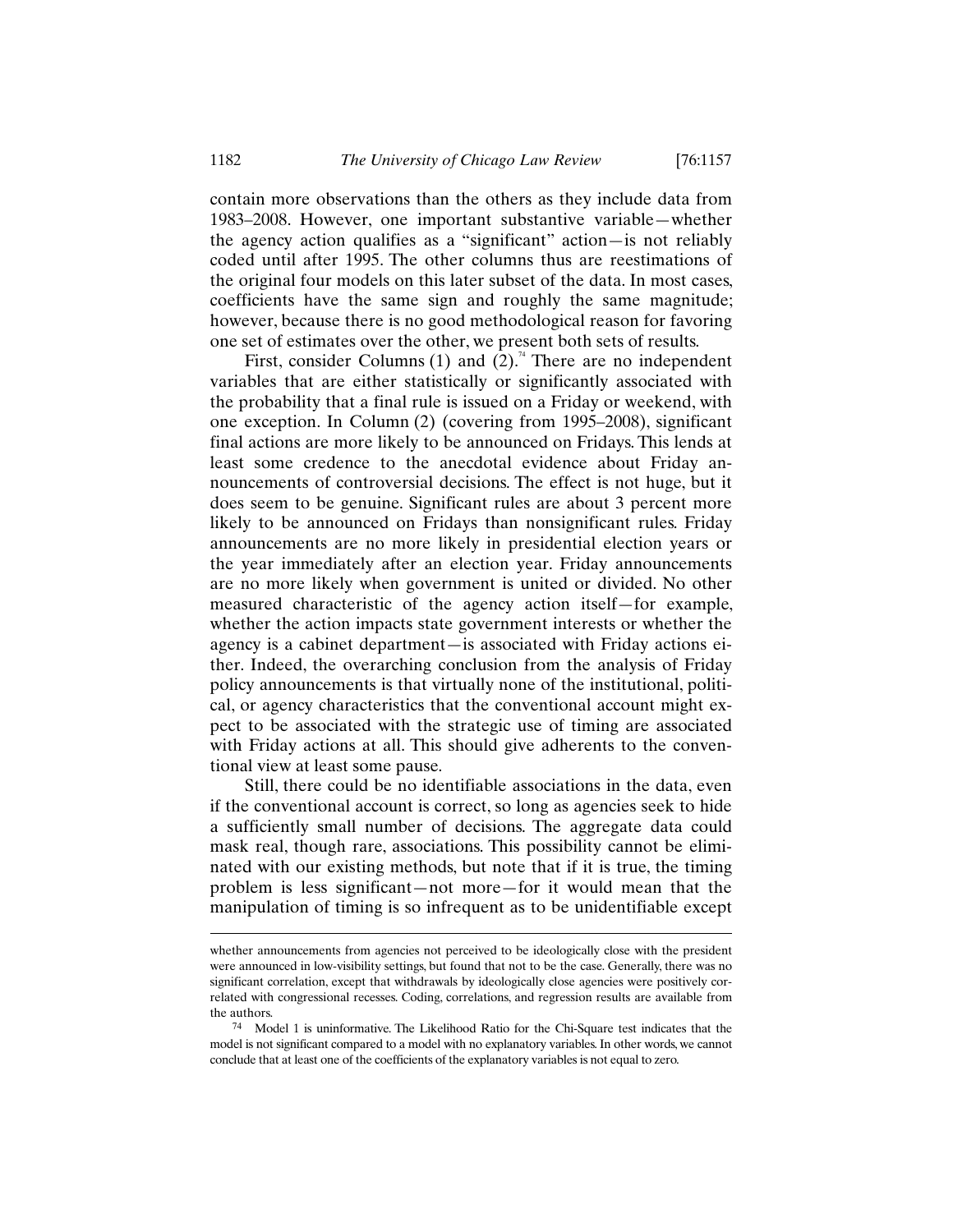by anecdote. In essence, the data might not be fine-grained enough or there might be too much noise in the data to find meaningful relationships. By the same token, the fact that the data do reveal a relationship between rule significance and Friday actions suggests otherwise. Similarly, if this aggregate masking problem is real, it also implies that no other timing effects should be identifiable in the data. As it turns out, however, there are identifiable timing effects.

Columns (3) and (4) of Table 1 summarize the probability that a final agency action will be announced during a congressional recess. If Congress is out of session, all else equal, the costs of mobilizing a political response to an unpopular policy should rise. We hesitate to place too much emphasis on the magnitude of coefficients and instead focus mainly on the direction and robustness of effects. All coefficients that are significant in one model are also statistically significant in the other, and all but one have the same sign. Rules producing an impact on state government are more likely to be issued during a congressional recess. In the year after a presidential election, final actions are somewhat less likely to be issued when Congress is out of session; $\overline{5}$ rules issued during periods of divided government are less likely to be issued during a recess; and actions announced immediately after control of both chambers of Congress shifts (for example in 2007) are less likely to be announced when Congress is out of session. Although speculative, it may be that congressional attention is particularly acute during these time periods, and thus the marginal benefit of raising response costs is not justified. The results raise many interesting questions, and many of these associations cry out for greater analysis and theorizing. For example, agencies issue slightly more actions in December than in any other month. Congress is also often in recess during much of December. It would be important to separate out recess effects from general end-of-year effects. For the moment, however, we note only the basic empirical associations.

The conceptual discussion in Part I also suggests that it may be more effective to use timing to affect monitoring costs with regard to actions that are harder to challenge ex post, like rule withdrawals. Columns (5) through (8) examine this possibility. First, note that a shift in congressional control increases the probability of action on Fridays (Columns (6) and (7)) and seems to increase the probability that the rule will be withdrawn during a recess as well (Column (8)). That said, the opposite sign on the covariate in the model that does

<sup>75</sup> Consider Douglas Kriner and Liam Schwartz, *Divided Government and Congressional Investigations*, 23 Legis Stud Q 295, 309 (2008) (finding that Congress conducts less oversight in election years, controlling for divided government and other factors).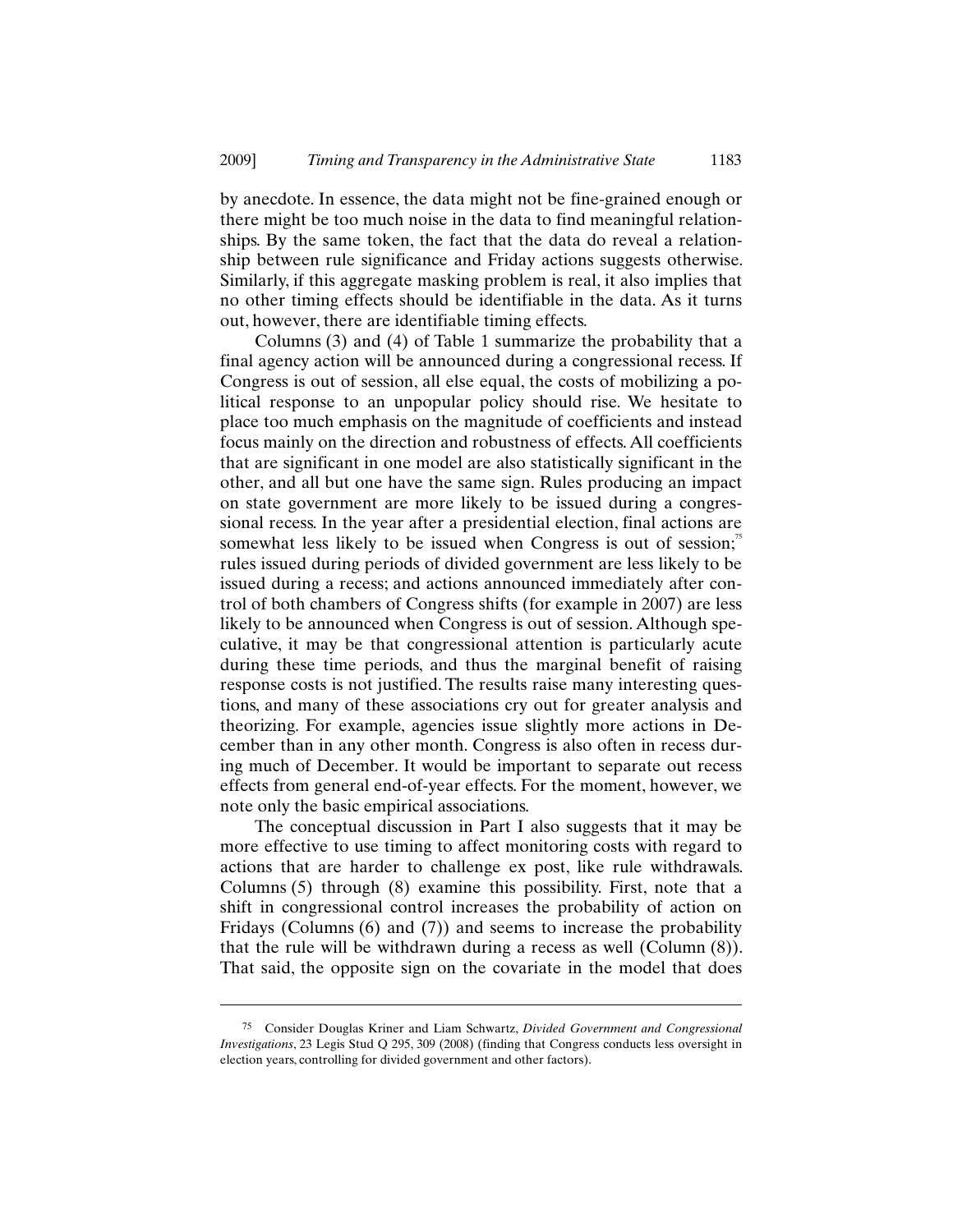not control for rule significance (Column (7)) suggests caution about any strong conclusions. If these effects are genuine, then timing dynamics for withdrawals differ somewhat from the dynamics for final actions. This should not be altogether surprising. Whereas final rules will be hard to hide from Congress anyway, withdrawn rules, as a category, often generate less attention. The temptation to increase monitoring costs for rule withdrawals may be especially strong.

The effect of divided government on the timing of withdrawals is also consistent across models, but differs for Friday timing and recess timing. Whether on the full time series or a subset of the data, rules are more likely to be withdrawn during congressional recesses in divided government (Columns (7) and (8)), but less likely to be withdrawn on Fridays in such periods (Columns (5) and (6)). This result also suggests that timing dynamics are nuanced; the same concerns that drive Friday announcements may not drive recess announcements. Although caution is warranted in general, unlike the release of final rules which are largely unaffected by background political conditions, such factors do seem to affect the timing of withdrawals. This finding is consistent with the theoretical argument. Unlike final rules, which will almost inevitably receive ex post scrutiny and likely have already received a good deal of ex ante scrutiny as well, rule withdrawals are more difficult to challenge in court and contain no inherent delay that would otherwise facilitate mobilizing congressional response.

Lastly, note that while the post–election year variable is not always significant in the models, when it is statistically significant it is always negative. In the year after a presidential election, agency actions are less likely to be announced on Fridays or when Congress is in recess. This might be surprising at first glance. Proposed rules that are being withdrawn when a president first takes office typically will have been started by previous administrations. Abandoning these proposals would seem to be precisely the sort of controversial decisions that new administrations would want to hide. There are two plausible explanations for the results. First, rule withdrawals are being announced by the very same agency that started the rulemaking process. While the new political appointees obviously prefer the rulemaking to be abandoned, the career civil servants may not. Career staff may actually prefer to facilitate public and congressional response, instead of making reactions more costly. To the extent that career civil servants rather than political appointees can control policy announcements, the findings could be evidence of further agency problems within the bureaucracy. Second, if the decisions to withdraw incomplete rulemakings are being driven by political considerations, withdrawals may be just the sort of agency action the new administration wants to trumpet. Withdrawals are quick, cheap, and as we emphasize, difficult to challenge. Thus, for a new ad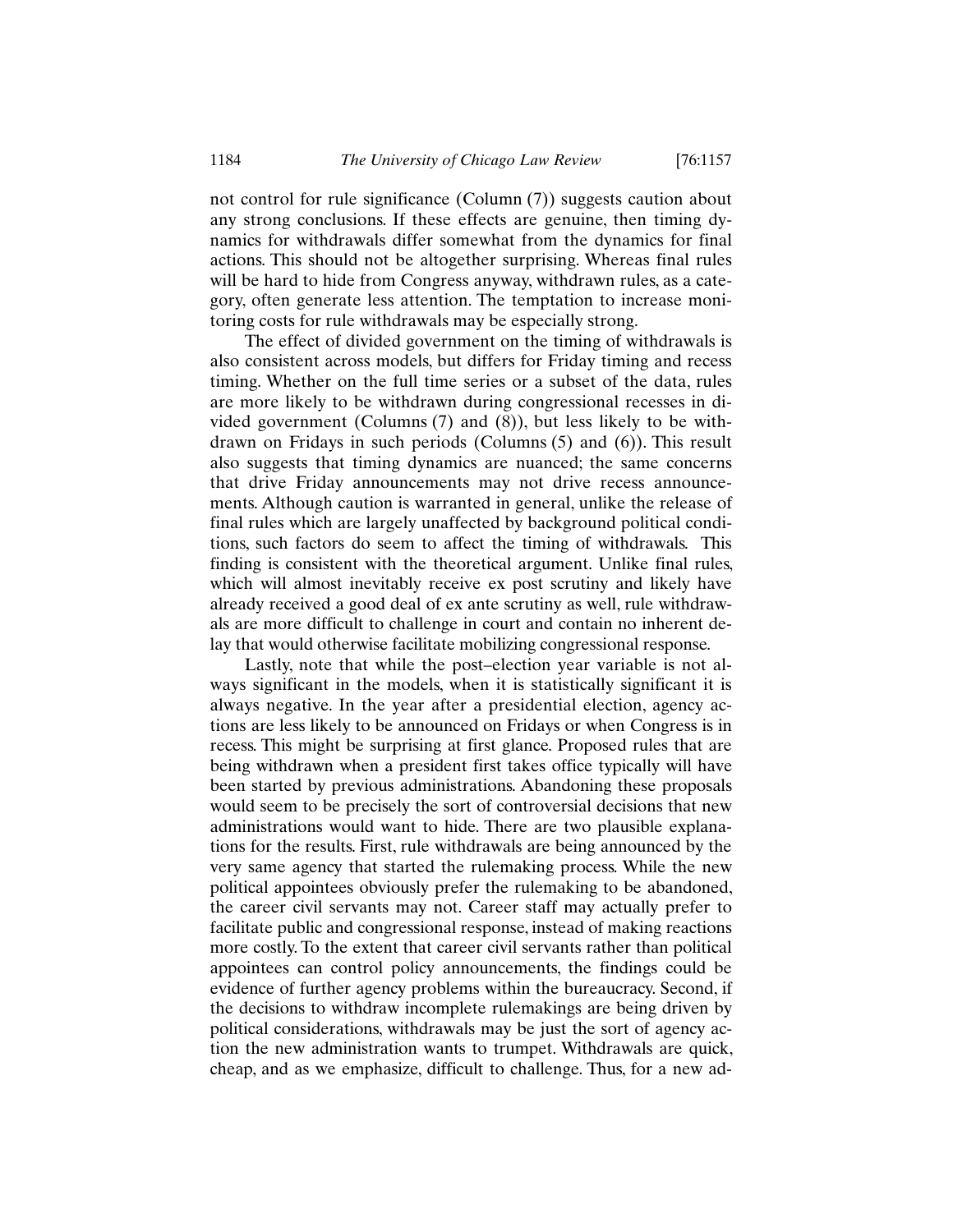ministration, rule withdrawals may be the easiest path to quick political capital among its supporters.

Unlike the effect on final actions, controlling for other factors, significant rules are less likely to be withdrawn on Fridays, though the effect is small. Significant proposed rules have already received a great deal of attention because of their large economic or other major impact. The prospects of hiding these withdrawals are dim. Agencies are more likely to withdraw significant rules during a congressional recess, and without any controls, agencies withdraw more significant proposed rules on Fridays than on any other day. The basic point is that the variables one would expect to drive strategic timing decisions—if such decisions were being made by agencies—are in fact sometimes associated with the timing of withdrawals but are not associated with the issuance of final rules.

\* \* \*

Our view is not that timing is unimportant but that timing influences regulatory politics in a somewhat different way from common intuition. While agencies may prefer to reduce the visibility of their actions, agencies will often be unable to do so. Empirically, the dynamics of final actions differ from rule withdrawals. Although significant rules are more likely to be announced on Fridays and during congressional recesses, other political or institutional variables that one might expect to be associated with the timing of such announcements are not. Political conditions seem to matter more for rule withdrawals, a subset of agency actions less subject to ex ante viewing or ex post challenge. Because rule withdrawals are more difficult to challenge in court, it is one of the few types of agency policies for which announcing in a lower-visibility environment does in fact raise monitoring costs substantially. The availability of judicial review partially constrains an agency's strategic use of timing as to the weekend news cycle effect. But an agency can still use timing to drive up other monitoring costs: mainly, the costs of assembling a legislative coalition to respond to the agency's decision. When Congress is the likely responder to fire alarms, timing can drive up these costs.

This analysis merely skims the surface of how agency timing decisions may affect the rulemaking process. Many questions remain. Political control of institutions could be treated in a more refined manner. <sup>76</sup> The possibility that Congress may prefer low-visibility regulatory

<sup>76</sup> See Charles R. Shipan, *Regulatory Regimes, Agency Actions, and the Conditional Nature of Congressional Influence*, 98 Am Pol Sci Rev 467, 470 (2004) (noting that a regression of a particular regulatory output on political variables, such as divided government, over time may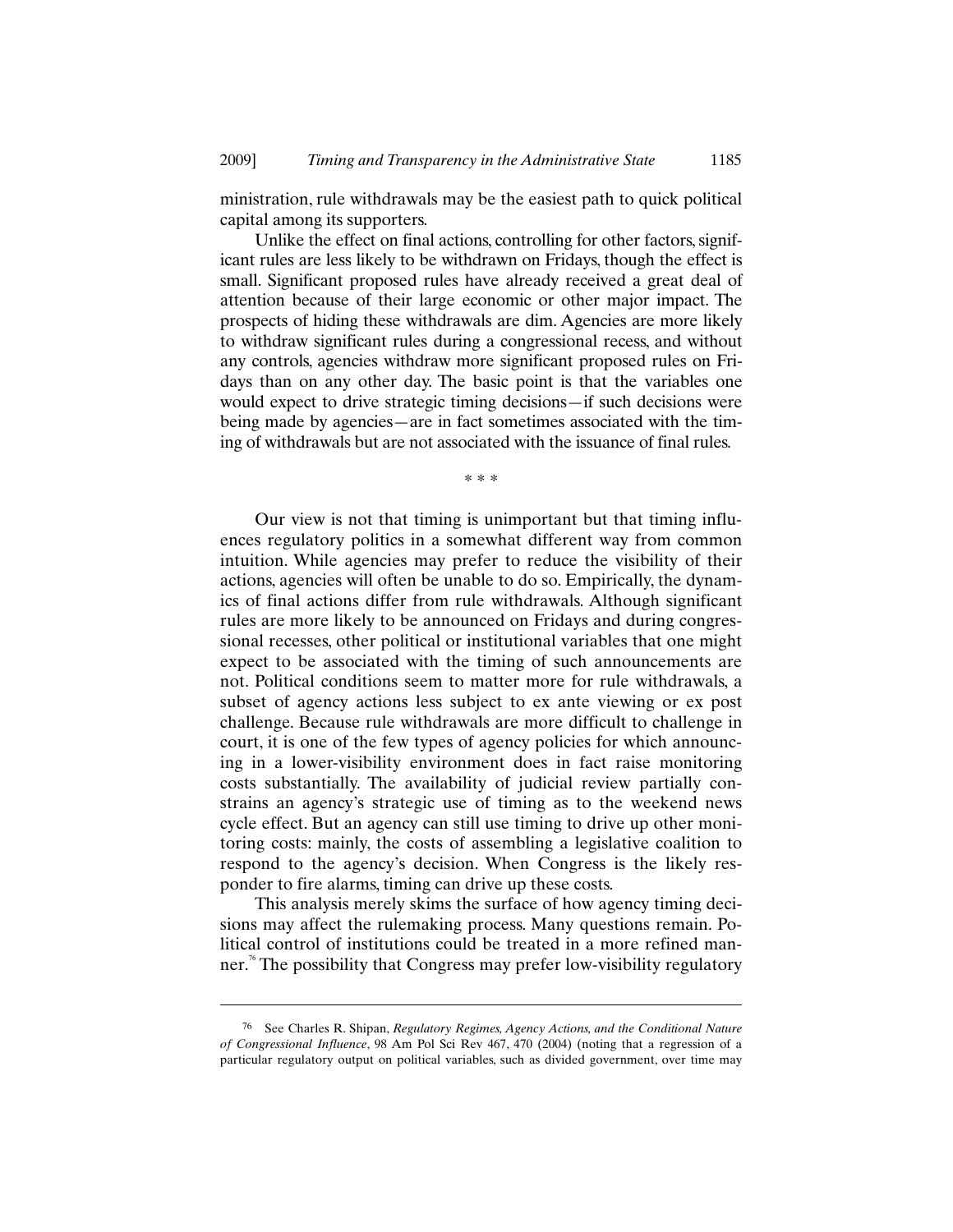actions in certain contexts should be explored. Variation within a type of agency (for instance, cabinet departments) could be analyzed. Interest group configurations (for example, one-sided, contrasting, and so on) may also be important to agency timing. Future research might examine how agencies balance the timing and procedural aspects of rulemaking. More specifically, do agencies issue guidance or interim final rules, which generally lack prior public comment and ex post delay in implementation, in low-visibility settings, compounding accountability concerns? For the time being, however, we hope to have shown that the conventional account of timing in politics is substantially less complete than generally assumed.

#### III. INSTITUTIONAL IMPLICATIONS

This Part turns to the broader legal and institutional implications of our analysis. First, if the role of timing is most pronounced with respect to the withdrawal of uncompleted regulatory actions, our work suggests a renewed emphasis on the administrative law of withdrawals. Second, although the administrative law of withdrawals strikes us as a more intriguing set of legal problems, we also briefly discuss what might be called the new administrative law of timing. Agency timing decisions can be productively analyzed in the context of several standard administrative law doctrines. In these settings, attempts to manipulate timing are signals about agency views of the regulatory process. Lastly, while the strategic use of timing has long been thought a staple of politics, if strategic timing is a real phenomenon with potentially negative implications for the administrative state, it is also a relatively straightforward problem to resolve with any one of a series of legal rules. We sketch and analyze these implications below.

#### A. Abandoning Action

 $\overline{a}$ 

Despite its prevalence, the abandonment of proposed rulemakings is largely an absent category in administrative law." Withdrawals,

mask interesting connections because particular political configurations may be working in different directions).

<sup>77</sup> But consider Watts, 119 Yale L J (forthcoming 2009) (cited in note 28) (describing some withdrawals and suggesting that agencies articulate political reasons for withdrawals in judicial review); O'Connell, 94 Va L Rev at 959–63 (cited in note 10) (tracking withdrawals from 1983 to 2002); Biber, 60 Admin L Rev at 29–30 (cited in note 39) (arguing that resource allocation concerns are mitigated by judicial review of agency withdrawals of partially completed rulemakings); Jason M. Loring and Liam R. Roth, Note, *After Midnight: The Durability of the "Midnight" Regulations Passed by the Two Previous Outgoing Administrations*, 40 Wake Forest L Rev 1441, 1453–59 (2005) (studying empirically the response of new presidential administrations to midnight regulations); Shull and Smith, *The Bush Regulatory Record* at 11–15 (cited in note 28) (analyzing withdrawals by the FDA and EPA from 2001 to 2004 and finding that they withdrew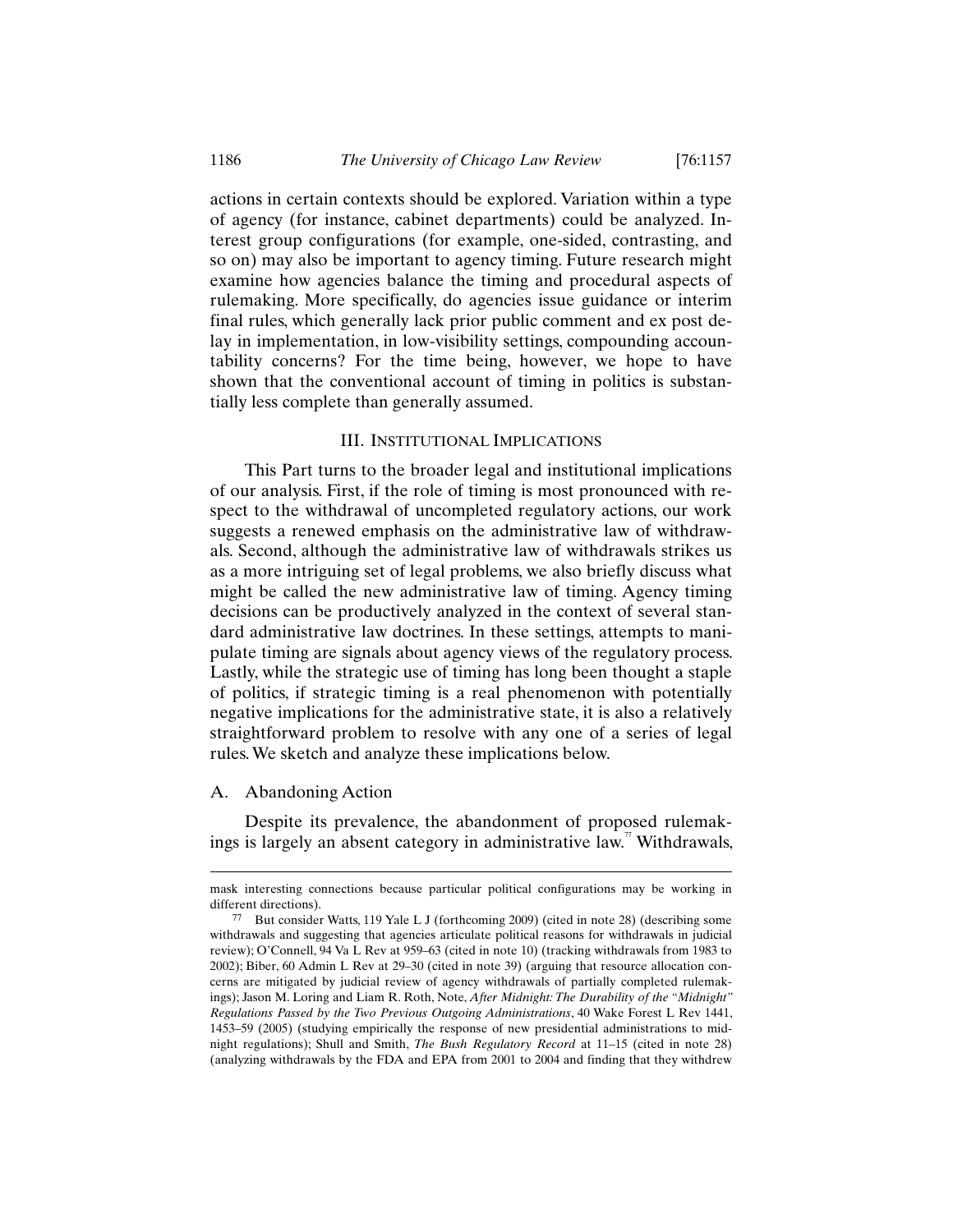if they are discussed at all as distinct agency decisions, are relegated to short notes in administrative law casebooks.<sup> $\text{A}$ </sup> Current administrative law scholarship is focused almost exclusively on either final agency policy decisions or agency decisions not to act at all.<sup>79</sup> In the agency action context, the rulemaking process draws nearly all of the attention, $\dot{\tilde{}}$ though agencies can also enact binding policies through adjudication.<sup>81</sup> The standard account is one of notice-and-comment rulemaking, where displeased parties might challenge the process or the outcome. $82$  Less standard, but increasingly common in practice, are rulemakings without prior notice and comment, such as direct or interim final rulemaking.<sup>83</sup> Here, too, parties can contest either the means by which the agency decision was reached or the ultimate substance of the policy.<sup>84</sup> In either case, the agency decision might be a new regulatory initiative or might rescind a former policy that was already in effect. But regardless, if the parties have standing, it is relatively easy to get into court.<sup>85</sup> Agencies,

79 See generally, for example, DeShazo and Freeman, 155 U Pa L Rev 1499 (cited in note 10) (analyzing what factors influenced the implementation of federal regulatory action regarding climate change pollutants).

80 See Bressman, 107 Colum L Rev at 1761–63 (cited in note 11).

-

81 See *SEC v Chenery Corp*, 332 US 194, 202 (1947) ("In performing its important functions . . . an administrative agency must be equipped to act either by general rule or by individual order."); Kevin M. Stack, *The Constitutional Foundations of* Chenery, 116 Yale L J 952, 1000–01 (2007).

See, for example, *New York v EPA*, 413 F3d 3, 10 (DC Cir 2005).

83 See *Administrative Conference of the United States, Recommendation 95-4, Procedures for Noncontroversial and Expedited Rulemaking*, 60 Fed Reg 43108, 43110–13 (1995) (recommending these forms of rulemaking for urgent or noncontroversial rules); Asimow, 51 Admin L Rev at 712–15 (cited in note 58); Noah, 51 Admin L Rev at 401–02 (cited in note 58); Office of the Vice President, *Improving Regulatory Systems: Accompanying Report of the National Performance Review Recommendation* 5 (1993), online at http://govinfo.library.unt.edu/npr/library/reports/reg.html (visited Sept 1, 2009); Levin, 64 Geo Wash L Rev at 1 (cited in note 58).

84 See, for example, *NRDC v Abraham*, 355 F3d 179, 184, 205–06 (2d Cir 2004) (holding that Department of Energy (DOE) withdrawal of air conditioner efficiency standards was improper based on its interpretation of the statute and its manner of promulgating delays); *Methodist Hospital of Sacramento v Shalala*, 38 F3d 1225, 1236–38 (DC Cir 1994) (upholding a policy of the Secretary of Health and Human Services to revise Medicare reimbursement rates, though it did not include notice-and-comment procedures).

85 See, for example, *Abraham*, 355 F3d at 191–94 (confirming subject matter jurisdiction over petitioner's challenge to the DOE's amendments).

<sup>60</sup> and 52 percent of actions, respectively, carried over from the previous administration). There is much more discussion in the mainstream press, though overall this coverage is quite limited. See, for example, R. Jeffrey Smith, *Under Bush, OSHA Mired in Inaction*, Wash Post A1 (Dec 29, 2008) (reporting that "Bush appointees ordered the withdrawal of dozens of workplace health regulations" in response to industry pressure); Sarah Cohen and Laura Stanton, *Comparing Presidential Action on Regulations*, Wash Post A14 (Aug 15, 2004); Goldstein and Cohen, *Bush Forces a Shift in Regulatory Thrust*, Wash Post at A1 (cited in note 6).

<sup>78</sup> See, for example, Ronald A. Cass, Colin S. Diver, and Jack M. Beermann, *Administrative Law: Cases and Materials* 798 (Aspen 5th ed 2006); William F. Funk, Sidney A. Shapiro, and Russell L. Weaver, *Administrative Procedure and Practice: Problems and Cases* 68–69 (Thomson West 3d ed 2006); Jerry L. Mashaw, et al, *Administrative Law: The American Public Law System* 895–97 (4th ed 1998).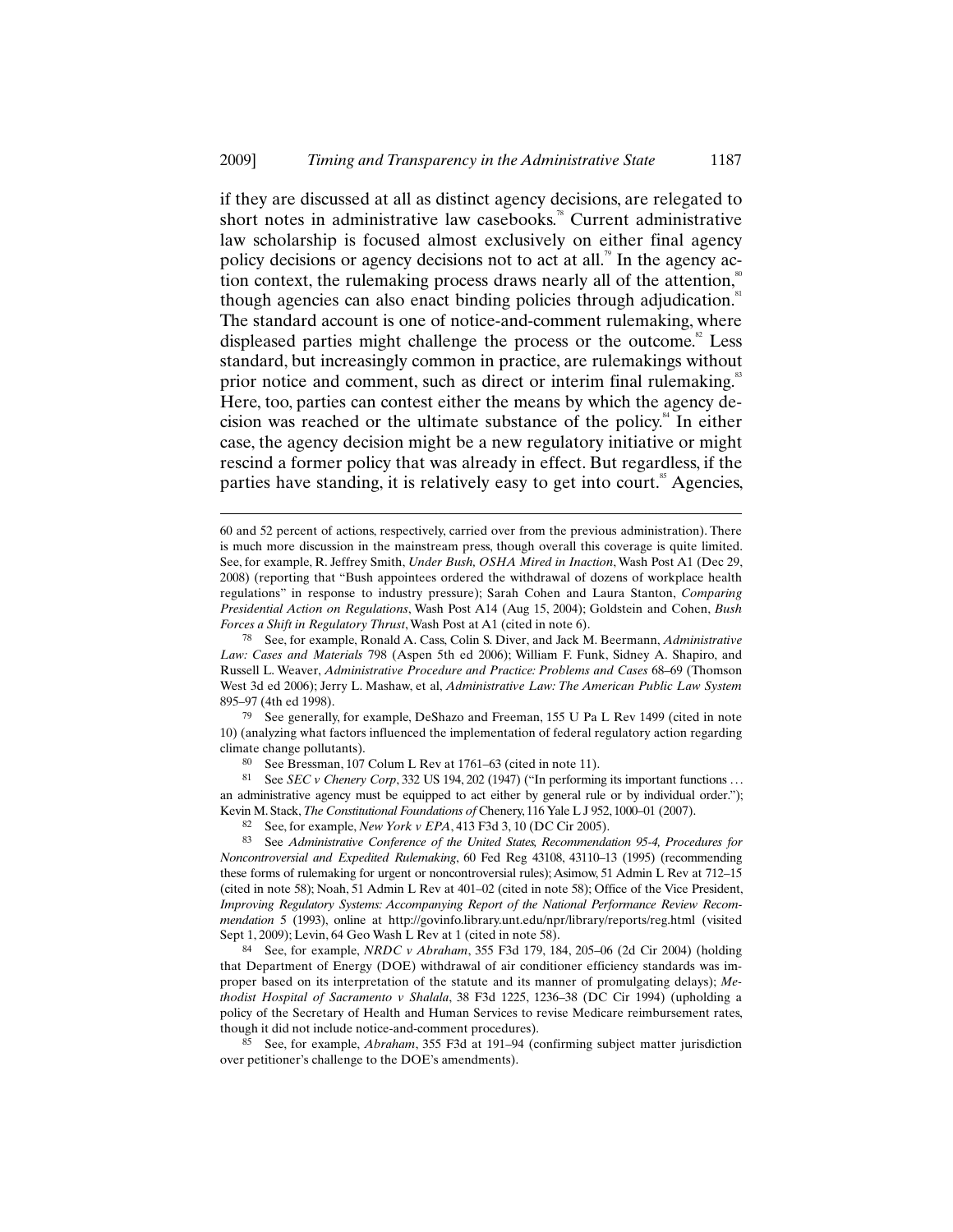of course, sometimes fail to act. Although agency inaction is sometimes grounds for legal challenge, in practice it is extremely difficult to drag an agency into court to defend its policymaking reticence.<sup>86</sup> In these inaction cases, the agency has not started the rulemaking process, but many commentators conflate the absence of an outcome with the absence of any rulemaking process and thus have not discussed rulemaking withdrawals in any depth. $\frac{s}{s}$ 

Rule withdrawals sit uneasily between these two ideal types, agency action and inaction.<sup>88</sup> When an agency withdraws a proposed rule, it has started a rulemaking process but has decided not to complete it. Commentators have generally ignored the issue of whether withdrawals are more like agency action or agency inaction,<sup>89</sup> and to the extent that the courts have considered it, they are not in agreement, as will be discussed in more depth below. But the answer to that classification question—as a positive and normative matter—actually constrains the ability of agencies to strategically time rulemaking withdrawals. If withdrawals are more like agency action, with traditional access to judicial review, agencies will have less incentive to manipulate the timing of withdrawals because interest groups will not find it harder to challenge those withdrawals in court if they are issued on a Friday rather than on a Tuesday. By contrast, if withdrawals are more like agency inaction, with less access to judicial review, agencies will have more incentive to manipulate timing. If legal challenges are less plausible, interest groups will have to use the media or Congress to advance their policy preferences; those tools are harder to use on weekends and when Congress is not in session.<sup>90</sup> While there is considerable confusion in the courts as to the reviewability of withdrawals, there is also some agreement.

We start first with the two accepted doctrines governing withdrawals. First, if the relevant statutory scheme expressly contemplates the withdrawal of a proposed regulatory action in particular circumstances, courts will typically review the withdrawal. The Endangered

<sup>86</sup> See, for example, *Norton v Southern Utah Wilderness Alliance*, 542 US 55, 60–61 (2004).

<sup>87</sup> But see Biber, 60 Admin L Rev at 30 (cited in note 39).

<sup>88</sup> Rejections of petitions to the agency for rulemaking also sit between agency action and inaction. The agency must consider the petition, often engaging in notice and comment, before rejecting it. Withdrawals are somewhat different than rejections of such petitions because they involve rulemakings started by the agency.

<sup>89</sup> But see Biber, 60 Admin L Rev at 53 (cited in note 39) (labeling withdrawals as agency action); Murphy, Note, 53 Geo Wash L Rev at 88 (cited in note 28) (exploring judicial review of agency withdrawals).

<sup>90</sup> We assume here that the agency does not quickly follow a withdrawal with a final rule. Consider *Texas v Lyng*, 868 F2d 795, 797 (5th Cir 1989) (finding that the agency did not violate the APA's notice-and-comment rulemaking requirements in adopting a final rule without allowing additional time for comment after withdrawing its proposal).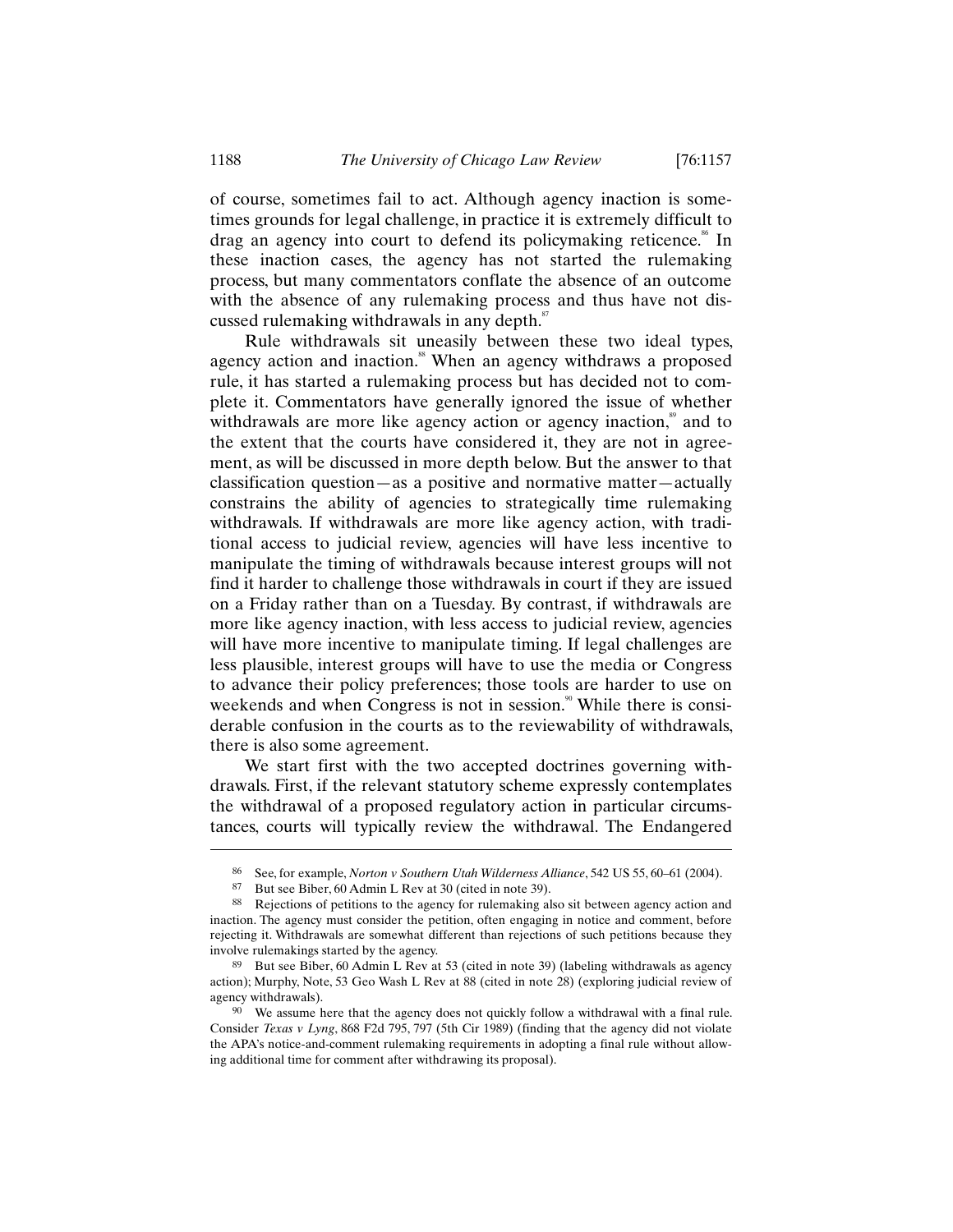Species Act (ESA) is a prime example. Pursuant to the ESA, if the agency proposes to list a species (a process involving notice and an opportunity for public comment), it must within one year conclude that the species is endangered and list the species, conclude that the species is not endangered and withdraw the proposed listing, or conclude that there is scientific disagreement about whether the species is endangered and extend the decision period by six months.<sup>91</sup> When the agency determines that a proposed listing is not justified (that is, that the proposed species is not endangered) and withdraws the listing proposal, that action can be reviewed by the courts so long as the parties have standing.<sup>92</sup>

The Clean Air Act (CAA) is another example. The administrator of EPA must propose a rule establishing an emission standard for any hazardous pollutant, hold a public hearing, and then enact the standard or issue a finding that the agent is not a hazardous pollutant.<sup>33</sup> Withdrawals of proposed rules are reviewed as decisions not to implement proposed emission standards.<sup>44</sup> Under both the ESA and CAA, the agency must justify the withdrawal, providing a record on which the courts can review the agency action. But these statutes are the exception rather than the rule: $\frac{95}{10}$  most statutes do not explicitly contemplate the abandonment of proposed rulemakings.<sup>66</sup>

Second, even if the statutory scheme does not explicitly contemplate the withdrawal of proposed regulations, courts will often review agency decisions to abandon proposed action if the applicable statute imposes mandatory obligations on the agency to act. In *Farmworker Justice Fund v Brock*,<sup>97</sup> the DC Circuit reversed the Secretary of Labor's decision "not to promulgate a proposed occupational safety or health standard he finds to be necessary to fulfill the purposes of the [Occupational Safety and Health Act] solely in the hope that state governments will provide equivalent protection in the next two

<sup>91</sup> See 16 USC § 1533(b)(6).

<sup>92</sup> See, for example, *Federation of Fly Fishers v Daley*, 131 F Supp 2d 1158, 1169 (ND Cal 2000); *Save Our Springs v Babbitt*, 27 F Supp 2d 739, 748 (WD Tex 1997).

<sup>93</sup> 42 USC § 7412(b)(2)–(3).

<sup>94</sup> See, for example, *NRDC v EPA*, 824 F2d 1146, 1149 (DC Cir 1987) (reviewing EPA's decision to withdraw a proposal for stricter vinyl chloride emissions as a decision not to implement).

<sup>95</sup> Similarly, under the Mine Safety and Health Act, the Secretary of Labor may abandon a proposed "health or safety standard" as long as he timely "publish[es] his reasons for his determination" to withdraw it. 30 USC §  $811(a)(4)(C)$ . This is an explicit exception to the secretary's "affirmative duty to complete" a rule once he has identified the need for it. *United Mine Workers v Department of Labor*, 358 F3d 40, 43 (DC Cir 2004) (holding that the affirmative duty to complete a rule does not preclude the secretary from withdrawing a proposed rule).

<sup>96</sup> See, for example, the Energy Policy and Conservation Act, Pub L No 94-163, 89 Stat 871 (1975), codified at 42 USC § 6201 et seq (lacking explicit discussion of abandonment or withdrawal of proposed rulemakings).

<sup>97</sup> 811 F2d 613 (DC Cir 1987), vacd as moot, 817 F2d 890 (DC Cir 1987).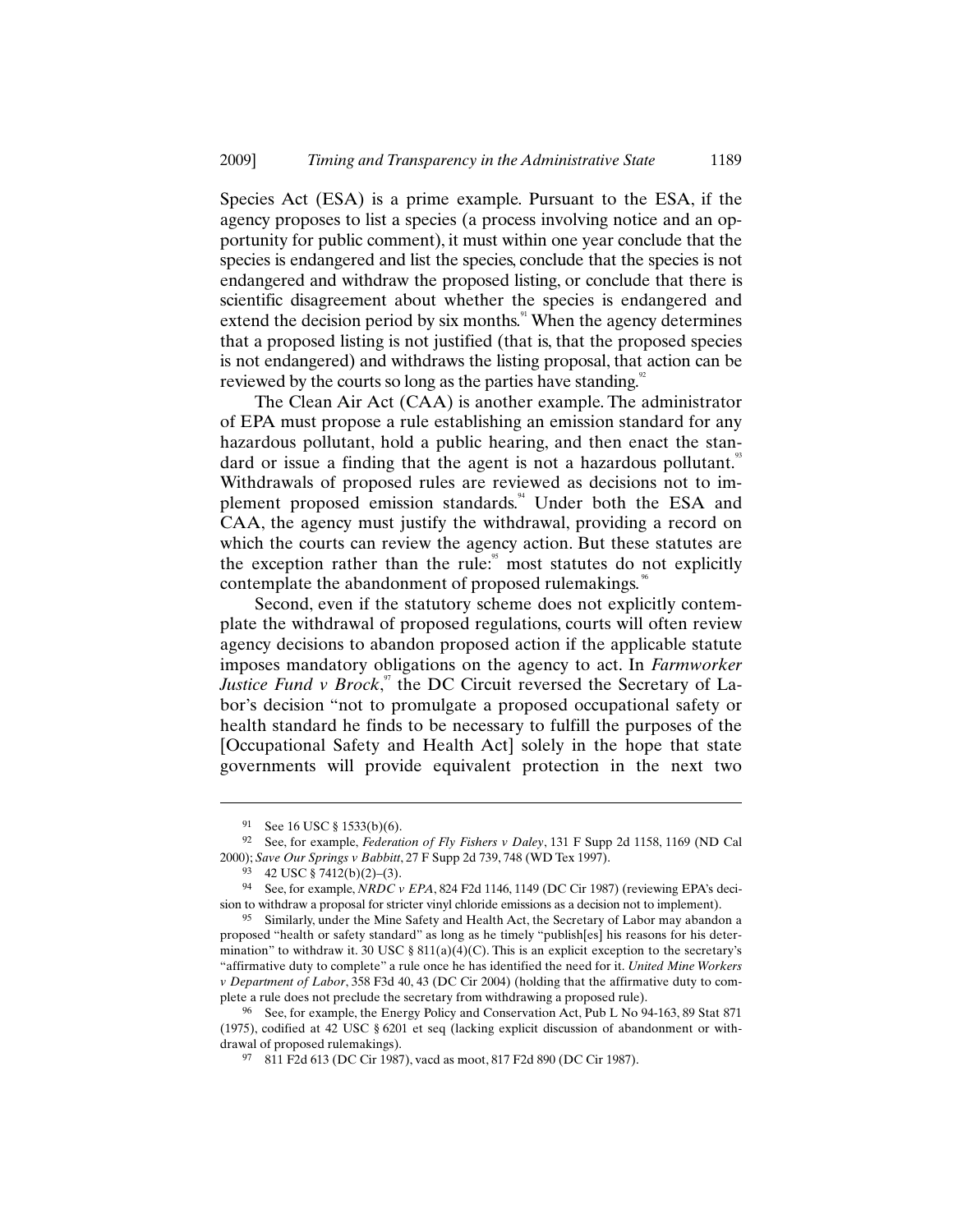years."<sup>98</sup> The court explained, "Whatever the extent of a particular agency's discretion under a particular statute, it does not encompass the authority to contravene statutory commands."<sup>99</sup>

Similarly, in *Environmental Defense Fund v EPA*,<sup>100</sup> the DC Circuit concluded that EPA had acted arbitrarily and capriciously by withdrawing its proposed reinterpretation of the mining waste exclusion to the Resource Conservation and Recovery Act.<sup>101</sup> Reviewability was in some sense overdetermined. The agency conceded the court's jurisdiction, and the court cited the DC Circuit's holding in *Montana v Clark*,<sup> $102$ </sup> discussed below, which seemingly permits (at least in the DC Circuit) review of any withdrawal after notice and comment of proposed amendments to longstanding rules, if the longstanding rules are kept in effect.<sup>103</sup> But the statutory provision at issue also imposed a set of mandatory obligations on the agency.<sup>104</sup> This second uncontested doctrine on withdrawals comports with the rule announced in *Norton v Southern Utah Wilderness Alliance*,<sup>105</sup> which permits review of complete agency inaction "only where a plaintiff asserts that an agency failed to take a discrete agency action that it is required to take."<sup>106</sup>

Outside of these two doctrines, however, there is far less consensus concerning the reviewability of withdrawals, particularly those of proposed rulemakings that are not mandated by statute. This conflict, which is sometimes explicit but often implicit, has generated remarkably little discussion in the case law. The Supreme Court has not directly addressed withdrawals.<sup>107</sup> The debate over reviewability, such as it currently stands, largely pits the DC Circuit against the Ninth Circuit. In examining discretionary withdrawals, the DC Circuit continues to rely on case law that precedes the Supreme Court's ruling in *Heckler v*  Chaney,<sup>108</sup> which barred judicial review of FDA's decision not to take

 $\overline{a}$ 

104 *Environmental Defense Fund*, 852 F2d at 1320 (referencing the statutory language, which imposed an affirmative obligation upon EPA to determine whether a regulation was or was not necessary, and publish a determination and the rationale for the determination in the Federal Register).

<sup>98</sup> 811 F2d at 623 (requiring the secretary to issue the rule within thirty days of the holding).

<sup>99</sup> Id at 622.

<sup>100</sup> 852 F2d 1316 (DC Cir 1988).

<sup>101</sup> Id at 1318, 1329–30 (finding that EPA's decision to withdraw was contrary to congressional intent and that the agency's reasoning only supported refining the proposal, not withdrawing it altogether).

<sup>102</sup> 749 F2d 740 (DC Cir 1984).

<sup>103</sup> *Environmental Defense Fund*, 852 F2d at 1324, citing *Clark*, 749 F2d at 744.

<sup>105</sup> 542 US 55 (2004).

<sup>106</sup> Id at 64.

<sup>107</sup> Compare *Massachusetts v EPA*, 549 US 497, 527–28 (2007) (noting that rejections of rulemaking petitions "are thus susceptible to judicial review, though such review is 'extremely limited' and 'highly deferential'") (citation omitted).

<sup>108</sup> 470 US 821 (1985).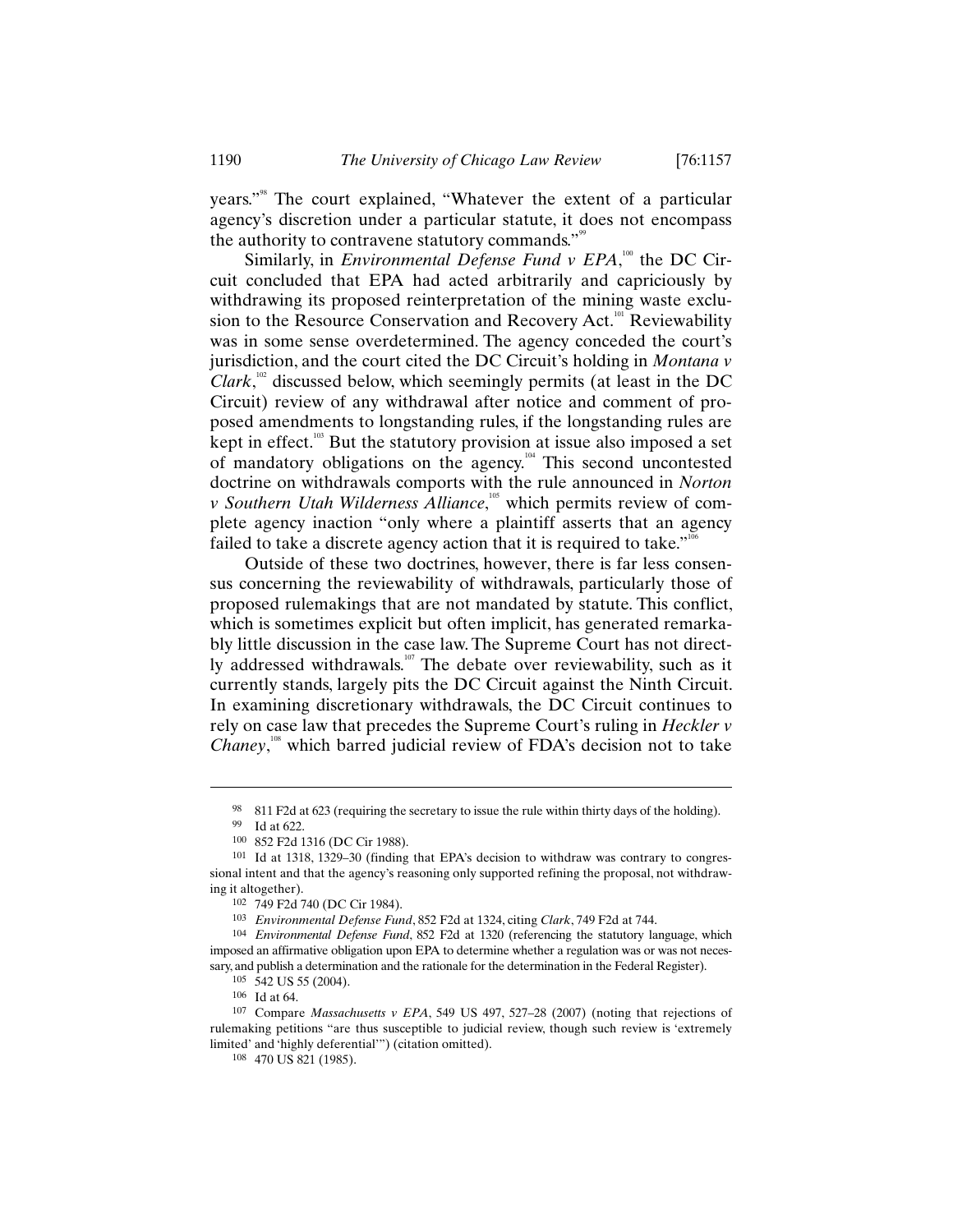particular enforcement actions.<sup>109</sup> By contrast, the Ninth Circuit has refused to adopt a similar stance by vacating en banc a panel decision in line with the DC Circuit. $110$ 

The DC Circuit has reviewed agency withdrawals of a narrow category of proposed discretionary rules for decades.<sup>111</sup> Panels in that circuit typically just quote a line from *Clark*, a 1984 case: "The law in this circuit is clear that an agency decision not to amend long-standing rules after a notice and comment period is reviewable agency action."<sup>112</sup> By its terms, the line appears to cover withdrawals of uncompleted rulemakings. The agency in *Clark*, however, had issued a final rule, which did not include the proposed amendments but instead kept the previous rules in effect.<sup>113</sup> The line also overstates the clarity of the DC Circuit's law on withdrawals. The previous law in the DC Circuit is sparse. Some analysis appears in *Center for Auto Safety v National*  Highway Traffic Safety Administration.<sup>114</sup> After finding that the withdrawal of an Advanced NPRM was a "rule" under the APA,<sup>115</sup> the DC Circuit then analyzed whether the withdrawal was ripe for judicial review. Specifically, the court determined in a "pragmatic way" that because the withdrawal of proposed changes was a final decision to maintain the status quo (so far as those changes applied to cars built in 1985), it was reviewable. $116$ 

The most extensive discussion appears in *NRDC*  $\nu$  *SEC*,<sup>117</sup> in which the DC Circuit explicitly considered the advantages and disadvantages of allowing judicial review of an agency's decision not to fi-

-

Id at 847. The court determined, however, that the agency's decision to abandon the rulemaking as it applied to post-1985 models was not final, and thus was not ripe for review. Id at 848–49.

<sup>109</sup> Id at 834.

<sup>110</sup> *Animal Legal Defense Fund v Veneman*, 469 F3d 826 (9th Cir 2006), vacd en banc, 490 F3d 725 (9th Cir 2007).

<sup>111</sup> See, for example, *Environmental Defense Fund*, 852 F2d at 1318 (condemning EPA's decision to remove certain mining wastes from a hazardous waste list as "arbitrary and capricious"). But consider *Kennecott Utah Copper Corp v Department of the Interior*, 88 F3d 1191, 1207 (DC Cir 1996) ("Because [the agency's] decision to withdraw the [proposed rulemaking] did not alter substantive legal obligations under previously published regulations, the agency's decision to withdraw the document did not constitute a 'regulation' within the meaning of [the relevant act].").

<sup>112</sup> 749 F2d at 744.

<sup>113</sup> Id.

<sup>114</sup> 710 F2d 842 (DC Cir 1983).

<sup>115</sup> Id at 846.

<sup>116</sup> Id at 846–47. The court explained:

Thus, to the extent that NHTSA's public statements withdrawing its January Notice represent a binding decision not to adopt or enforce improved fuel efficiency standards for particular years in the future, but rather represent a decision to maintain the 27.5 mpg standard provided for by Congress, they logically should be ripe for review.

<sup>117</sup> 606 F2d 1031 (DC Cir 1979).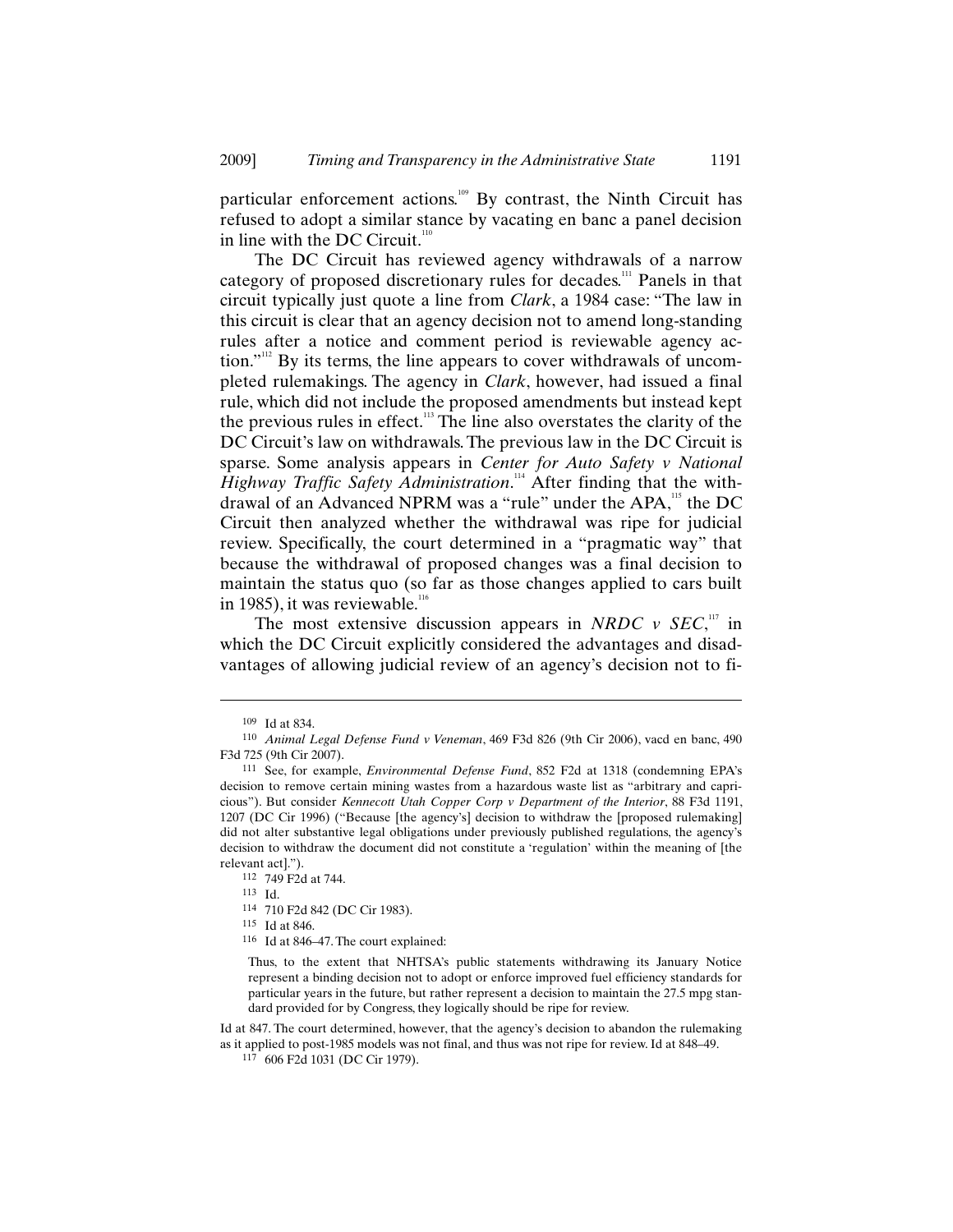nalize a proposed rule.<sup>118</sup> The court, on balance, favored review in particular circumstances:

[I]n a context like the present one, in which the agency has in fact held extensive rulemaking proceedings narrowly focused on the particular rules at issue, and has explained in detail its reasons for not adopting those rules, we believe that the questions posed will be amenable to at least a minimal level of judicial scrutiny.<sup>119</sup>

Not only is review predicated on the scope of agency proceedings prior to the withdrawal and on the nature of the agency's explanation, it also is quite deferential.<sup>120</sup> In short, review of withdrawals outside explicit statutory provisions and mandatory duties in the DC Circuit appears considerably narrower in practice than may first appear. $121$ 

The Ninth Circuit adopted the DC Circuit's case law from the 1980s in *Animal Legal Defense Fund v Veneman*,<sup>122</sup> but later vacated its ruling.<sup>123</sup> Although no longer binding, the ruling provides the most recent comprehensive discussion of whether courts should review agency withdrawals of proposed policies. The majority concluded that the abandonment of a "proposed interpretative rule" was a final agency action within the meaning of § 704 of the APA and thus was reviewable by the court.<sup>124</sup> The majority engaged in a two-part inquiry: "First, did the abandonment of a Draft Policy have legal consequences or determine rights or obligations? Second, does it make a difference that the [agency]

<sup>118</sup> Id at 1047.

<sup>119</sup> Id. The court refused to adopt a per se rule of reviewability, noting "the interests of the plaintiffs are usually not compelling, there is a possibility of some minor interference with effective agency performance, and the issues will often be poorly suited for judicial resolution." Id.

<sup>120</sup> Indeed, in *NRDC v SEC*, the court affirmed the agency's decision. Id at 1062. See also *Consumer Federation of America v Consumer Product Safety Commission*, 990 F2d 1298, 1305 (DC Cir 1993) (holding that the Commission's decision not to pursue a regulation for all-terrain vehicles was entitled to a substantial degree of deference on review); *NRDC v EPA*, 824 F2d at 1159 (declining to limit the discretion of the agency in determining appropriate regulations under the Clean Air Act); *Professional Drivers Council v Bureau of Motor Carrier Safety*, 706 F2d 1216, 1221 (DC Cir 1983) ("The agency must be accorded considerable deference in evaluating information presented and reaching decisions based upon its expertise."). But consider *Competitive Enterprise Institute v National Highway Traffic Safety Administration*, 956 F2d 321, 323 (DC Cir 1992) ("We cannot defer to mere decisional evasion."); *Williams Natural Gas v Federal Energy Regulatory Commission*, 872 F2d 438, 450 (DC Cir 1989) ("conclud[ing] that the Commission has failed to provide a satisfactory explanation for its termination of [the proposed rulemaking]").

<sup>121</sup> See, for example, *Center for Auto Safety*, 710 F2d at 847–49 (holding that a challenge to a withdrawal of an advanced NPRM was not ripe).

<sup>122</sup> 469 F3d 826 (9th Cir 2006), vacd en banc, 490 F3d 725 (9th Cir 2007).

<sup>123</sup> 490 F3d at 726.

<sup>124</sup> *Animal Legal Defense Fund*, 469 F3d at 839–40, 844 (permitting a challenge to the US Department of Agriculture's decision not to adopt a draft policy protecting the psychological well-being of primates in zoos and research facilities).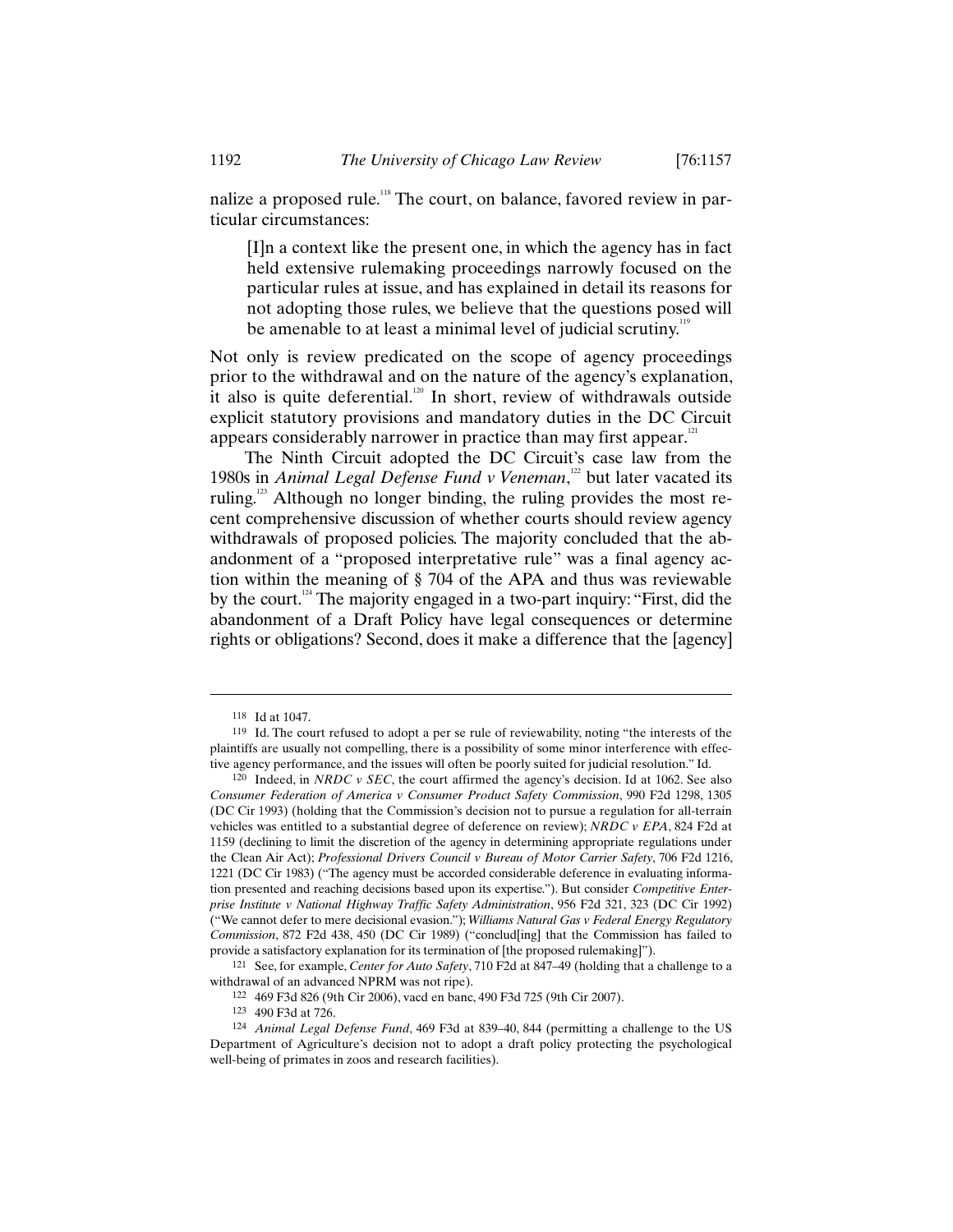had no legal obligation to propose or adopt the Draft Policy in the first place?"<sup>125</sup> It answered the first affirmatively and the second negatively.

The majority recognized that "[j]udicial second-guessing of such decisions triggers concerns of over-reaching, particularly when the agency has already deemed the regulation unworthy of adoption."<sup>126</sup> Despite these concerns, the majority relied on three DC Circuit cases $127$ to determine that courts may be able to review, at least minimally, the withdrawal of proposed discretionary agency action where the agency has met the two-part test in *NRDC*  $\nu$  *SEC*.<sup>128</sup> It concluded that the draft policy at issue met both criteria.<sup>12</sup>

The panel was not unanimous. Judge Alex Kozinski, in dissent, began: "In holding that we can review withdrawal of proposed regulations an agency had no duty to adopt, my colleagues overlook the seachange in administrative law wrought by *Heckler v. Chaney*, which held that we have no authority to review an agency's discretionary decision *not* to act."<sup>130</sup> He stressed that "adoption and nonadoption of regulations are asymmetrical events": the former "change[s] the law, and thus can sharply affect the legal interests of private parties"; the latter "leaves rights and responsibilities unchanged."<sup>31</sup> He also speculated on the implications of the majority's holding on agency decisions, arguing that "it discourages agencies from proposing discretionary regulations, lest they be stuck with them if they cannot convince a federal court that the record supports abandonment."<sup>132</sup> Judge Kozinski, although in the minority on the panel, likely would have been in the majority in the Ninth Circuit, which voted to vacate the panel's decision and to rehear the case en banc.<sup>133</sup> But before the Ninth Circuit could rehear the case, the parties settled and agreed to dismiss the

<sup>125</sup> Id at 840.

<sup>126</sup> Id at 841–42.

<sup>127</sup> See *United Mine Workers*, 358 F3d at 43–44 (demonstrating that once an agency has embarked on a course of rulemaking, a court can review the agency's decision to abandon the proposed rulemaking); *Center for Auto Safety*, 710 F2d at 847–49; *Professional Drivers Council*, 706 F2d at 1220–22 (upholding the Secretary of Transportation's decision not to amend regulations governing hours of service for truck drivers).

<sup>128</sup> *Animal Legal Defense Fund*, 469 F3d at 843 (finding that the agency must have "held a rulemaking proceeding" and "compiled a record narrowly focused on the particular rules suggested but not adopted"), quoting *NRDC v SEC*, 606 F2d at 1047.

<sup>129</sup> *Animal Legal Defense Fund*, 469 F3d at 844.

<sup>130</sup> Id (Kozinski dissenting) (citations omitted). Judge Kozinski argued that two of the three cases relied on by the majority pre-dated *Chaney*, and that the third did not involve a "discretionary course of action." Id at 850 n 9 (Kozinski dissenting).

<sup>131</sup> Id at 847.

<sup>132</sup> Id at 850.

<sup>133</sup> See *Animal Legal Defense Fund v Veneman*, 482 F3d 1156, 1156 (9th Cir 2007).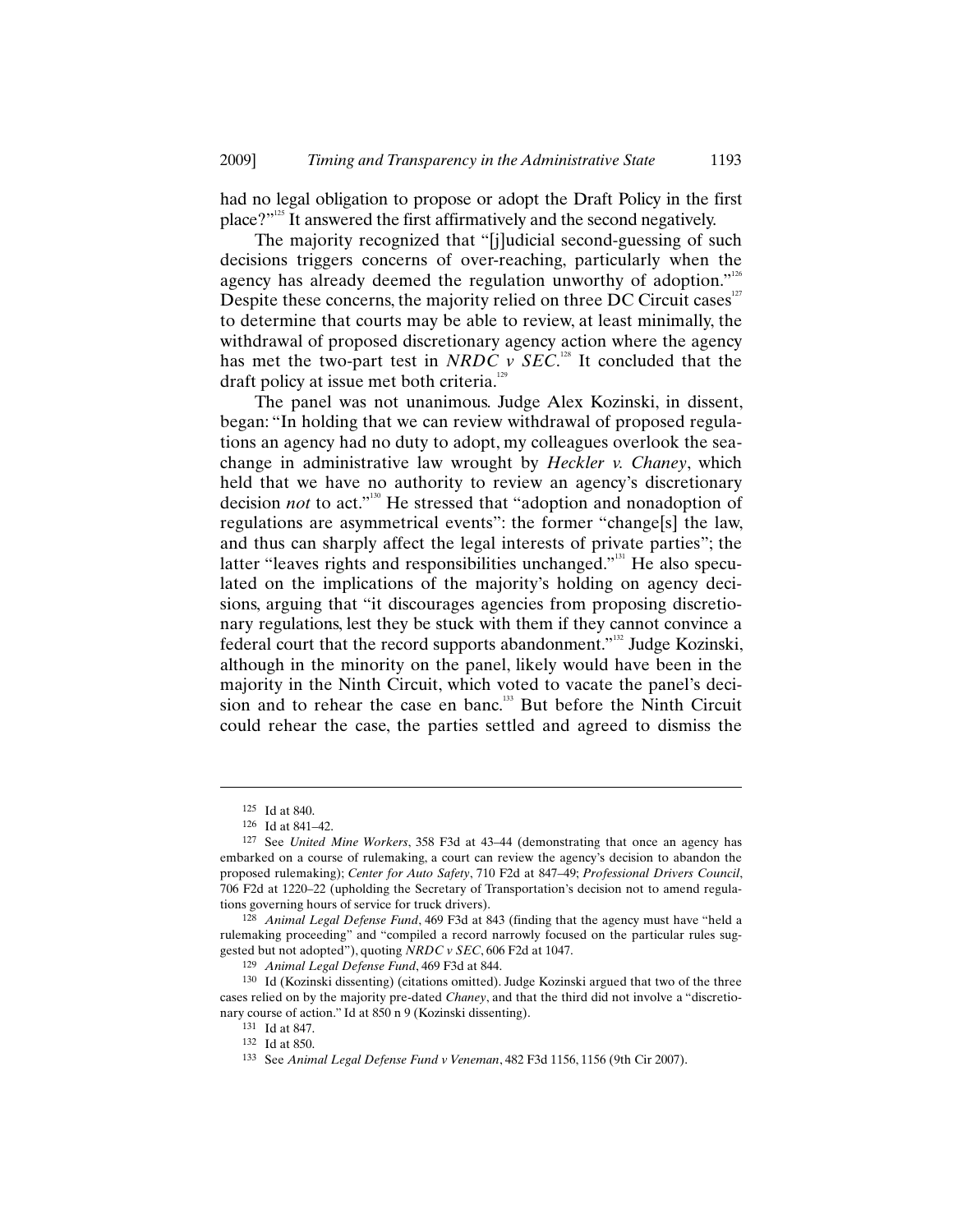case with prejudice "provided that the panel's opinion and judgment are vacated," which they were.<sup>134</sup>

The dissension in the vacated Ninth Circuit opinion highlights several significant but seemingly unresolved questions about agency withdrawals of proposed rules, especially in light of recent case law on finality, agency discretion, and agency inaction. First, when is a withdrawal of a proposed rulemaking a final agency action under § 704 of the APA? Second, when is such a withdrawal an action committed to agency discretion and hence unreviewable under § 706(1) of the APA? Third, what sort of record does the agency need to have for the withdrawal so that it can be reviewed under § 706(2) of the APA?

Under the APA, courts can review only final actions.<sup>135</sup> As the Supreme Court explained in *Bennett v Spear*:<sup>136</sup>

As a general matter, two conditions must be satisfied for agency action to be "final": First, the action must mark the "consummation" of the agency's decisionmaking process—it must not be of a merely tentative or interlocutory nature. And second, the action must be one by which "rights or obligations have been determined," or from which "legal consequences will flow."<sup>137</sup>

An agency's announcement of a withdrawal of an uncompleted rulemaking is published in the Federal Register and reported to the Unified Agenda of Federal Regulatory and Deregulatory Actions.<sup>138</sup> It appears to end the agency's decisionmaking process.<sup>139</sup> But an agency may withdraw a rulemaking because it is contemplating other options in a particular area. The withdrawal therefore may end one option but not the overall process.<sup>140</sup> Assuming a withdrawal does mark the consummation of the agency's decisionmaking process, it may not create legal consequences. A withdrawal, by definition, stops a rulemaking that would have imposed legal rights or obligations. If "maintaining the status quo has legal consequences" as well,<sup>141</sup> a withdrawal could be considered a final action. At best, only some withdrawals constitute final agency action.

<sup>134</sup> See *Animal Legal Defense Fund*, 490 F3d at 725.

<sup>135</sup> 5 USC § 704 ("Agency action made reviewable by statute and final agency action for which there is no other adequate remedy in a court are subject to judicial review.").

<sup>136</sup> 520 US 154 (1997).

<sup>137</sup> Id at 177–78 (citations omitted).

<sup>138</sup> See Curtis W. Copeland, *Midnight Rulemaking: Considerations for Congress and a New Administration* 10 n 35 (Congressional Research Service, Nov 24, 2008), online at http://www.fas.org/sgp/crs/misc/RL34747.pdf (visited Sept 1, 2009).

<sup>139</sup> See, for example, *AARP v EEOC*, 823 F2d 600, 604 (DC Cir 1987).

<sup>140</sup> See *Animal Legal Defense Fund*, 469 F3d at 852 (Kozinski dissenting).

<sup>141</sup> Id at 840.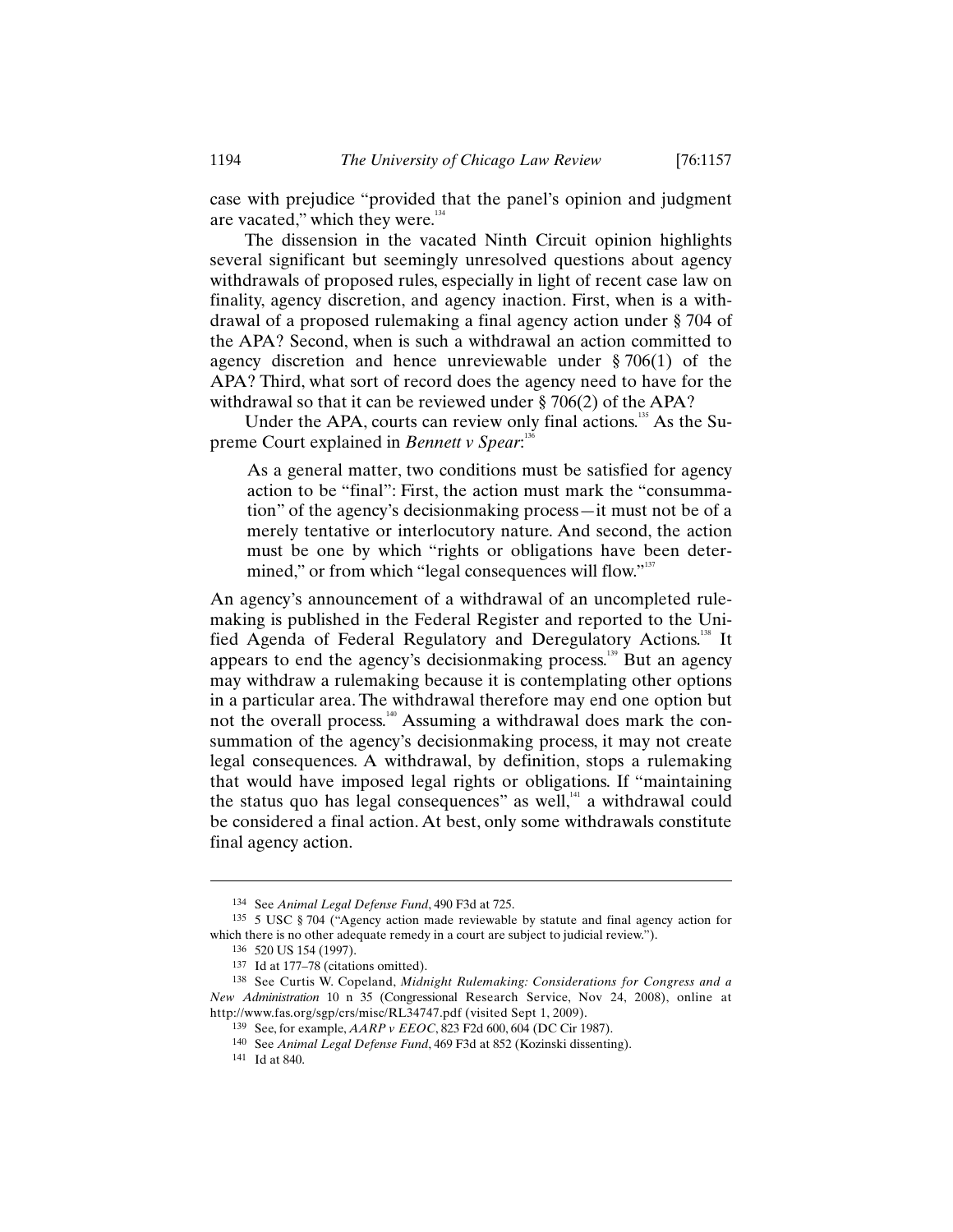The APA also bars judicial review of actions committed to agency discretion.<sup>142</sup> In *Chaney*, the Court listed four reasons that justify the presumption of nonreviewability: that "[t]he agency is far better equipped than the courts to deal with the many variables involved in the proper ordering of its priorities"; that "when an agency refuses to act it generally does not exercise its *coercive* power over an individual's liberty or property rights, and thus does not infringe upon areas that courts often are called upon to protect"; that "when an agency *does* act to enforce, that action itself provides a focus for judicial review, inasmuch as the agency must have exercised its power in some manner"; and that "an agency's refusal to institute proceedings shares to some extent the characteristics of the decision of a prosecutor in the Executive Branch not to indict."<sup>143</sup>

Although the Court noted that the case "does not involve the question of agency discretion not to invoke rulemaking proceedings,"<sup>144</sup> at least some of these justifications are applicable to withdrawals of uncompleted rulemakings. The plausibility of these justifications for withdrawals of rulemakings seems to parallel their order, with the initial reasons appearing the most relevant. Although the Supreme Court has not directly applied these justifications to withdrawals, Justice Thurgood Marshall, who concurred in the judgment of *Chaney*, believed the majority's reasoning was in conflict with the DC Circuit's decisions to review withdrawals of discretionary rules.<sup>145</sup> In *Animal Legal Defense Fund*, Judge Kozinski agreed. But the question still remains open. After all, when an agency withdraws a rulemaking proceeding, it often has already invested resources and created a record, lessening two concerns.<sup>146</sup>

This creation of a record plays critically in the final question as to how detailed the record must be. The APA presumes that courts will review agency action on some kind of record.<sup>147</sup> The DC Circuit's case law ties reviewability of withdrawals of discretionary rules to the existence of a record for review. The more detailed the record, all else being equal, the more likely the DC Circuit will review a regulatory withdrawal. On one hand, the connection is compelling, at least to the courts. Courts need something to review. On the other hand, the con-

<sup>&</sup>lt;sup>142</sup> 5 USC § 701(a)(2) (precluding judicial review of agency action that "is committed to agency discretion by law").

<sup>143</sup> 470 US at 831–32.

<sup>144</sup> Id at 825 n 2.

<sup>145</sup> See id at 850 n 7 (Marshall concurring).

<sup>146</sup> See Biber, 60 Admin L Rev at 30 n 95 (cited in note 39) (explaining that different levels of agency action should warrant varying levels of deference by the courts).

<sup>147</sup> See 5 USC § 706; *Citizens to Preserve Overton Park, Inc v Volpe*, 401 US 402, 419–20 (1971) (remanding a case because the lower court failed to review the full administrative record).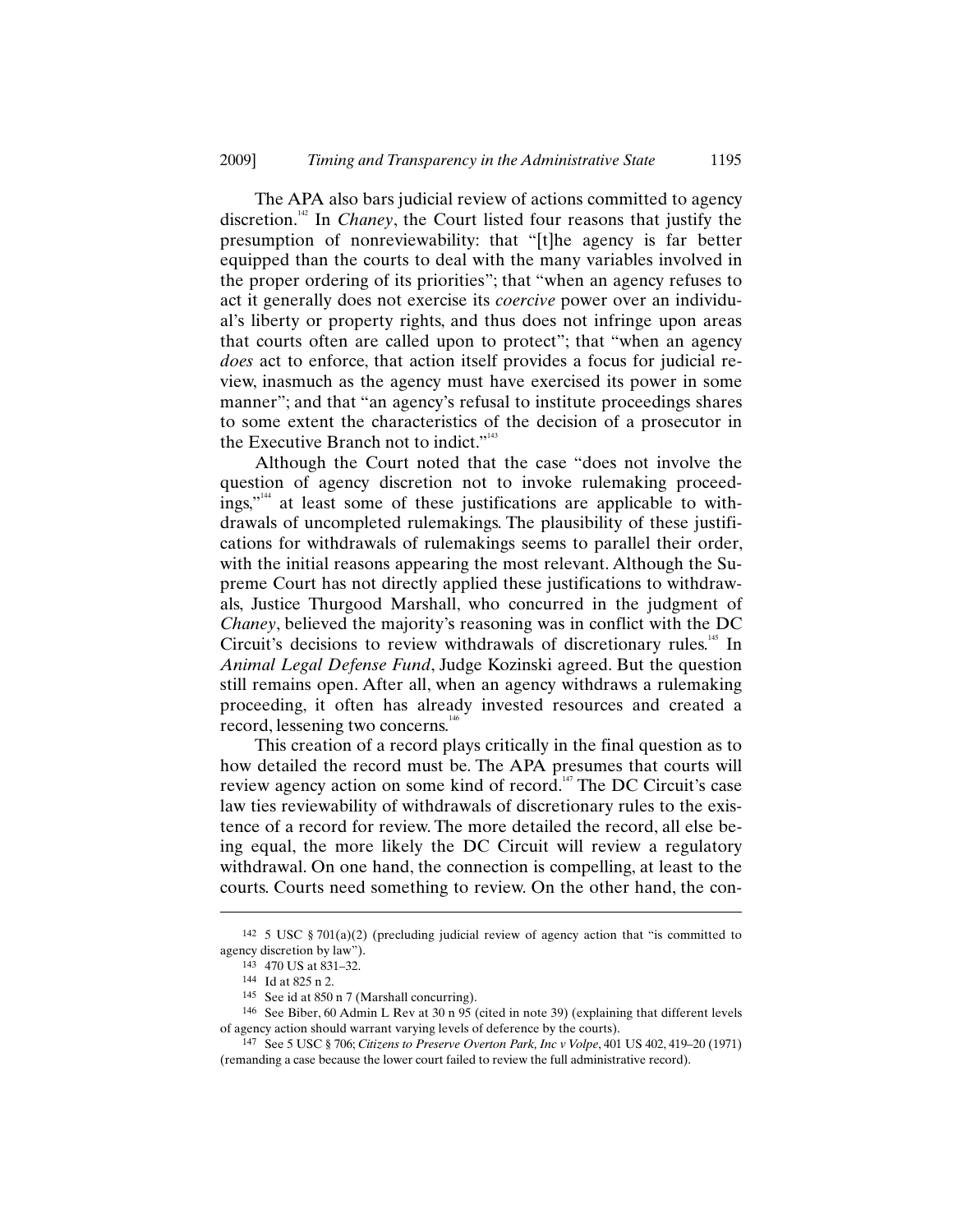nection creates problematic incentives for agencies. Why start the rulemaking process if there is uncertainty about whether it will be finished? Indeed, the more consideration the agency gives to a proposed rulemaking, the more likely it will face judicial scrutiny.

These three questions deserve attention on their own merits, but they also have implications for standard administrative doctrines for more conventional agency action and inaction. They do not, however, address the elephant in the room when it comes to agency withdrawals: political transitions. Agencies tend to withdraw uncompleted rulemakings that were started under the previous administration. In *NRDC v EPA*,<sup>148</sup> President Reagan's EPA had withdrawn a proposed emission standard from President Jimmy Carter's administration.<sup>149</sup> Similarly, in *Farmworker Justice Fund*, President Reagan's Secretary of Labor pulled a field sanitation standard proposed under President Carter.<sup>150</sup> In *Animal Legal Defense Fund*, President George W. Bush's Agriculture Department withdrew a draft policy announced under President Clinton.<sup>151</sup>

Withdrawals occur even if the transition involves the same party. In *Competitive Enterprise Institute v National Highway Traffic Safety*  Administration,<sup>152</sup> President George H.W. Bush's administration cancelled a rulemaking begun under President Reagan.<sup>153</sup> In *United Mine Workers v Department of Labor*,<sup>154</sup> the Mine Safety and Health Administration under President George W. Bush pulled a proposed rulemaking announced under his father.<sup>155</sup>

This political dimension thus informs our preliminary normative stance on the administrative law of withdrawals. Agency abandonment of proposed rulemakings differs in fundamental ways from affirmative agency policymaking. Simply put, the agency has not promulgated a final rule; it has satisfied some of the requirements of notice-andcomment rulemaking but not others. But such withdrawals also differ in primary ways from complete inaction, which courts are increasingly hesitant to touch. After all, the agency has decided to invest resources in a particular rulemaking by proposing it. The agency also often has

<sup>148</sup> 824 F2d 1146 (DC Cir 1987).

<sup>149</sup> See id at 1149.

<sup>150</sup> 811 F2d at 617 (holding that the withdrawal of the rule was contrary to law and mandating the agency to promulgate the proposed regulation within thirty days).

<sup>151</sup> 469 F3d at 830–31.

<sup>152</sup> 956 F2d 321 (DC Cir 1992).

<sup>153</sup> See id at 323 (reviewing the decision of the National Highway Traffic Safety Administration to terminate proceedings to modify miles per gallon standards).

<sup>154</sup> 358 F3d 40 (DC Cir 2004).

<sup>155</sup> See id at 42 (reviewing the withdrawal of a rule governing hazardous substances, which was proposed in 1989 and ultimately withdrawn in 2002).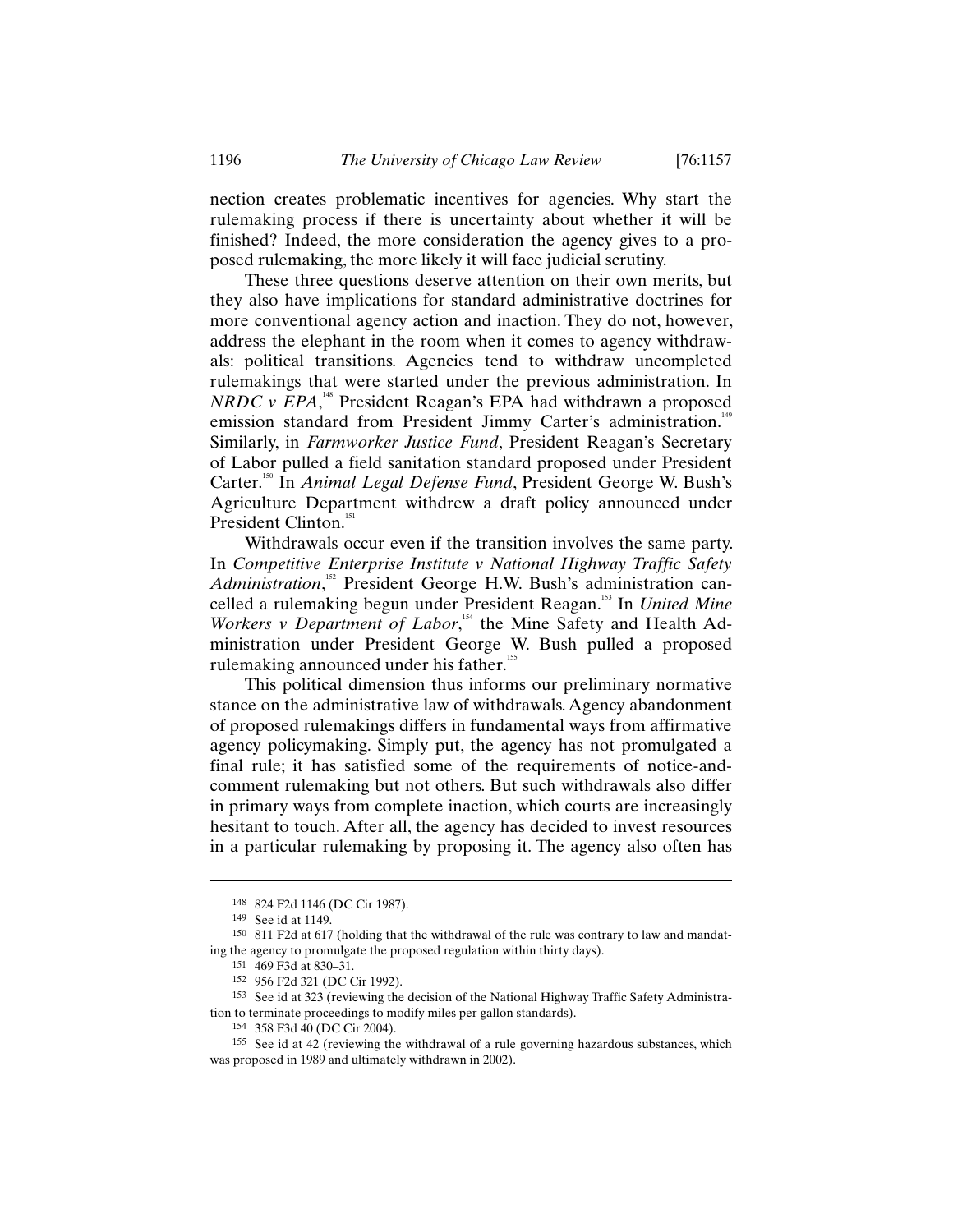compiled a record from the rulemaking process. Thus, judicial review should be easier for agency withdrawals than for complete agency inaction but not as easy as for agency final policy decisions.

Although this area of administrative law is ripe for more extensive analysis, we suggest that the ultimate outcome should hinge on two factors. First, to the extent that judicial review of withdrawals will ossify the rulemaking process further and to the extent that ossification is undesirable, review should be less likely or more deferential. Second, to the extent that withdrawals are the result of political transitions, review should be more likely or less deferential if we care more about expertise justifications of the administrative state, and just the opposite if we emphasize a political accountability rationale for the bureaucracy.<sup>156</sup> Cast in this light, it should be clear that the judicial treatment of agency withdrawals implicates core features of the administrative state. Because withdrawals are much more likely to be the locus of strategic timing decisions, administrative law's treatment of withdrawals is all the more important to get right.

#### B. Timing in Administrative Law

-

The discussion in Part III.A examined the underdeveloped administrative law on the judicial review of agency withdrawals, a category of agency action that the empirical analysis suggests was more open to manipulation on timing grounds. This Part briefly considers how timing decisions might be seen as part of broader administrative law principles. Rather than advocate new doctrinal schemes for timing rules,<sup>157</sup> we try to locate timing questions within standard administrative law doctrines. To be certain, it is rare for parties, courts, or commentators to raise these sorts of timing claims in any of the contexts we discuss.<sup>158</sup> Nevertheless, these standard doctrines may be able to accommodate such claims. These suggestions are clearly something of a stretch on existing law. As such, they should be taken as tentative ideas about where timing concerns might begin to fit into existing doctrine, rather than as statements that such claims constitute anything approaching viable litigation strategies.

<sup>156</sup> Consider Smythe, 84 Colum L Rev at 1949–50 (cited in note 26) (contending that courts should be more skeptical of rescissions of recently promulgated rules after political transitions).

<sup>157</sup> For example, the courts could develop a new doctrine for agency actions during congressional recesses that draws on case law involving recess appointments. To be sure, there are critical differences, including the lack of explicit constitutional and statutory provisions for nonappointment recess actions. Consider generally Michael B. Rappaport, *The Original Meaning of the Recess Appointments Clause*, 52 UCLA L Rev 1487 (2005).

<sup>158</sup> But consider *Bonnichsen v United States*, 217 F Supp 2d 1116, 1125 (D Or 2002) (noting that the Army Corps of Engineers had "[t]ak[en] advantage of a brief congressional recess" to announce the challenged decision, but not relying on the timing in reviewing the action).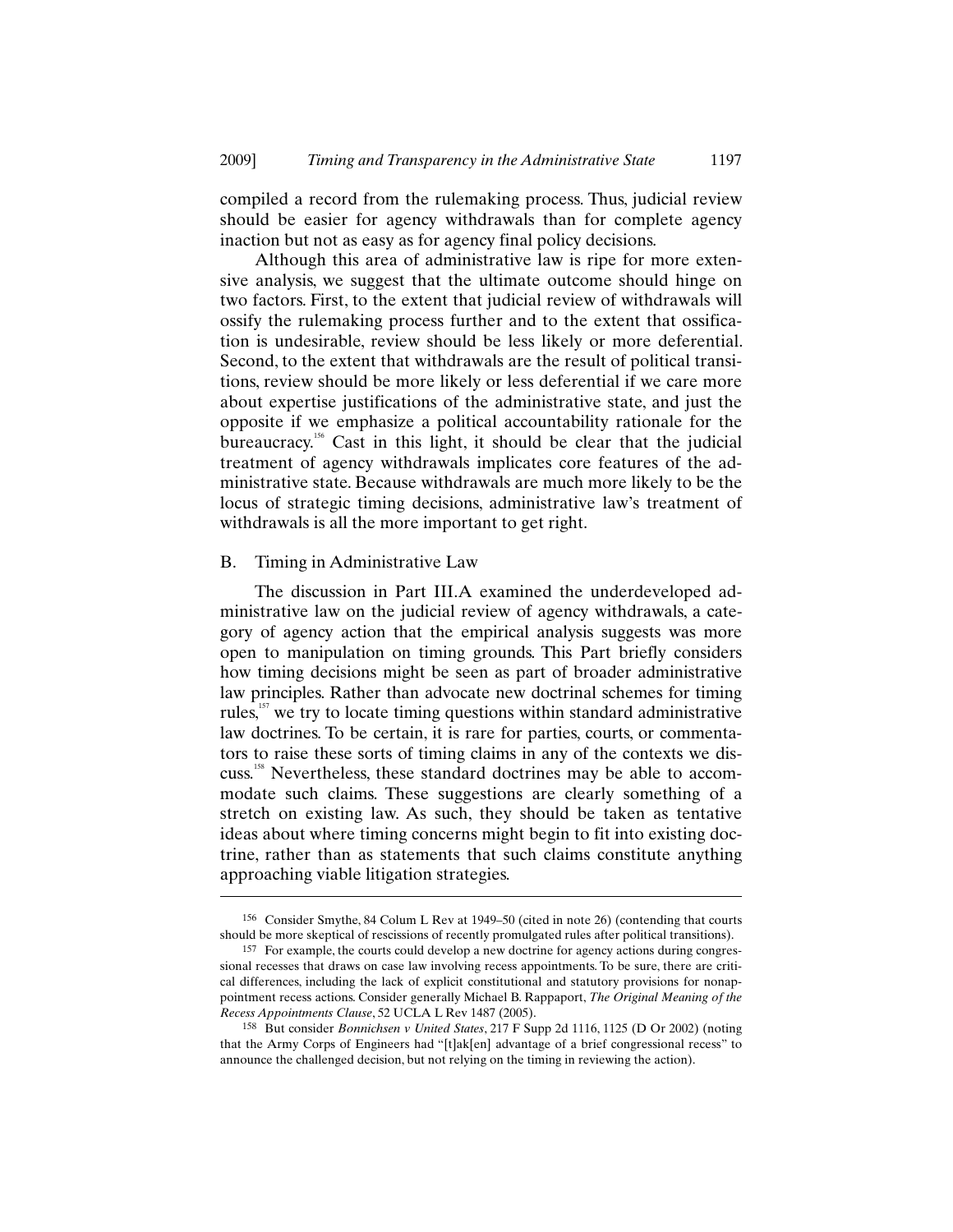#### 1. *Chevron*.

To start with, consider the familiar framework from *Chevron U.S.A. Inc v NRDC*<sup>159</sup> that requires courts to engage in a two-part inquiry in examining an agency interpretation of a statute:

First, always, is the question whether Congress has directly spoken to the precise question at issue. If the intent of Congress is clear, that is the end of the matter; for the court, as well as the agency, must give effect to the unambiguously expressed intent of Congress. If, however, the court determines Congress has not directly addressed the precise question at issue, the court does not simply impose its own construction on the statute, as would be necessary in the absence of an administrative interpretation. Rather, if the statute is silent or ambiguous with respect to the specific issue, the question for the court is whether the agency's answer is based on a permissible construction of the statute.<sup>160</sup>

The mechanics of *Chevron* Step One and Step Two have been exhaustively analyzed elsewhere.<sup>161</sup> A more recent legal innovation arises from *United States v Mead Corp*. <sup>162</sup> *Mead* solidifies a critical distinction between interpretations that qualify for *Chevron* deference and interpretations that should be upheld only to the extent the agency's interpretation has "power to persuade," also known as *Skidmore* deference. <sup>163</sup> In recent years, administrative lawyers of all stripes have struggled to understand precisely what sorts of agency actions warrant which sort of deference from which courts in which circumstances.<sup>164</sup>

-

162 533 US 218 (2001).

163 See id at 229. See also *Skidmore v Swift & Co*, 323 US 134, 140 (1944) (requiring courts to assess multiple factors and decide on a case-by-case basis what level of deference to afford agency interpretations).

<sup>159</sup> 467 US 837 (1984).

<sup>160</sup> Id at 842–43 (citations omitted).

<sup>161</sup> See generally, for example, Matthew C. Stephenson and Adrian Vermeule, Chevron *Has Only One Step*, 95 Va L Rev 597 (2009) (arguing that administrative law should jettison the twostep framework and ask the single question whether the agency's interpretation is permissible as a matter of statutory construction); Thomas W. Merrill and Kristin E. Hickman, Chevron*'s Domain*, 89 Georgetown L J 833 (2001) (asking to what sorts of statutes and to what types of agency interpretations the mandatory deference doctrine of *Chevron* should apply); Ronald M. Levin, *The Anatomy of* Chevron*: Step Two Reconsidered*, 72 Chi Kent L Rev 1253 (1997) (exploring the meaning and role of the second step in the *Chevron* formula); Mark Seidenfeld, *A Syncopated*  Chevron*: Emphasizing Reasoned Decisionmaking in Reviewing Agency Interpretations of Statutes*, 73 Tex L Rev 83 (1994) (arguing that the *Chevron* model fails to accord with public policy and should be modified accordingly).

<sup>164</sup> See *Barnhart v Walton*, 535 US 212, 222 (2002); *Mead*, 533 US at 226–27. *Christensen v Harris County*, 529 US 576, 586–88 (2000) (holding that interpretations contained in opinion letters do not merit *Chevron* deference). See also Kristin E. Hickman and Matthew D. Krueger, *In Search of the Modern* Skidmore *Standard*, 107 Colum L Rev 1235, 1238–39 (2007); Lisa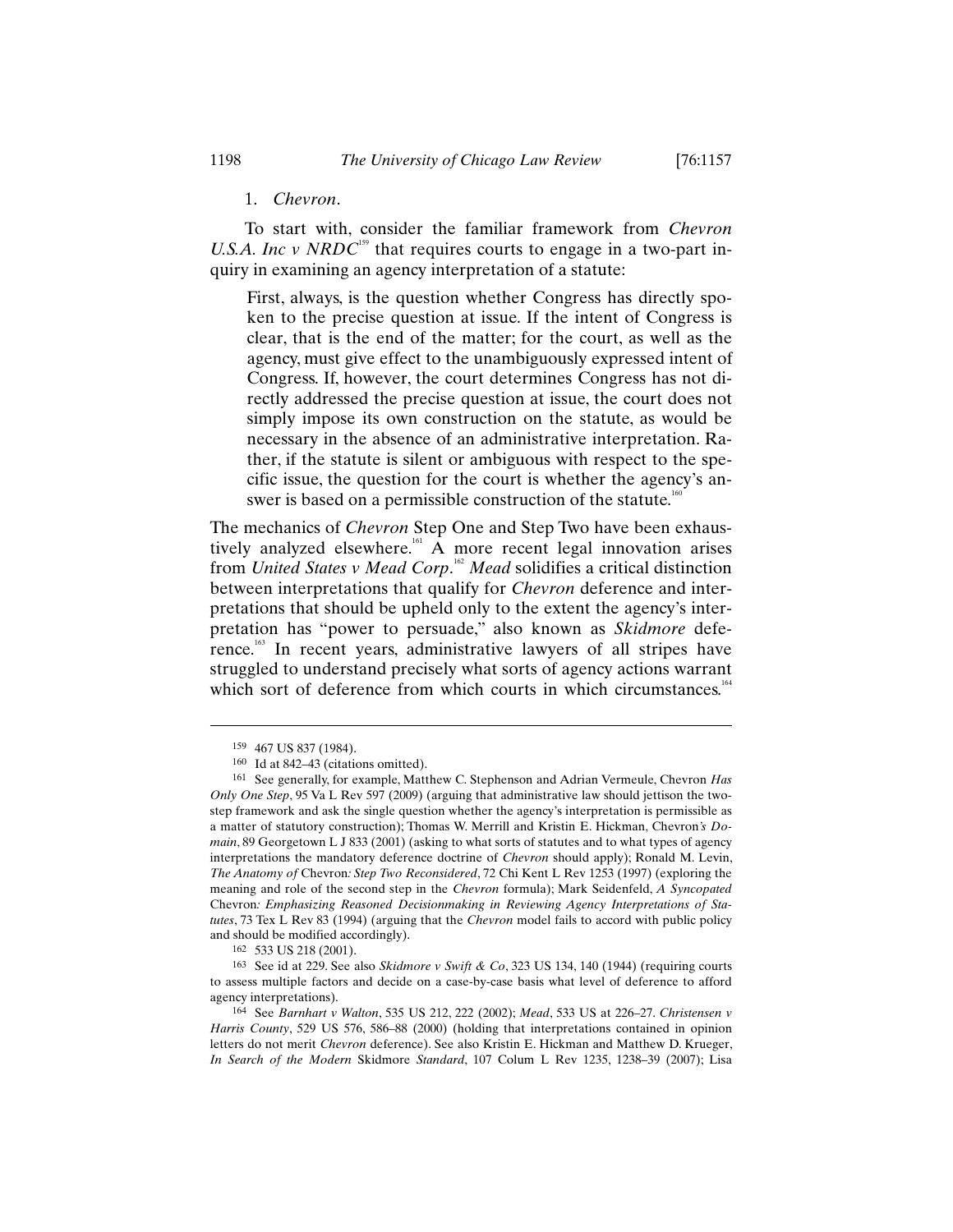*Mead* and related cases emphasize that judicial deference is appropriate "when it appears that Congress delegated authority to the agency generally to make rules carrying the force of law, and that the agency interpretation claiming deference was promulgated in the exercise of that authority."<sup>65</sup> Under this view, the degree of deference courts owe to an agency's statutory interpretation is therefore a partial function of the procedures used to generate an agency decision.<sup>1</sup>

There is, however, much disagreement about precisely which procedures qualify an agency interpretation for greater deference. Some contend that formal procedures—for example, the use of notice and comment, formal rulemaking, or formal adjudication—are necessary and sufficient for *Chevron* deference.<sup>167</sup> Others argue that such formality is neither necessary nor sufficient for *Chevron* deference.<sup>168</sup> Some courts rely on a varying combination of factors in determining how much deference to provide.<sup>169</sup> For example, in *Barnhart v Walton*,<sup>170</sup> the Court listed "the interstitial nature of the legal question, the related expertise of the Agency, the importance of the question to administration of the statute, the complexity of that administration, and the careful consideration the Agency has given the question over a long period of time" as providing, on balance, the justification for using *Chevron* deference in reviewing the Social Security Administration's interpretation at issue in the case.<sup>171</sup> *Chevron* Step Zero<sup>172</sup> occupies an increasingly central spot in administrative law.<sup>173</sup> The core inquiry is whether Congress would

165 See 533 US at 226–27.

-

166 See generally Cass R. Sunstein, Chevron *Step Zero*, 92 Va L Rev 187 (2006) ("The Court is apparently seeking to allow *Chevron* deference only, or mostly, when agency decisions have followed procedures that guarantee deliberation and reflectiveness."); Bressman, 58 Vand L Rev 1443 (cited in note 164); Vermeule, 71 Geo Wash L Rev 347 (cited in note 164).

167 See, for example, *Mead*, 533 US at 245–46 (Scalia dissenting).

168 See, for example, *Edelman v Lynchburg College*, 535 US 106, 114 (2002) (implying that deference could be accorded to actions that did not fall within notice-and-comment rulemaking power).

<sup>169</sup> See *Barnhart,* 535 US at 220–21. Justice Breyer also has stated that procedural formality is not a sufficient condition for *Chevron* deference. See *National Cable & Telecommunications Association v Brand X Internet Services*, 545 US 967, 1003–05 (2005) (Breyer concurring).

170 535 US 212 (2002).

171 Id at 222. The Court subsequently held that "inconsistency is not a basis for declining to analyze the agency's interpretation under the *Chevron* framework." *National Cable & Telecommunications Association*, 545 US at 981.

172 See generally Sunstein, 92 Va L Rev 187 (cited in note 166) (examining the legal developments behind Step Zero, the threshold question of when a *Chevron* analysis is warranted). The phrase is originally from Merrill and Hickman, 89 Georgetown L J at 873 (cited in note 161).

173 See Jacob E. Gersen and Adrian Vermeule, Chevron *as a Voting Rule*, 116 Yale L J 676, 688–90 (2007).

Schultz Bressman, *How* Mead *Has Muddled Judicial Review of Agency Action*, 58 Vand L Rev 1443, 1486 (2005) (arguing for a more formalistic analysis of agency actions that have taken the place of traditional legislative processes); Adrian Vermeule, *Introduction:* Mead *in the Trenches*, 71 Geo Wash L Rev 347, 355–58 (2003) (assessing the increasing complexity of the *Mead* legal regime, and the burden it is imposing on the lower courts).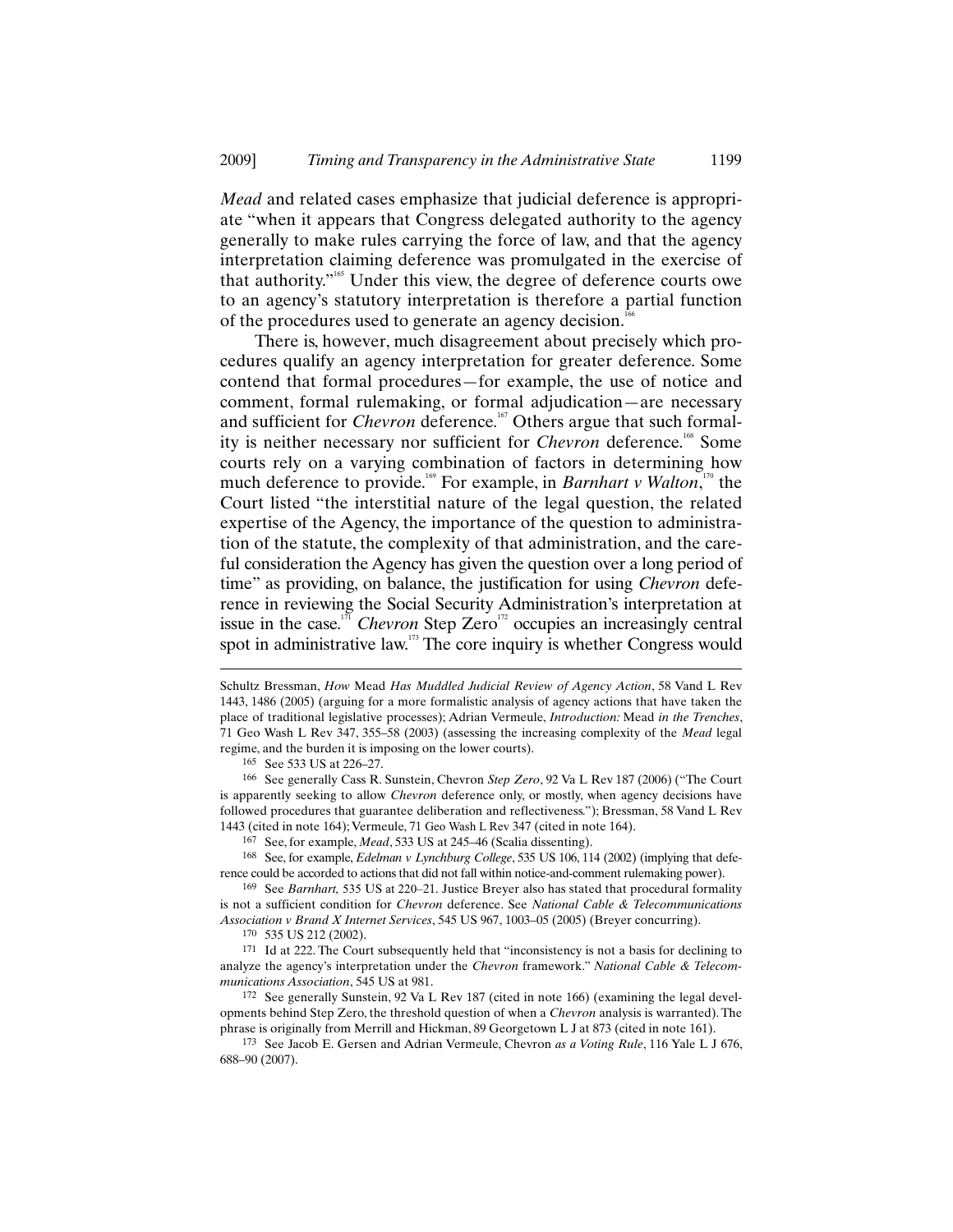want courts to defer to the agency on this sort of decision issued in this sort of way. The near exclusive emphasis on procedural formality as the determinant of *Chevron* deference, however, may be premature. Professor Lisa Bressman has recently argued that instead of relying exclusively on procedural choices, courts should "truly gauge the existence of agency delegation"—by assessing the substance (and surrounding political realities) of the delegated authority. $174$ 

Just as the procedures used to formulate policy (and perhaps the substance of delegated authority as well) are a natural input for the Step Zero inquiry, so too is the timing of agency decision.<sup>175</sup> Rules intentionally issued or abandoned in low-visibility environments undermine both the political accountability and expertise rationales for giving agencies deference.<sup>176</sup> If we are correct that agencies use timing to make it harder for public and private parties—including Congress itself—to monitor and respond to agency decisions, then low-visibility actions seem precisely the sort of agency action to which Congress would not want courts to apply great deference. If a rational reconstruction of congressional intent is the key factor for Step Zero, it would be entirely sensible for courts to review low-visibility agency action less deferentially.<sup>177</sup> It would also be relatively straightforward for courts to do so. By contrast, assessing the substance of agency authority to see if Congress has delegated interpretative power is "complicated—multifactored and context dependent."<sup>178</sup> In sum, *Chevron* Step Zero could provide a natural way for courts to police strategic manipulation of monitoring costs by administrative agencies.

In addition to playing into the specific mechanics of *Chevron*, agency timing decisions also are relevant to broader concerns about responsiveness and competence, two cornerstones of deference doctrines. Cast in its best light, notice-and-comment rulemaking takes advantage of public input and agency knowledge to produce policy that reflects agency expertise and democratic legitimacy.<sup>179</sup> Strategic timing decisions undermine this process, reducing the opportunities

<sup>174</sup> Lisa Schultz Bressman, Chevron*'s Mistake*, 58 Duke L J 549, 554 (2009).

<sup>175</sup> Consider O'Connell, 94 Va L Rev at 943–51 (cited in note 10); Gersen and O'Connell, 156 U Pa L Rev at 929 (cited in note 10).

<sup>176</sup> See generally Lisa Schultz Bressman, *Beyond Accountability: Arbitrariness and Legitimacy in the Administrative State*, 78 NYU L Rev 461 (2003) (arguing for a more direct focus on agency arbitrariness in analyzing the legitimacy of agency actions).

<sup>177</sup> At least one court arguably has adopted this reasoning, in part. See *In re Vioxx Products Liability Litigation*, 501 F Supp 2d 776, 788 (ED La 2007) (finding that the preamble to a final rule "lack[ed] the 'power to persuade'" in part because the preamble was "inserted at the eleventh hour").

<sup>178</sup> Bressman, 58 Duke L J at 604 (cited in note 174).

<sup>179</sup> See Mark Seidenfeld, *A Civic Republican Justification for the Bureaucratic State*, 105 Harv L Rev 1511, 1542 (1992) (commending the ability of a special commission to make necessary military base closings when Congress had been unable to act due to political pressures).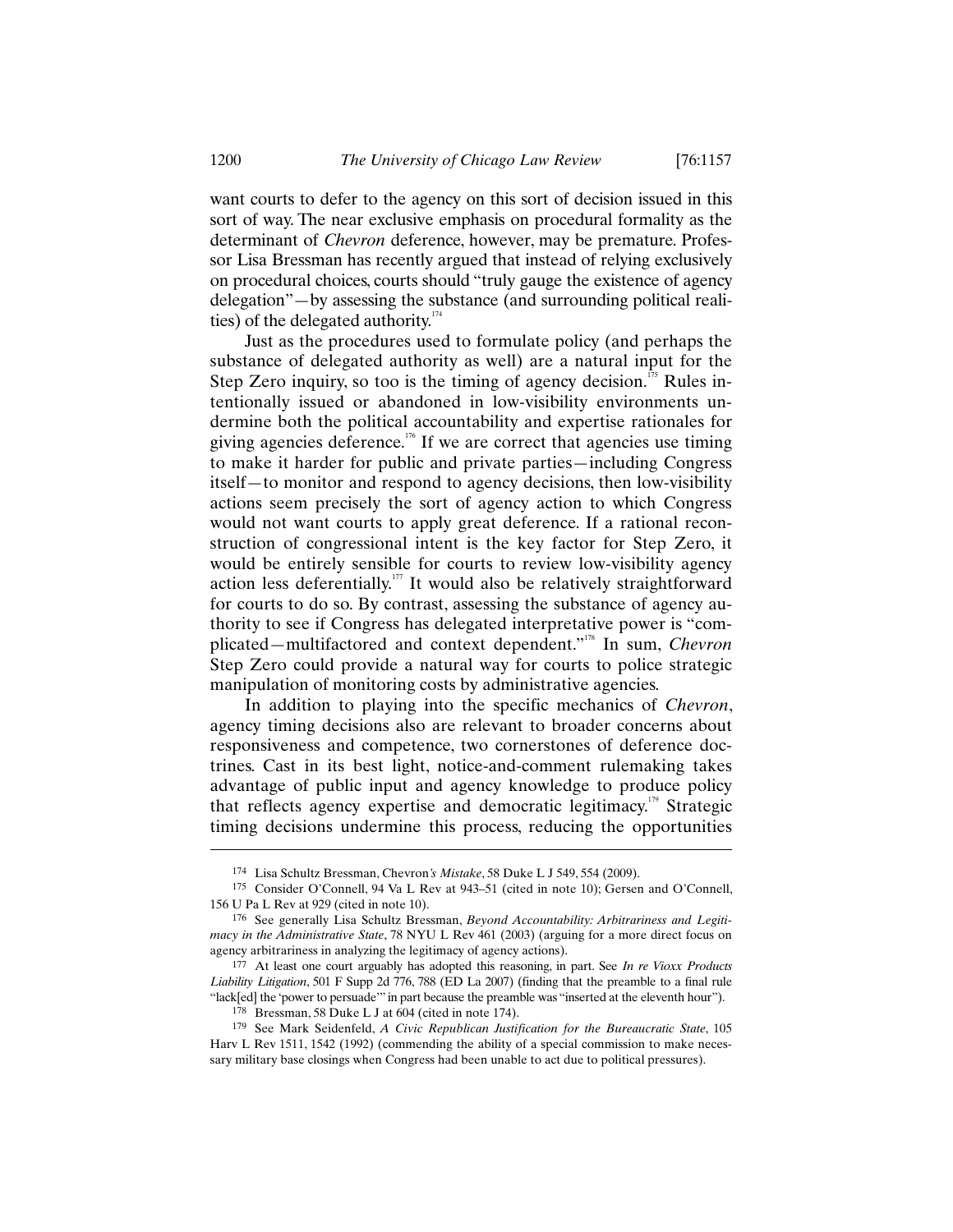for public participation and argument while simultaneously creating an appearance that motivations other than expertise are driving policy. Less deferential judicial review could help compensate.<sup>180</sup>

# 2. Arbitrary and capricious review.

Arbitrary and capricious review of agency policy decisions, commonly referred to as "hard look" review, also provides a straightforward venue for incorporating the timing of agency action.<sup>181</sup> Under § 706(2)(A) of the APA, a court reviewing an agency's factual and policy determinations "shall . . . hold unlawful and set aside agency action, findings, and conclusions found to be arbitrary, capricious, an abuse of discretion, or otherwise not in accordance with law."<sup>182</sup> Hard look review has two dominant variants in modern administrative law. Procedural hard look requires that courts engage in a searching inquiry, including whether an agency has "examine[d] the relevant data and articulate[d] a satisfactory explanation for its action including a 'rational connection between the facts found and the choice made.'"<sup>183</sup> On this front, dubious timing decisions may raise the specter that an agency has acted improperly, and thus timing actions that raise monitoring costs might result in a higher probability of finding the substantive policy decision arbitrary and capricious.<sup>184</sup> Much like an agency decision to forego particular procedures to rush out a nonemergency decision, these other timing practices would be a cue to the courts that something else may be awry.

Alternatively, the timing of agency action might itself be arbitrary and capricious, violating the second variant of hard look review: the substantive hard look doctrine.<sup>185</sup> If an agency's only reason for finalizing a rule during a congressional recess is to make it more difficult for

<sup>180</sup> Consider Stephenson, 120 Harv L Rev at 530 (cited in note 42) (examining how agencies often trade off substantive accuracy and procedural depth).

<sup>181</sup> For an overview of hard look review, see Seidenfeld, 73 Tex L Rev at 128–29 (cited in note 161).

<sup>182</sup> 5 USC § 706(2)(A).

<sup>183</sup> See *Motor Vehicle Manufacturers Association v State Farm Mutual Auto Insurance Co*, 463 US 29, 43 (1983) (citations omitted). For an overview of procedural hard look, see M. Elizabeth Magill, *Agency Choice of Policymaking Form*, 71 U Chi L Rev 1383, 1429 (2004) (discussing the depth and rigor with which courts choose to review the record supporting the agency's actions). See also *Association of Data Processing Service Organizations, Inc v Board of Governors of the Federal Reserve System*, 745 F2d 677, 696–97 (DC Cir 1984).

<sup>184</sup> Consider *Bonnichsen*, 217 F Supp 2d at 1125 (noting initially an agency's decision to take "advantage of a brief congressional recess," and finding, without connecting the timing element, the policy outcomes arbitrary and capricious); *California Department of Health Services v Babbitt*, 46 F Supp 2d 13, 15 (DDC 1999) (noting the issuance of agency policy in the "waning hours of the [George H.W.] Bush Administration").

<sup>185</sup> See Magill, 71 U Chi L Rev at 1428–29 (cited in note 183).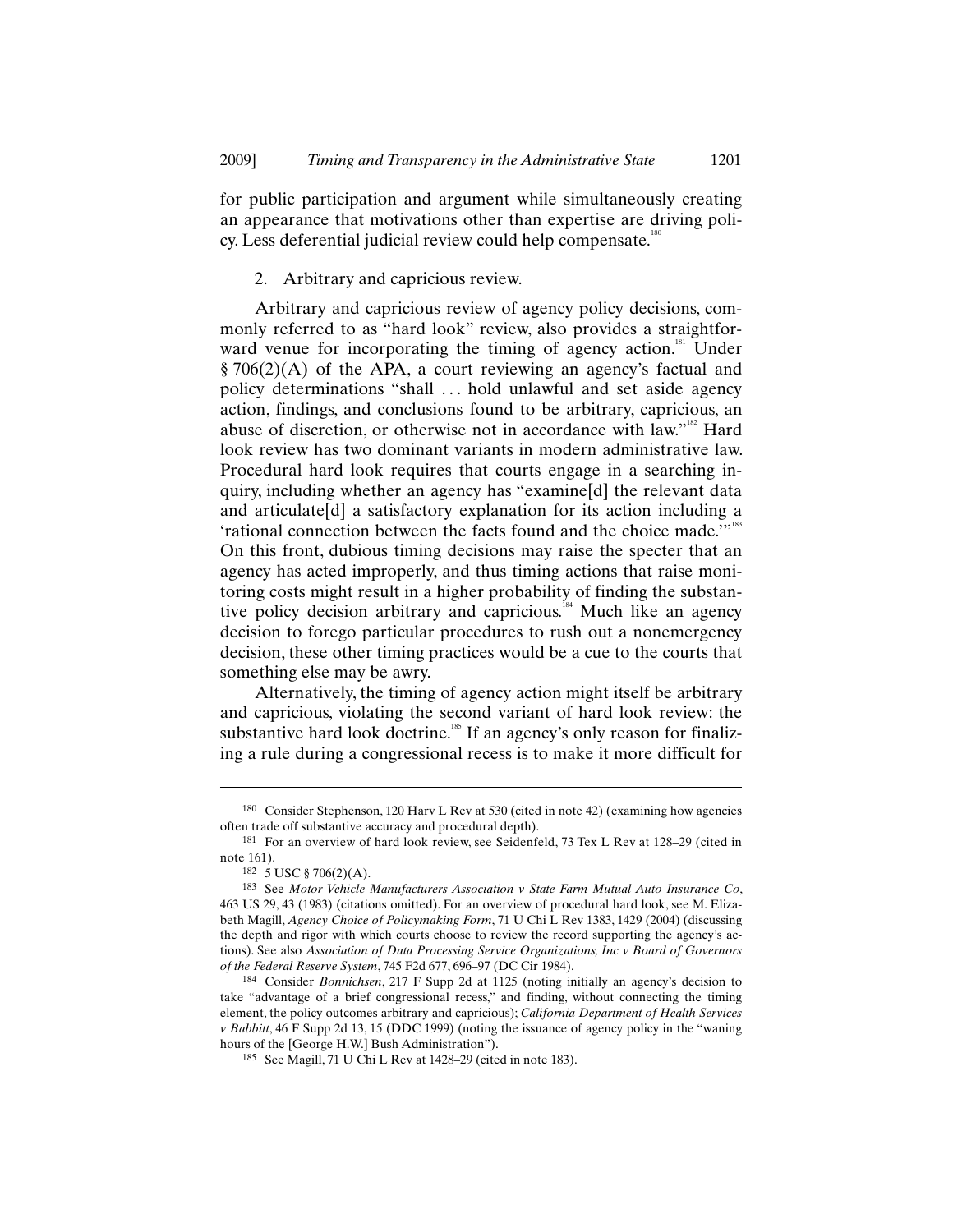Congress or affected private parties to observe and react to the decision, the timing decision itself might fail a court's hard look. To be sure, this suggestion too would face considerable obstacles.<sup>186</sup> After all, although an agency's procedural choices may affect how its substantive choices are judged, $\frac{187}{10}$  courts rarely second guess the procedural decisions themselves.<sup>188</sup> But the idea is not quite as far-fetched as it first might seem. Agency delay is regularly challenged on the ground that the delay itself is arbitrary and capricious.<sup>189</sup> Courts frequently hesitate to accept such challenges on the ground that delay most commonly results from agency judgments about how best to allocate scarce internal resources.<sup>150</sup> This resource constraint concern, however, is notably absent with respect to agency actions on low-visibility days. Thus, the case for active, or at least existent, judicial review of the timing of action is even stronger here than in most delay cases.

#### C. Regulating Strategic Timing

On either the conventional account, which we hope by now to have partially rebutted, or a revised theory of bureaucratic timing based on monitoring costs, unfettered agency discretion as to when to announce policy decisions generates problems for good regulatory governance. These problems are unlikely to bring the administrative state to its knees, but if there is a deficiency, it is also relatively simple to remedy. This Part sketches several alternative timing regimes that might reduce the ability of agencies to increase the costs of generating political responses to agency actions. Because the legitimacy of agency

<sup>186</sup> Courts cannot impose additional procedural requirements on agencies beyond those mandated by statute or the Constitution. See *Vermont Yankee Nuclear Power Corp v NRDC*, 435 US 519, 543–48 (1978) (holding that the Court cannot overturn a rulemaking proceeding on the basis of the procedural devices used so long as the agency employed the statutorily mandated *minimal* procedures).

<sup>187</sup> See Magill, 71 U Chi L Rev at 1431 (cited in note 183) ("[*Mead*] structures scope-ofreview doctrine systematically by telling all agencies that there is a link between the policymaking form chosen and the standard of review applied.").

<sup>188</sup> See *SEC v Chenery Corp*, 332 US 194, 202 (1947) ("In performing its important functions . . . an administrative agency must be equipped to act either by general rule or by individual order."); Kevin M. Stack, *The Constitutional Foundations of* Chenery, 116 Yale L J 952, 1000–01 (2007) (explaining that an agency generally has broad power to decide by which procedural format it will choose to implement a statutory grant of power).

<sup>189</sup> See, for example, *Massachusetts v EPA*, 549 US 497, 534–35 (2007); *Telecommunications Research and Action Center v FCC*, 750 F2d 70, 79–80 (DC Cir 1989); *Forest Guardians v Babbitt*, 164 F3d 1261, 1274 (10th Cir 1998); *Oil, Chemical and Atomic Workers International Union v Zegeer*, 768 F2d 1480, 1481 (DC Cir 1985).

<sup>190</sup> See Richard J. Pierce, Jr, *Judicial Review of Agency Actions in a Period of Diminishing Agency Resources*, 49 Admin L Rev 61, 90, 93 (1997) (arguing that courts should not excuse agency delays based on scarce resources—rather such a problem requires a legislative solution, as it is a legislatively generated problem).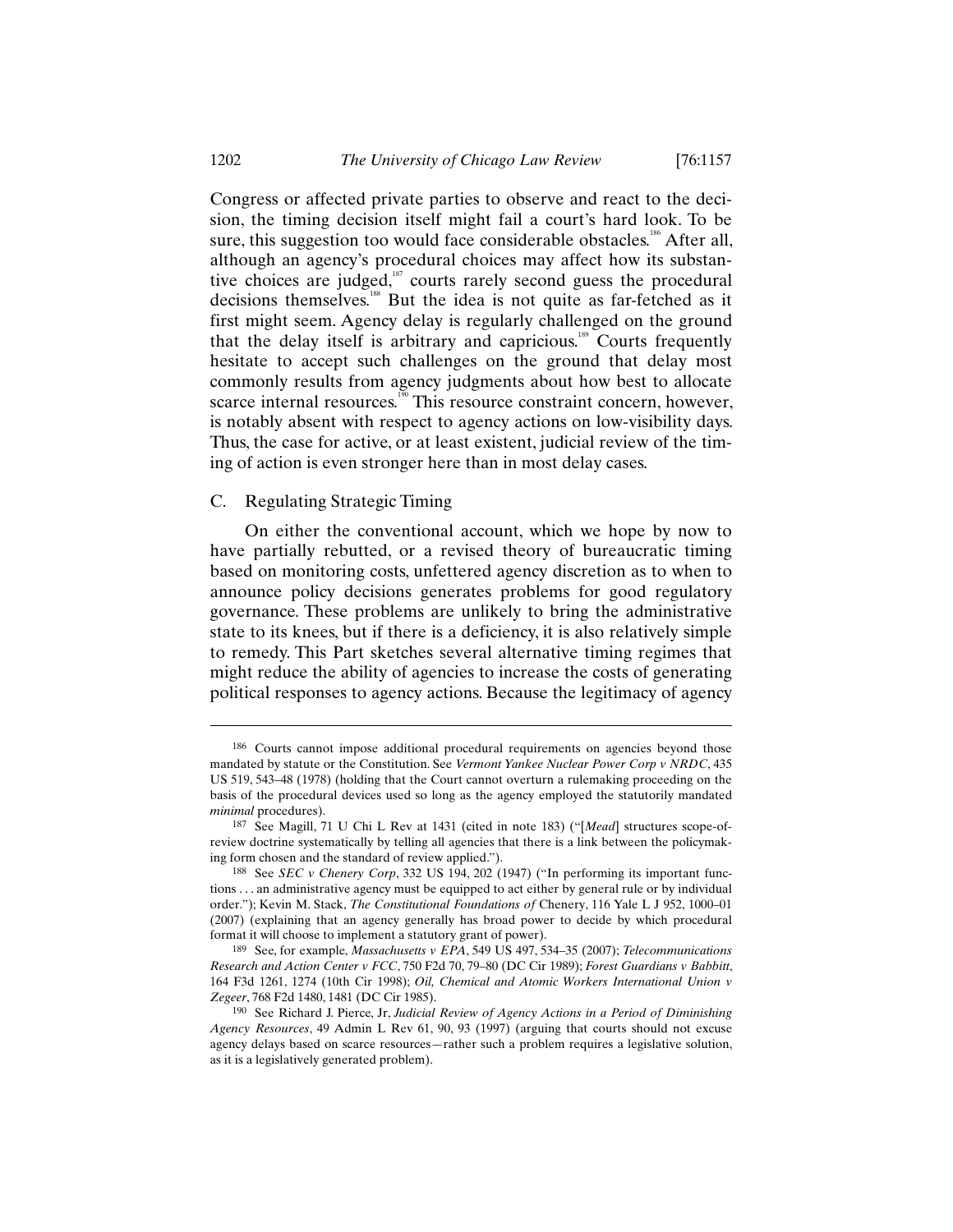decisions grows from the twin anchors of expertise and accountability, enhancing public monitoring of agency action should result in more legitimate public policy. This Part discusses several timing regimes that seemingly would restrict agency discretion in sensible ways: (1) Coordination Rules, (2) Random Issuance, (3) Reverse Delegation, (4) Veil Rules, and (5) Plural Release. None of these alternatives is uniquely applicable to the timing problem, nor is any a panacea. Each does, however, provide a partial fix to the timing problem. Each could be applied to all regulatory actions or to particular subsets, such as significant rulemakings.<sup>191</sup>

The wrinkle here is that administrative law scholarship is replete with fights about the nature and extent of discretion that agencies should have generally, but especially with respect to the allocation of internal resources. Scholars who are generally in favor of agency latitude would no doubt also argue that agencies should be given wide authority to make timing decisions. After all, timing decisions implicate the internal allocation of agency resources,<sup>192</sup> a trope that has been used for decades to encourage courts to avoid intervention.<sup>193</sup> Even assuming that agencies know better than courts or Congress how to best allocate their internal resources, if timing is left to agency discretion, the attractiveness of using timing strategically will only be exacerbated. In fact, Congress regularly restricts agency authority by imposing procedural restrictions and substantive constraints on agency action. Many of the proposed timing regimes discussed below would be less intrusive into internal agency resource allocation than these other requirements. All of these regimes presume that more transparency and cheaper monitoring are desirable. It is possible, of course, that as a normative matter, less visibility could be preferred in particular circumstances (for instance, when monitoring would yield a regulatory outcome costly to social welfare).

<sup>191</sup> For example, "major" rulemakings are those with more than a \$100 million impact on the economy or other similar adverse effects. See 5 USC § 804. Rulemakings may also be labeled as significant actions in the Unified Agenda without qualifying as major rules. See Data Appendix.

<sup>192</sup> See Biber, 60 Admin L Rev at 16–30 (cited in note 39); Cass R. Sunstein, *Reviewing Agency Inaction after* Heckler v. Chaney, 52 U Chi L Rev at 682 (cited in note 27). See also Pierce, 49 Admin L Rev at 72–75 (cited in note 190) (discussing how diminished agency resources impact the timeliness of administrative decisions); Gregory L. Ogden, *Reducing Administrative Delay: Timeliness Standards, Judicial Review of Agency Procedures, Procedural Reform, and Legislative Oversight*, 4 U Dayton L Rev 71, 73–74 (1979) (examining requirements for timely action in administrative law, and the various procedural mechanisms that affect the timeliness of agency actions).

<sup>193</sup> See generally Biber, 60 Admin L Rev 1 (cited in note 39).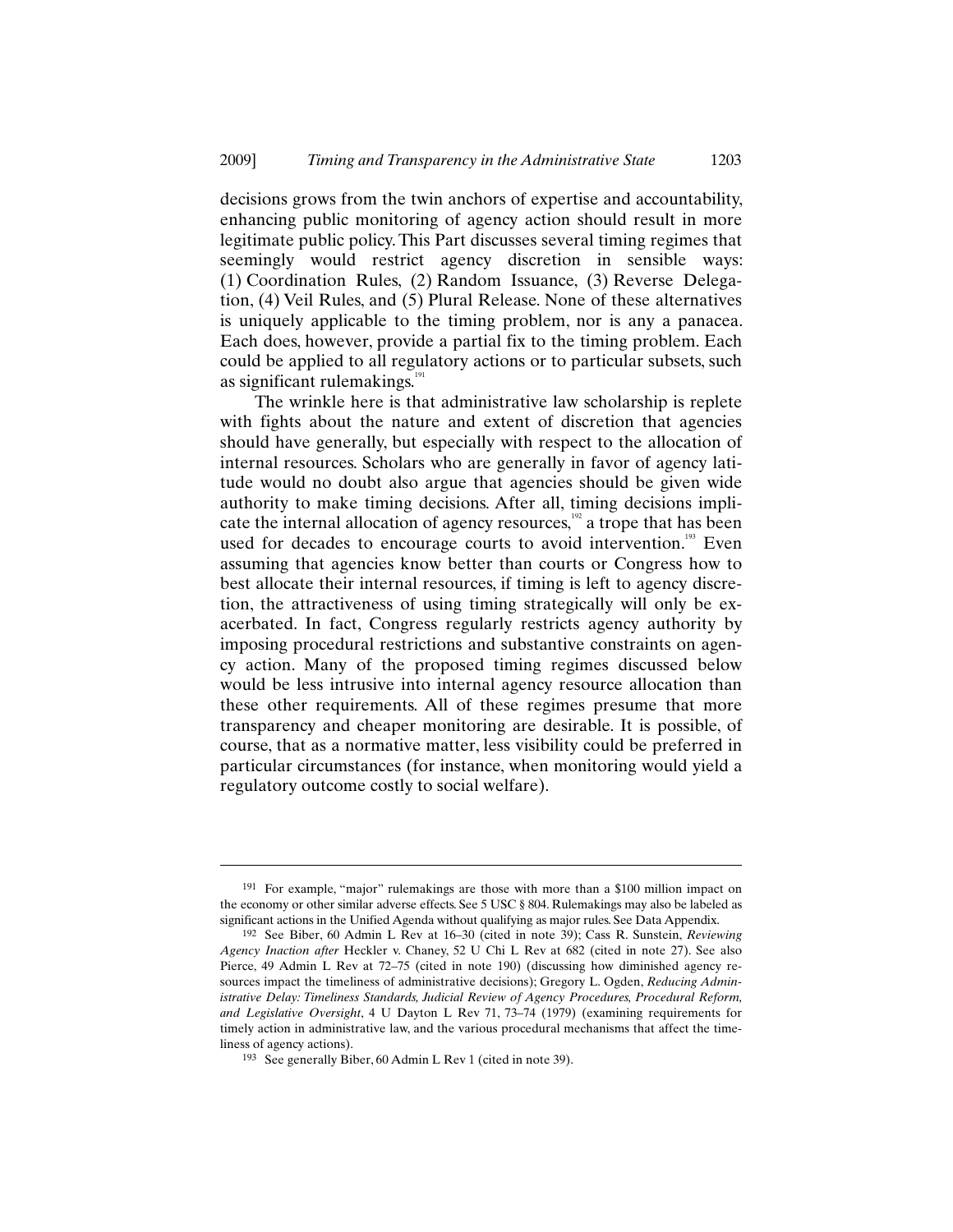# 1. Coordination rules.

If agencies issue important rulemaking actions (such as NPRMs, final rules, or withdrawals) on Fridays, weekends, or holidays, a simple coordination rule could help remedy the problem. If, for whatever reason, releasing information about regulations on Wednesdays reduces monitoring costs, perhaps all new regulatory actions should be issued on Wednesdays. This is a simple idea, but most readers will recognize it as self-defeating. If Wednesday is the day for issuing all new agency regulatory actions, the per-regulation media coverage or attention from legislators or interest groups will naturally be less in this regime than in an unregulated regime. If third parties, including the media, can distinguish high-importance rulemakings from lowimportance rulemakings, media coverage and monitoring will be appropriately matched. But the aggregate media coverage for all new rulemaking actions could easily decline in this regime. If the media would have given coverage to actions issued on other days, the coordinated regime reduces aggregate monitoring of regulatory activity. Moreover, the coordinated release regime does not remedy the underlying monitoring costs problem. It may be more costly for third parties to monitor a given agency action issued on a low-visibility day than a high-visibility day, but swamping monitors with too much information is costly as well. Unpopular rulemaking actions can be effectively neutralized either by issuing them alone late on a Friday afternoon or by issuing them in a sea of other more innocuous decisions.

An alternative coordinated timing regime would solve some, but not all, of these problems. Rather than coordinating the release of all rulemaking actions on a given day of the week or month, a preclusive coordination rule would forbid regulatory announcements on Fridays, weekends, or holidays (or during a congressional recess) but allow the agency to choose any other time for issuance. The preclusive coordination regime avoids issuance on the allegedly "least monitored" days, but still allows for dispersion across other days. The regime would avoid worst-case timing scenarios, but by increasing the number of rulemaking decisions released during other time periods, it could still reduce aggregate monitoring of agency actions. The desirability of the rule would depend on how these opposing effects net out in practice.

2. Random issuance.

All the variants of coordination rules suffer from at least one weakness: they produce an increase in clustering or congestion, which may increase aggregate monitoring costs even while reducing the peraction monitoring costs for some decisions. A random issuance regime solves the clustering problem, although it also introduces new difficul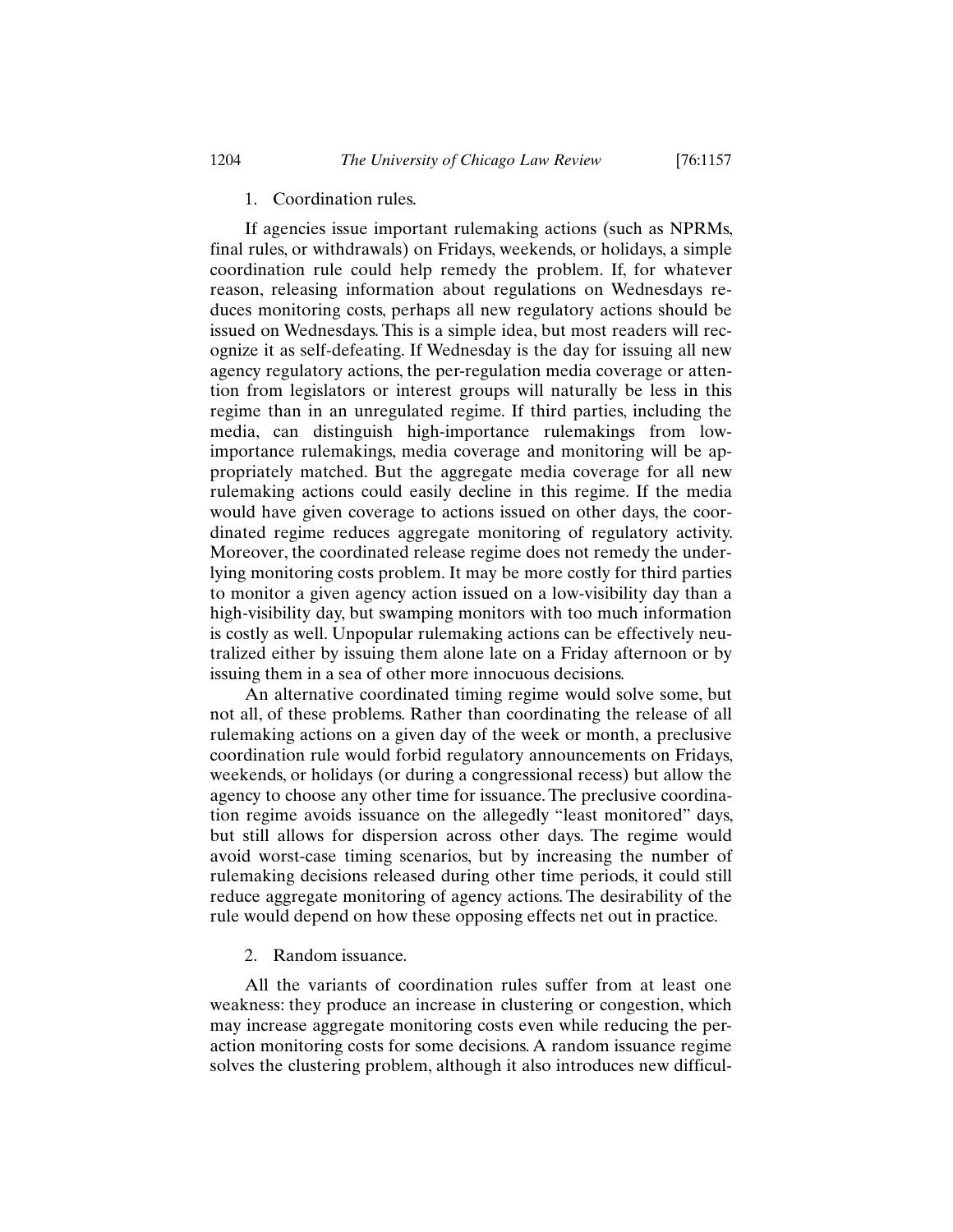ties. Suppose that prior to finalizing or abandoning a proposed rule, agencies were required to submit decisions to a centralized repository. The administrator of the repository would then randomly issue a certain number of agency decisions each day. This rule eliminates agency discretion about when to release decisions and prevents agencies from using timing to affect monitoring costs.

The random issuance rule not only reduces clustering vis-à-vis coordination timing rules, but also vis-à-vis the current legal status quo. The empirical analysis shows that some agency decisions not only cluster on certain days of the week, but also at certain times of the year when Congress is not in session. The random issuance rule would reduce clustering of both sorts and thereby mitigate monitoring costs problems. The downside of the randomness rule is that it may generate artificial delay in the regulatory process.<sup> $194$ </sup> For example, if final rules are ready to be released, but not actually announced until randomly selected, private actors affected by the new regulation will not benefit (or be hurt) in the interim. Given the extensive complaints about there being too much delay in the administrative state,  $\frac{195}{12}$  a rule that introduces even more delay might not be especially attractive.<sup>196</sup> In addition, agencies may try to game the system by finalizing or sending particular decisions at certain times, such as close to a congressional recess. And once again, the effect on aggregate visibility and monitoring of agency actions is ambiguous. What is clear is that the random issuance regime should eliminate agency use of timing decisions intentionally to affect monitoring costs.

3. Reverse delegation.

 $\overline{a}$ 

It is intuitive, but wrong, to say that all rulemaking actions issued in high-monitoring-cost environments should be given more exposure. Some regulations are more important than others. An optimal exposure regime would not require equal monitoring for all regulatory decisions; rather it would calibrate the extent of monitoring to the regulation's importance. Recall that the dynamics of regulatory politics should generally ensure that this is the case. Interest groups with a great deal at stake in a particular regulation will monitor more care-

<sup>194</sup> Agencies, however, also create delay when they wait to release a decision. Imagine an agency makes a decision on Monday. Now, the agency could wait until Friday or longer to release it. If the agency provides the decision to the repository on Monday, it could be released randomly on Tuesday.

<sup>195</sup> See Pierce, 47 Admin L Rev at 72–75 (cited in note 190).

<sup>196</sup> But see Gersen and O'Connell, 156 U Pa L Rev at 971–77 (cited in note 10) (discussing whether judicial and congressional remedies for administrative delay may produce negative side effects on administrative law).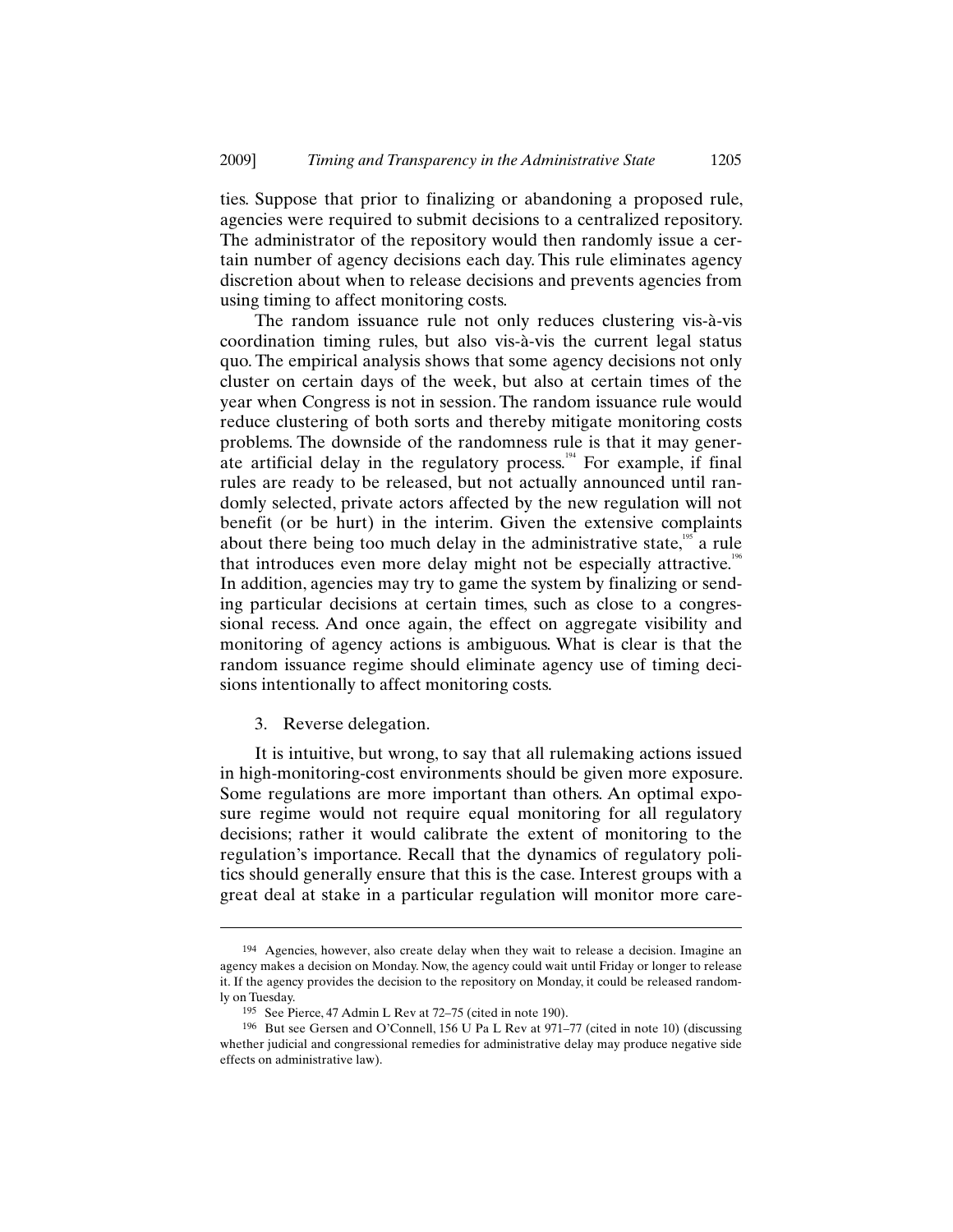fully. If many interest groups have much to gain or lose there will be more aggregate monitoring of the more important agency decisions. The core problem with strategic timing in our framework is that it drives some interest groups out of the universe of monitors, thereby not only reducing the aggregate amount of monitoring, but also shifting the median preferences of the monitors. In essence, strategic timing is a form of subterfuge that reduces the otherwise existing forces that calibrate the extent of monitoring to the importance of the decision. If so, simply taking the timing decision away from the agency could resolve many timing dilemmas. The random issuance regime accomplishes this only by giving the timing decision to another agency, which might also use timing strategically for political ends.

Another alternative would be a reverse delegation or a partial delegation rule. Under this rule, the agency would make the substantive decision, subject to existing statutory constraints. Congress (or another institution), however, would then decide when to release the rulemaking action (perhaps subject to other statutory constraints like any time within the next thirty days). In the reverse delegation regime, the agency decides policy but another institution decides timing. Unfortunately, while this rule eliminates agency use of timing to affect third party monitoring, it does so only by creating a risk that Congress or another institution will do so. The rule prevents agency manipulation of fire-alarm costs, but it still allows another political institution to raise monitoring costs for private actors. $197$ 

4. Veil rules.

 $\overline{a}$ 

The main drawback of the reverse delegation regime is that it merely substitutes one risk of bias for another. The reverse delegation scheme minimizes agency bias on timing but maximizes congressional bias. Because one of the major problems with agency timing is the ability to increase fire-alarm costs and therefore the probability of congressional reaction, this strikes us as a marked improvement. It does, however, generate a new timing problem that could be as serious as the old one. If the goal is to minimize the strategic manipulation of monitoring costs by public and private actors, other alternatives, such as veil rules, exist.<sup>198</sup>

<sup>&</sup>lt;sup>197</sup> OIRA review has a similar effect. By requiring approval before an agency can issue a NPRM or final rule, OIRA review creates a risk that an institution other than the agency will manipulate timing to serve its own ends—here, the president's.

<sup>198</sup> Consider Adrian Vermeule, *Veil of Ignorance Rules in Constitutional Law*, 111 Yale L J 399, 425 (2001).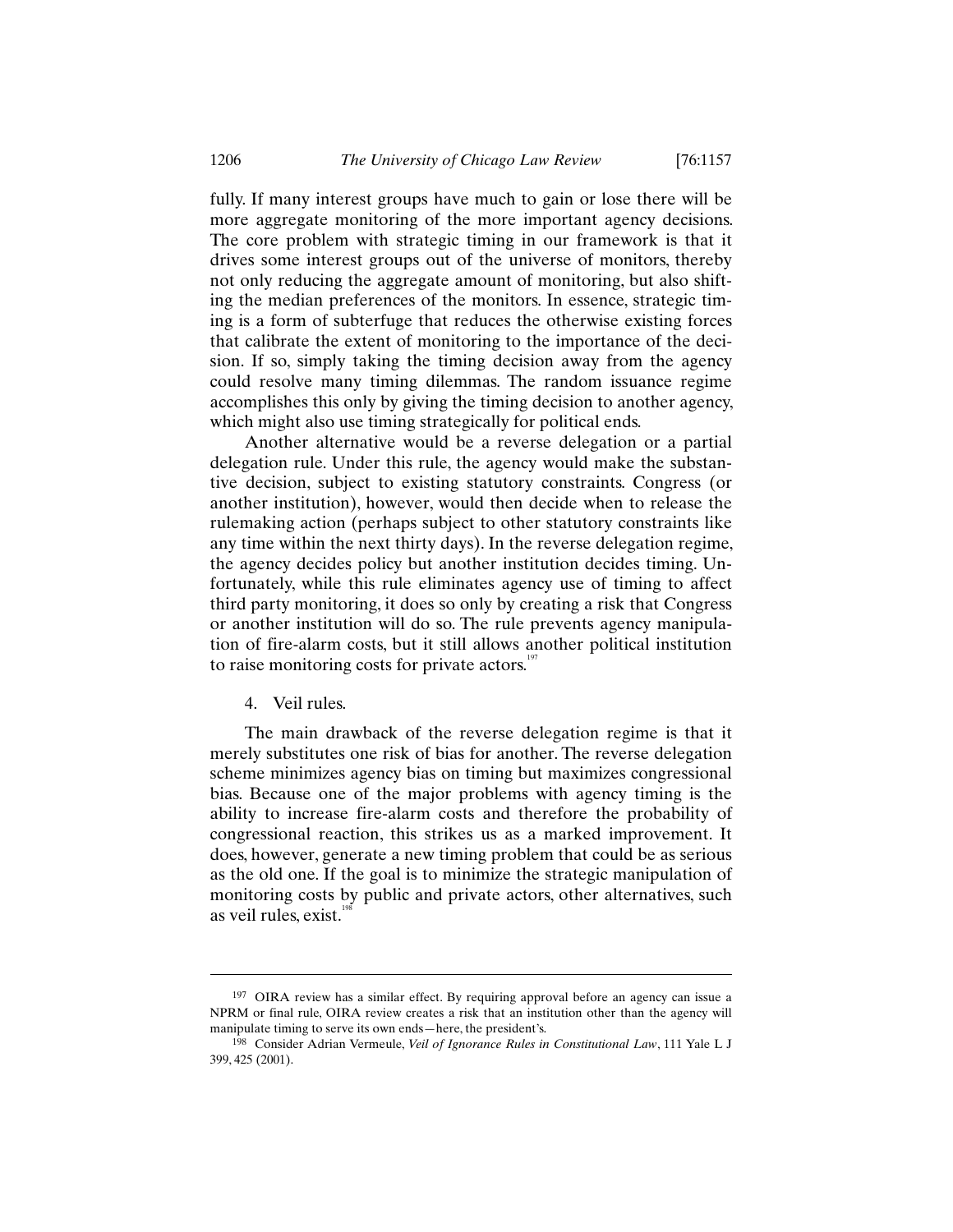In the veil regime, an agency would be forced to select a time to announce a policy decision before the agency selects the substance or content of the rule. The veil idea is to force decisions before actors know about the position they will occupy in the real world. In this context, the veil rule forces a decision about timing before agencies know whether it is likely to offend specific monitors. The NPRM or NOI could contain a timing commitment, for example, promising that the agency will issue either a subsequent withdrawal or a final rule on a given day of the week. This would make it marginally more difficult to make a timing decision that raises monitoring costs in an undesirable way.

The weakness of a veil rule in the regulatory timing context is that agencies often have a good sense of what the final rule will be at the time the rulemaking is initiated. Indeed, the agency must provide "either the terms or substance of the proposed rule or a description of the subjects and issues involved" in an NPRM.<sup>199</sup> Initiating a new pollution control rule that increases burdens on the utility industry will have a predictable response, even if the exact magnitude or nature of those burdens is not known ex ante. Thus, the veil rule is unlikely to be especially effective in this context. In essence, there is not enough uncertainty behind the veil to prevent the decisionmaker from understanding the individual effects on the choice.

5. Plural release.

A plural release regime is another simple design option to address the problem of regulation timing. This regime might require that agency actions issued on low-visibility days be reissued on a highvisibility day. For instance, if the initial agency decision was issued late on a Friday afternoon, the plural release rule would require that it be issued again the following Tuesday. Or if the initial action was released during a congressional recess, the plural release regime would require that it be reissued when Congress is back in session. The effective date could be tied to the reissuance date. The reissuance rule does not eliminate the timing problem because the action may no longer be hot news when it is reissued later on. However, the aggregate exposure would certainly be higher than the status quo, and the rule would reduce the monitoring costs borne by third parties for observing agency decisions. The plural release regime draws partially from legislative practice. Multiple reading rules are a standard facet of legislative pro-

<sup>199</sup> 5 USC § 553(b)(3).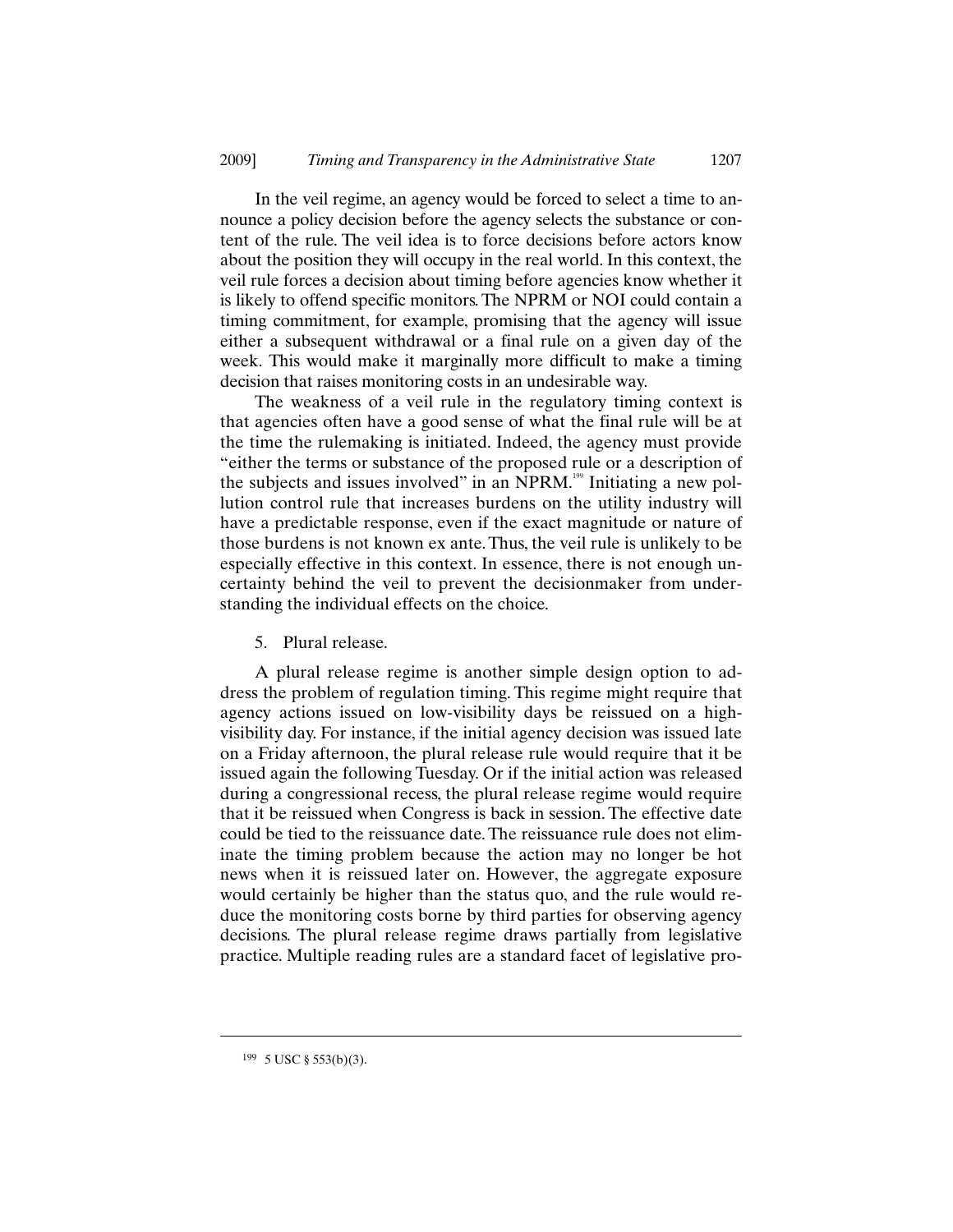cedure, $200$  introducing delay into deliberations while also ensuring that parties are given an opportunity to consider the proposal.

The objection to this rule is that it entails almost pure costs. An already enormously extensive docket of agency actions for private parties to keep track of will expand even further. That said, in equilibrium, it could be the case that no rules would be issued on lowvisibility days because two periods of attention are worse for the agency than a single one. The double-action costs, on this view, are theoretically real, but unlikely to be actualized in practice. The monitoring costs problem would be greatly reduced and the hypothetical costs would mostly never be realized.

\* \* \*

The above proposed timing reforms are merely illustrative. If the timing of agency action were acknowledged to be a genuine problem for regulatory policy, no doubt more serious institutional reform proposals could be devised. But even these simple regimes provide a partial remedy. Thus, regulating the timing of agency action does not present particularly intractable problems of institutional design.

# **CONCLUSION**

Politicians and journalists often swap anecdotes of administrative agencies using timing to avoid public scrutiny. Much of this anecdotal behavior, if systemic, would seem puzzling as a theoretical matter and insensitive to the reality of regulatory politics. This Article seeks to bring conceptual clarity and empirical rigor to this traditional account. The conventional wisdom is that agencies simply bury bad news. Our analysis, however, suggests that this type of behavior is the exception rather than the rule. Often agencies will have no incentive to reduce visibility. More often, they will be unable to do so, at least in the way that the conventional wisdom suggests.

Instead, we argue that few forms of agency action are susceptible to hiding. For most actions, strategic timing does not prevent visibility but simply increases the difficulty of generating political opposition in Congress. The analysis finds evidence of timing effects on withdrawals of uncompleted rulemakings, which are much harder to challenge in court, and also some release of agency decisions while Congress is out of session. In our view, strategic timing is a rich and real phenomenon, but the conventional account emphasizes the wrong locus of agency action.

<sup>200</sup> See Gersen and Posner, 121 Harv L Rev at 554 (cited in note 10) (examining how timing rules can increase the costs of secret or manipulative legislative action).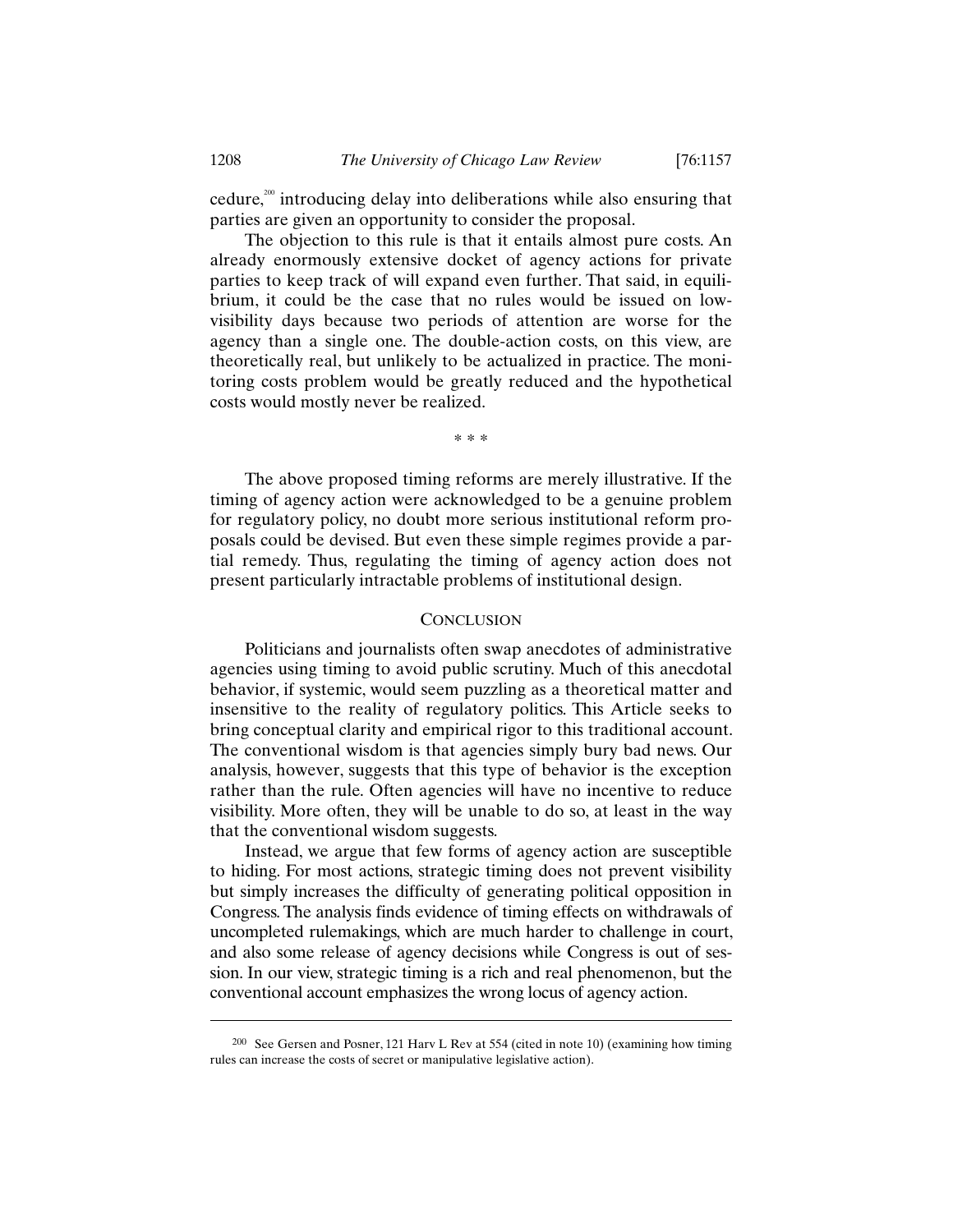Given that the administrative state implements an enormous volume of policy in the United States, the interaction among agencies, interest groups, Congress, and the president is obviously of central importance. To this point, the timing of agency action has played a bit part in the study of administrative law: it should have a larger presence. Our aspiration is that our conceptual, empirical, and doctrinal work provides an analytic framework for courts and commentators to pursue questions of timing in administrative law. The analysis also emphasizes the importance of the abandonment of rulemaking proceedings. There is administrative law doctrine on such withdrawals, but it remains underdeveloped. While we have sketched some preliminaries on this front, there is much work to be done.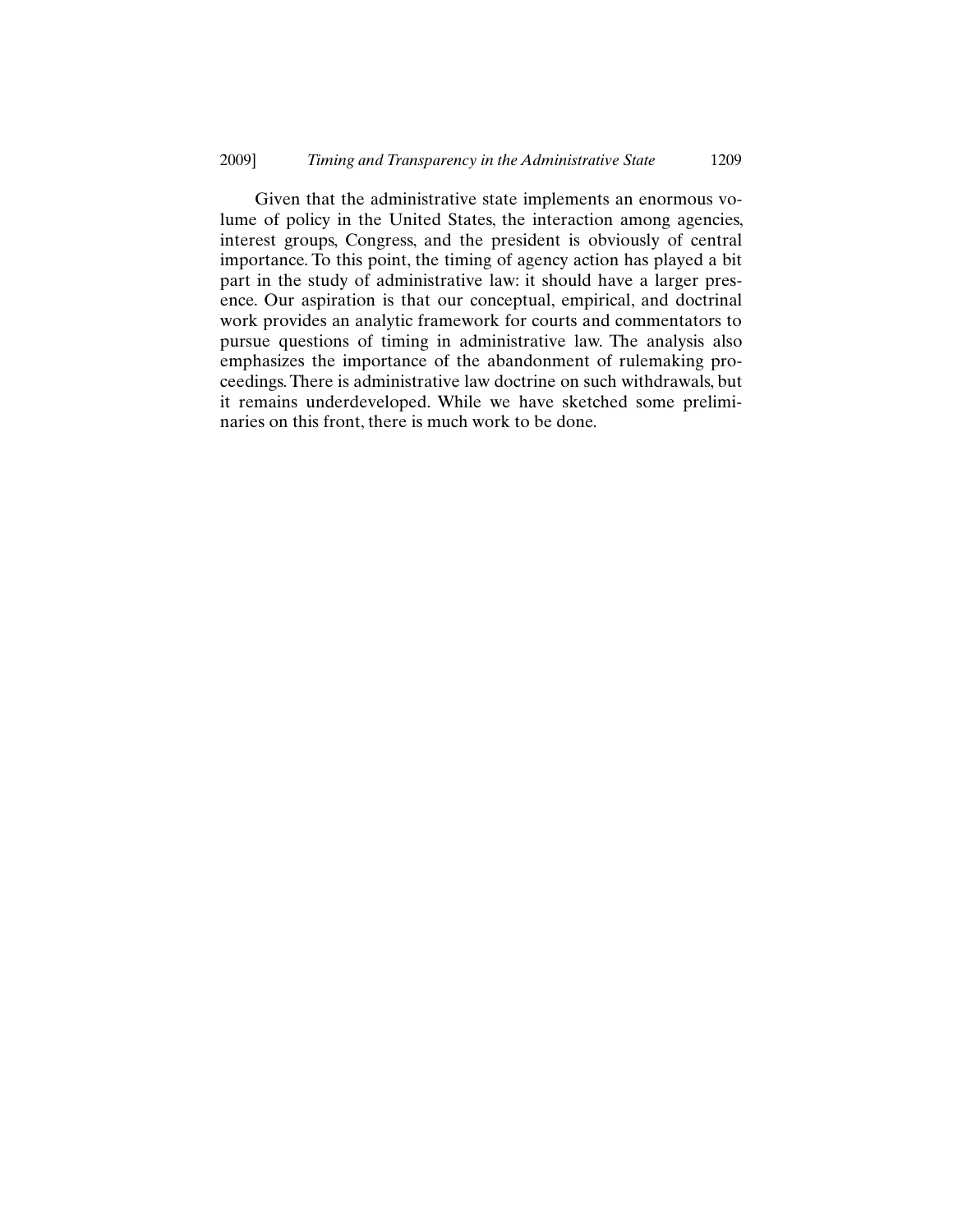|                      | (1)                       | (2)                               | (3)                       | (4)                       | (5)                    | (6)                                                   | (7)                        | (8)                   |
|----------------------|---------------------------|-----------------------------------|---------------------------|---------------------------|------------------------|-------------------------------------------------------|----------------------------|-----------------------|
|                      | Friday<br>Final<br>Action | Friday<br>Final<br>Action         | Recess<br>Final<br>Action | Recess<br>Final<br>Action | Friday                 | Friday<br>Withdrawal Withdrawal Withdrawal Withdrawal | Recess                     | Recess                |
| Independent          | $-0.006$                  | 0.015                             | 0.004                     | 0.021                     | $-0.030$               | 0.035                                                 | 0.030                      | 0.050                 |
|                      | (0.010)                   | (0.015)                           | (0.011)                   | (0.017)                   | (0.020)                | (0.029)                                               | (0.023)                    | (0.032)               |
| Cabinet              | 0.010                     | 0.013                             | $-0.005$                  | 0.015                     | $-0.022$               | 0.010                                                 | $0.056\sp{^{***}}$         | $0.036^*$             |
|                      | (0.008)                   | (0.011)                           | (0.009)                   | (0.013)                   | (0.015)                | (0.018)                                               | (0.015)                    | (0.021)               |
| State Impact         | 0.003                     | $-0.001$                          | $0.030***$                | $0.029**$                 | 0.025                  | $0.042$ **                                            | $-0.012$                   | 0.002                 |
|                      | (0.009)                   | (0.012)                           | (0.010)                   | (0.014)                   | (0.018)                | (0.020)                                               | (0.018)                    | (0.022)               |
| <b>Election Year</b> | $-0.011$                  | $-0.000$                          | $0.024\sp{*}^{**}$        | $-0.037***$               | $-0.008$               | $-0.001$                                              | $-0.003$                   | $-0.028$              |
|                      | (0.006)                   | (0.009)                           | (0.008)                   | (0.010)                   | (0.014)                | (0.016)                                               | (0.014)                    | (0.018)               |
| Post-election        | $-0.002$                  | 0.004                             | $-0.035***$               | $-0.050***$               | $-0.042$ ***           | $-0.034$ **                                           | $-0.006$                   | $-0.028$              |
| Year                 | (0.007)                   | (0.010)                           | (0.008)                   | (0.012)                   | (0.014)                | (0.017)                                               | (0.014)                    | (0.019)               |
| Congress             | $-0.010$                  | $-0.008$                          | $-0.114***$               | $-0.146***$               | $0.288^{\ast\ast\ast}$ | $0.091^{\ast\ast\ast}$                                | $-0.096***$                | $0.083***$            |
| Shift                | (0.010)                   | (0.012)                           | (0.011)                   | (0.013)                   | (0.019)                | (0.026)                                               | (0.017)                    | (0.028)               |
| Divided              | 0.000                     | $-0.012$                          | $-0.046***$               | $-0.030***$               | $-0.038$ ***           | $-0.038$ **                                           | $0.062\sp{*}{^\ast\sp{*}}$ | $0.058***$            |
| Government           | (0.006)                   | (0.009)                           | (0.008)                   | (0.010)                   | (0.013)                | (0.015)                                               | (0.013)                    | (0.017)               |
| <b>IRS</b>           | $-0.013$                  | 0.010                             | $0.033**$                 | $0.057***$                | $0.129***$             | $\textbf{-0.106}^{\ast\ast\ast}$                      | $-0.184***$                | $-0.045$              |
|                      | (0.013)                   | (0.019)                           | (0.015)                   | (0.022)                   | (0.030)                | (0.029)                                               | (0.023)                    | (0.041)               |
| Significant<br>Rule  |                           | $0.031^{\ast\ast\ast}$<br>(0.009) |                           | $0.038***$<br>(0.010)     |                        | $-0.028$ <sup>*</sup><br>(0.014)                      |                            | $0.044$ **<br>(0.017) |
| Observations         | 25487                     | 13022                             | 25487                     | 13022                     | 7850                   | 4474                                                  | 7850                       | 4474                  |
| Likelihood<br>Ratio  | 11.81                     | 18.75                             | 220.33                    | 182.67                    | 424.46                 | 46.58                                                 | 170.69                     | 52.14                 |

TABLE 1 MARGINAL EFFECTS FROM PROBIT MODELS

Note: Standard errors are in parentheses

\*\*\* p<0.01, \*\* p<0.05, \* p<0.1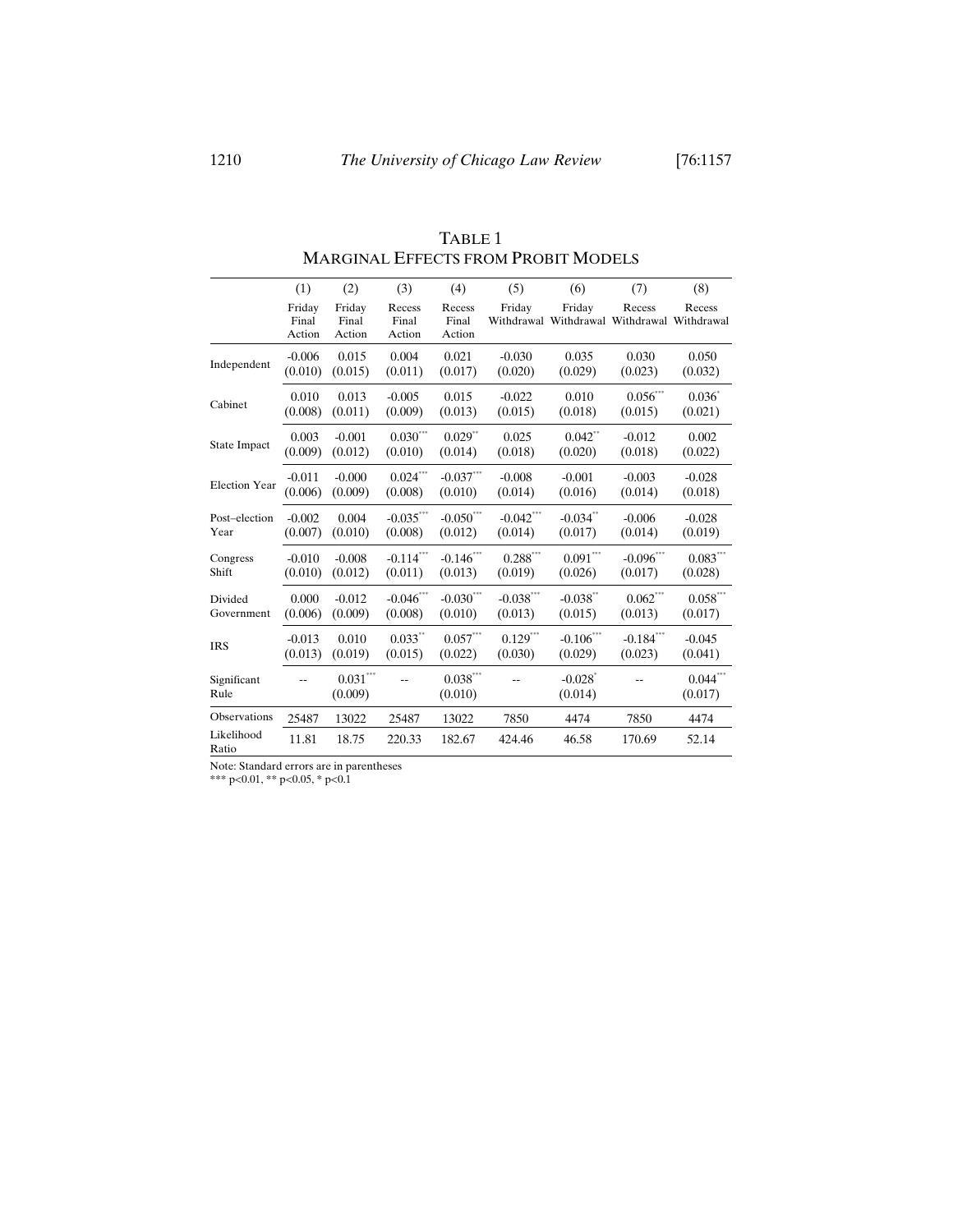-

#### DATA APPENDIX

The information on regulatory actions in this Article comes from a new database of agency rulemaking constructed from federal agency semiannual reports in the Unified Agenda.<sup>201</sup> These reports, published in the Federal Register, list many important features of the rulemaking process. For notice-and-comment rulemaking, they provide the date on which the notice of proposed rulemaking, or NPRM, was issued, the date(s) of the comment period(s), the date when the final rule was promulgated (if the process was completed), and the date the regulatory action was withdrawn (if the process was not completed). For rulemaking without prior opportunity for public comment, the reports give the dates of direct and interim final rules.

Because each Unified Agenda publication contains several thousand entries, coding from the hard copies of the Federal Register or even from an electronic version on Westlaw or LexisNexis would be extraordinarily time consuming. The General Services Administration's Regulatory Information Service Center provided XML files of agency reports in the Unified Agenda from the fall of 1983 to the fall of 2008. The XML files, which use a markup language that combines text and structure in a manner that facilitates data sharing, made the database construction feasible.

The database contains information for all unique Regulation Identifier Numbers, or RINs, in the agenda reports for fifteen cabinet departments, ten executive agencies, and twenty-two independent agencies. The cabinet departments include the following: Department of Agriculture (not including the Federal Crop Insurance Corporation); Department of Commerce; Department of Defense; Department of Education; Department of Energy (not including the Federal Energy Regulatory Commission); Department of Health and Human Services (not including the Social Security Administration); Depart-

<sup>201</sup> As explained in note 64, the Unified Agenda is a primary source of rulemaking activity. The GAO keeps a similar database on completed rules under the Congressional Review Act using information reported by agencies. See 5 USC § 801(a). The Regulatory Information Service Center also compiles counts of agency rules. Counts of rulemaking activity differ by government source. See Croley, *Regulation and Public Interests* at 102–17 (cited in note 36) (explaining that there is no single source collecting comprehensive data on rulemaking and that each source defines and classifies rules in different ways). Although the primary source of information on agency rules, the Unified Agenda data have some disadvantages, including that individual agencies submit the data on their activities and that the reports miss many complexities of rulemaking (for instance, it is not possible to tell easily whether a rule is regulatory or deregulatory in nature). See O'Connell, 94 Va L Rev at 927–29 (cited in note 10) (discussing the limitations of this database but maintaining that it still provides an important big-picture perspective on rulemaking activities).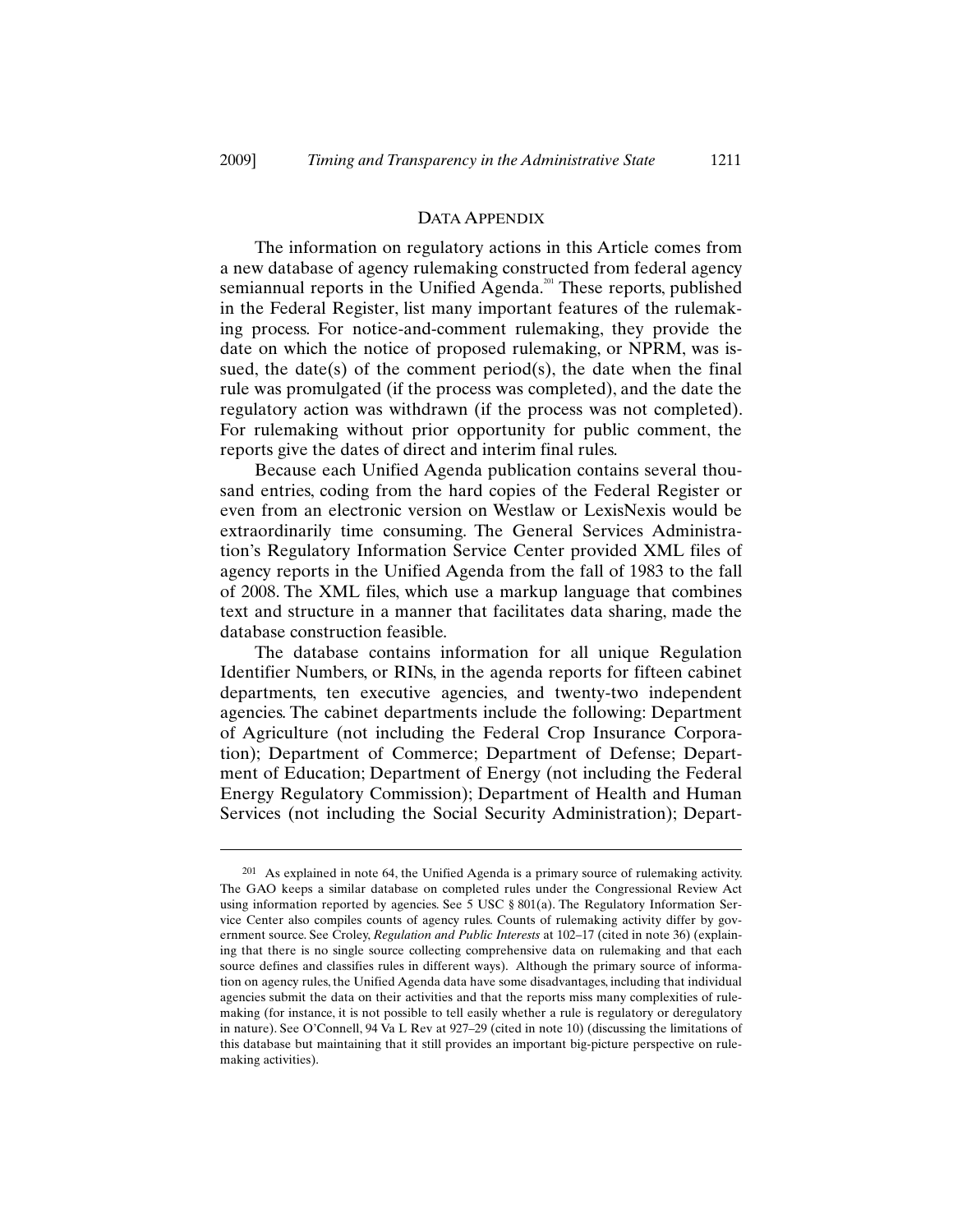ment of Homeland Security (not including the Federal Emergency Management Agency); Department of Housing and Urban Development (not including the Office of Federal Housing Enterprise Oversight); Department of Interior; Department of Justice; Department of Labor (not including the Pension Benefit Guaranty Corporation); Department of State; Department of Transportation (not including the Surface Transportation Board and Saint Lawrence Seaway Development Corporation); Department of Treasury (not including the Internal Revenue Service); and Department of Veterans Affairs (and Veterans Administration before it became a department).

The executive agencies include the following: Environmental Protection Agency; Federal Emergency Management Agency; General Services Administration; Internal Revenue Service; National Aeronautics and Space Administration; National Archives and Records Administration; Office of Management and Budget; Office of Personnel Management; Small Business Administration; and US Agency for International Development. $202$ 

The independent agencies include the following: the Commodity Futures Trading Commission; Consumer Product Safety Commission; Equal Employment Opportunity Commission; Farm Credit Administration; Federal Communications Commission; Federal Crop Insurance Corporation; Federal Deposit Insurance Corporation; Federal Energy Regulatory Commission; Federal Home Loan Bank Board; Federal Housing Finance Board; Federal Maritime Commission; Federal Reserve Board; Federal Trade Commission; Interstate Commerce Commission; National Credit Union Administration; Nuclear Regulatory Commission; Office of Federal Housing Enterprise Oversight; Pension Benefit Guaranty Corporation; Saint Lawrence Seaway Development Corporation; Securities and Exchange Commission; Social Security Administration; and the Surface Transportation Board.<sup>203</sup>

The database includes, if applicable, relevant dates of traditional notice-and-comment rulemaking as well as binding rulemaking without prior opportunity for public comment (direct and interim final rules). It notes particular characteristics of rulemaking actions, includ-

<sup>202</sup> Each of these agencies is headed by a Senate-confirmed appointee. O'Connell, 94 Va L Rev at 984 (cited in note 10). Except for the IRS after 1998, the appointee serves at the will of the president and can be fired for any reason. Id. The IRS Restructuring and Reform Act of 1998 set a five-year term of office for the IRS commissioner, which applied to the leader at the time as well, Charles Rossotti. Id. The IRS is coded as an executive agency because most of the data here involve action prior to 1998 and because the IRS is often treated as an executive agency.

<sup>203</sup> All of these agencies are led by appointees who serve fixed terms and typically can be removed by the president only for cause. Id. The Social Security Administration became an independent agency under the Social Security Independence and Program Improvements Act of 1994. Id at 984–95 (cited in note 10).